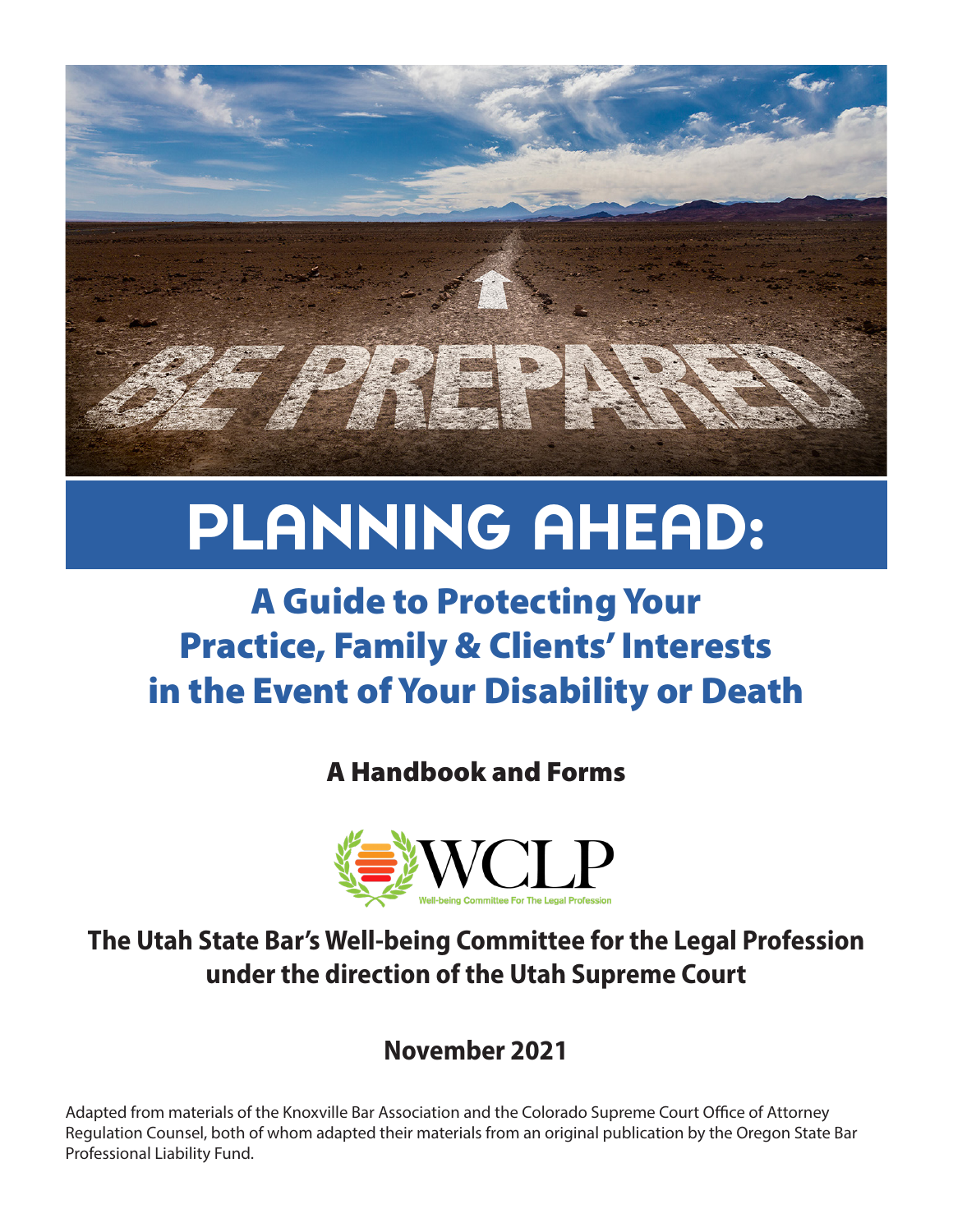# THE UTAH STATE BAR'S WELL-BEING Committee for the Legal PROfession

# http://wellbeing.utahbar.org | (801) 531-9077

# **Co-Chairs**

Justice Paige Petersen Cara Tangaro

# **Bar Staff**

Elizabeth Wright

### **Committee Members**

Robert Denny Bryan Hamlin Dani Hawkes Brook Millard Sean Morris Andrew A. Morse Cliff Rosky Jamie Sorensen Dr. Matt Thiese Dr. Le Nae Valentine

## **Executive Director**

Martha Knudson

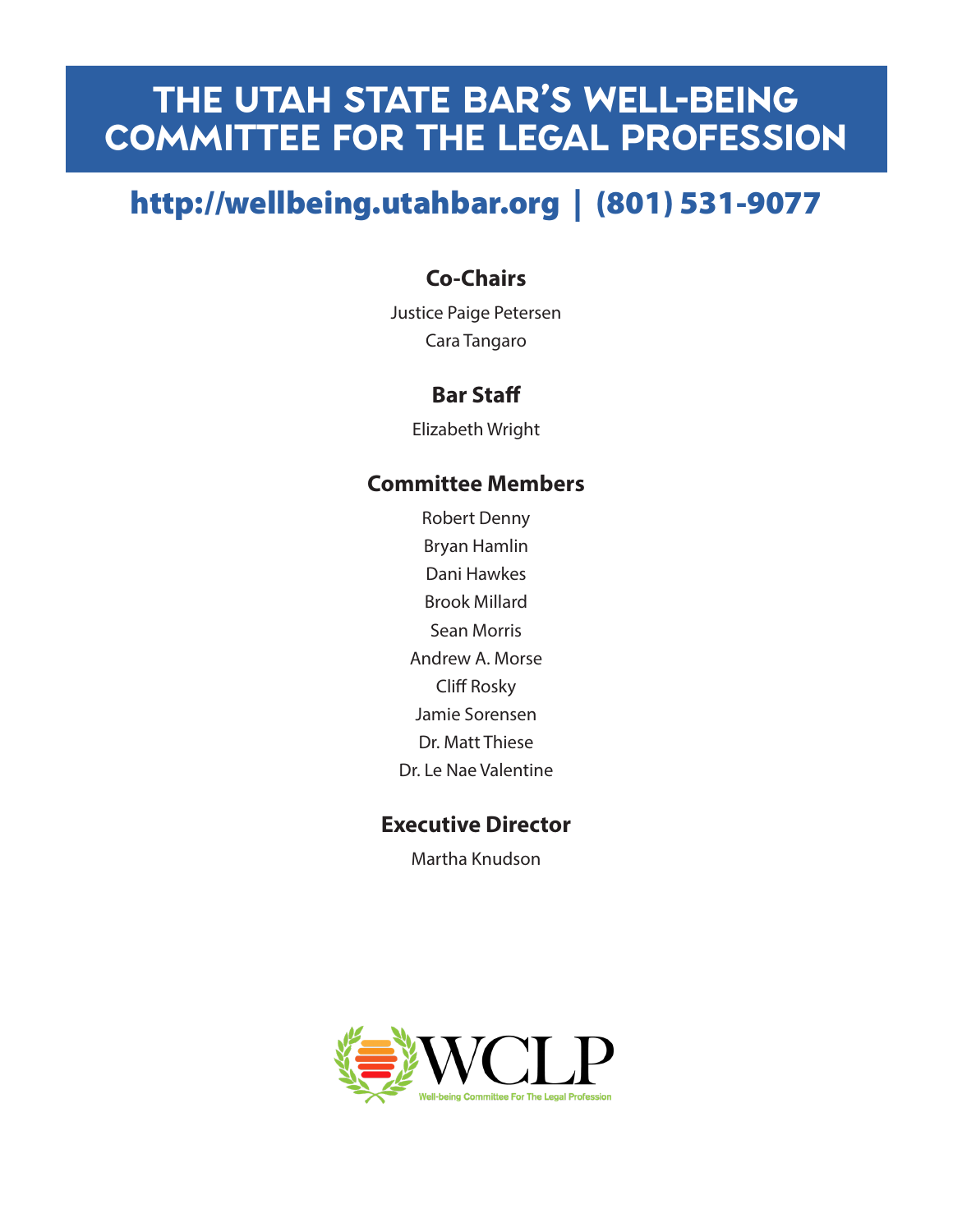### **DISCLAIMER**

This handbook is designed to minimize the likelihood of you, or your estate being sued for legal malpractice in the event of your death, disability, impairment, or incapacity. The material presented does not establish, report, or create the standard of care for attorneys. The material is not a complete analysis of the topic, and readers should conduct their own appropriate legal research.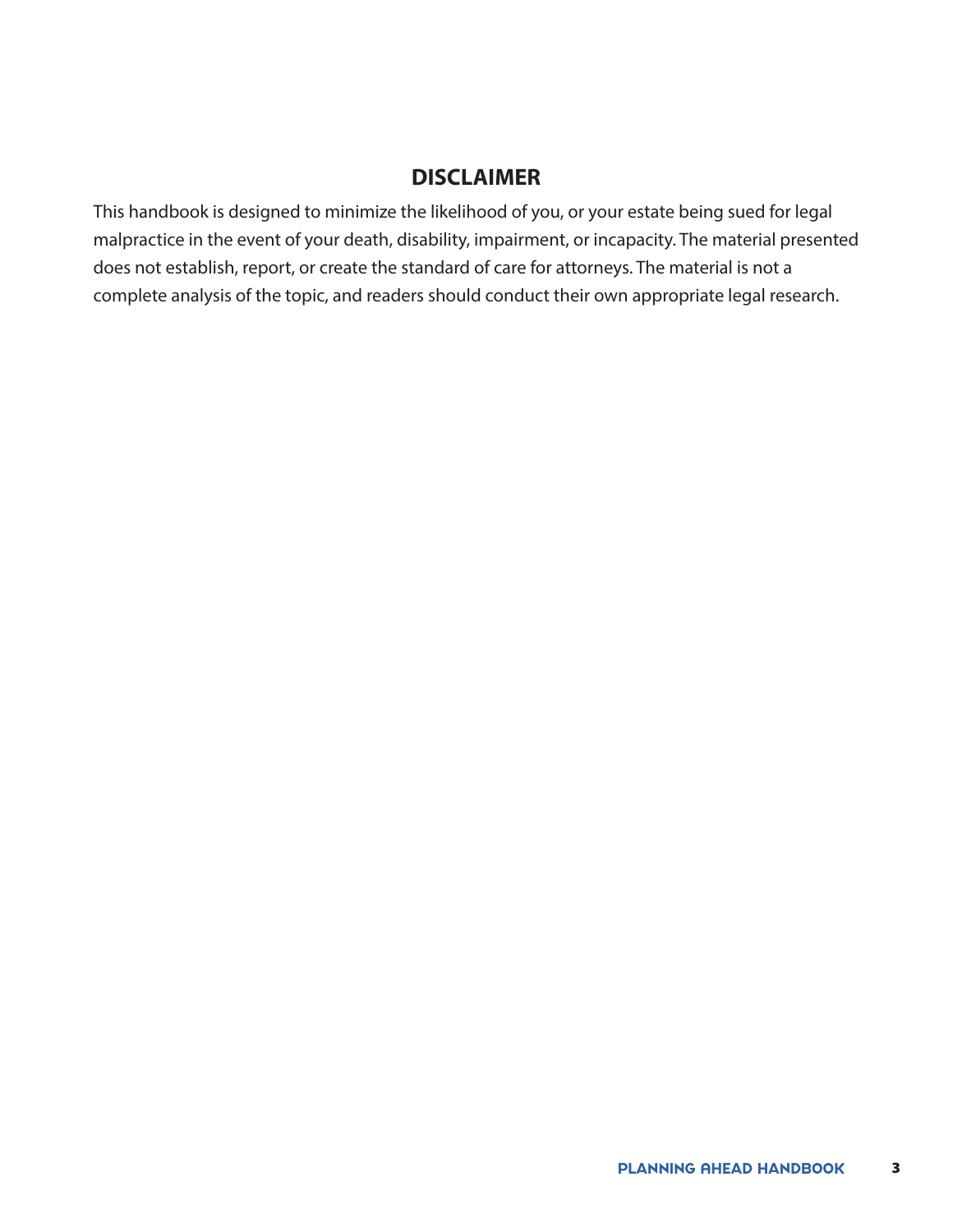November 2021

#### Dear Utah Lawyer:

This handbook was created to help you protect your practice, clients, and family and fulfill your ethical obligations to protect your clients' interests in the event of your death, disability, impairment, or incapacity. Although it is hard to think about events that could render you unable to continue practicing law, freak accidents, unexpected illness, and untimely death do occur. Following the suggestions in this handbook will help to protect your clients' interests and will help to make your practice a valuable asset to your estate. In addition, it will simplify the closure of your office - a step your family and colleagues will very much appreciate.

We hope this handbook will be of assistance to you.

#### Sincerely,

The Well-Being Committee for the Legal Profession "WCLP"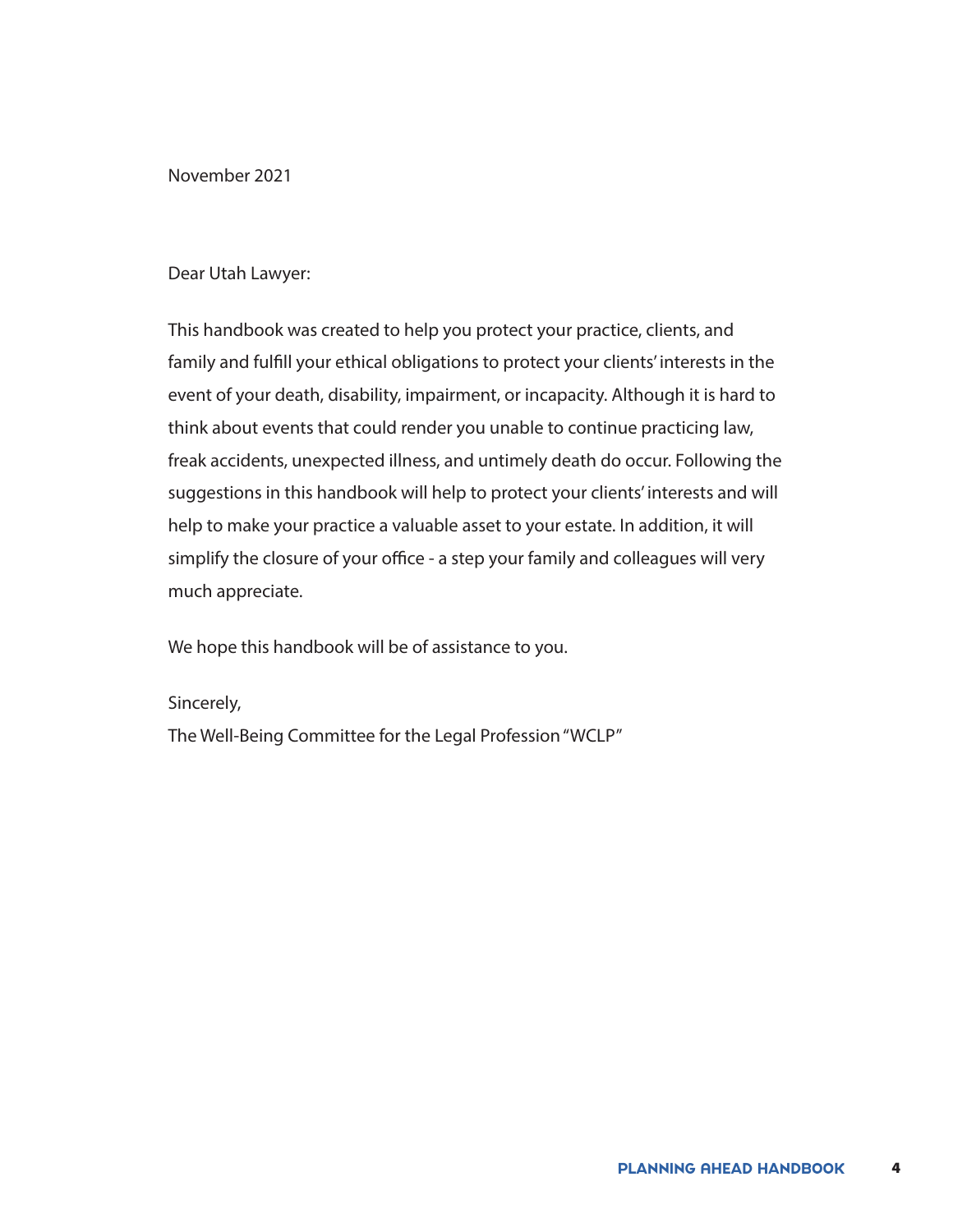# **TABLE OF CONTENTS**

| Chapter 2. What If? Answers To Frequently Asked Questions 12                             |  |
|------------------------------------------------------------------------------------------|--|
|                                                                                          |  |
| Checklist For Lawyers Planning to Protect Clients' Interests In the Event of             |  |
|                                                                                          |  |
|                                                                                          |  |
|                                                                                          |  |
|                                                                                          |  |
|                                                                                          |  |
|                                                                                          |  |
|                                                                                          |  |
|                                                                                          |  |
|                                                                                          |  |
|                                                                                          |  |
|                                                                                          |  |
|                                                                                          |  |
| Letter Advising That Lawyer is Unable to Continue In Practice42                          |  |
|                                                                                          |  |
|                                                                                          |  |
|                                                                                          |  |
|                                                                                          |  |
|                                                                                          |  |
|                                                                                          |  |
|                                                                                          |  |
|                                                                                          |  |
|                                                                                          |  |
|                                                                                          |  |
|                                                                                          |  |
| American Bar Association Standing Committee on Ethics and Professional Responsibility 70 |  |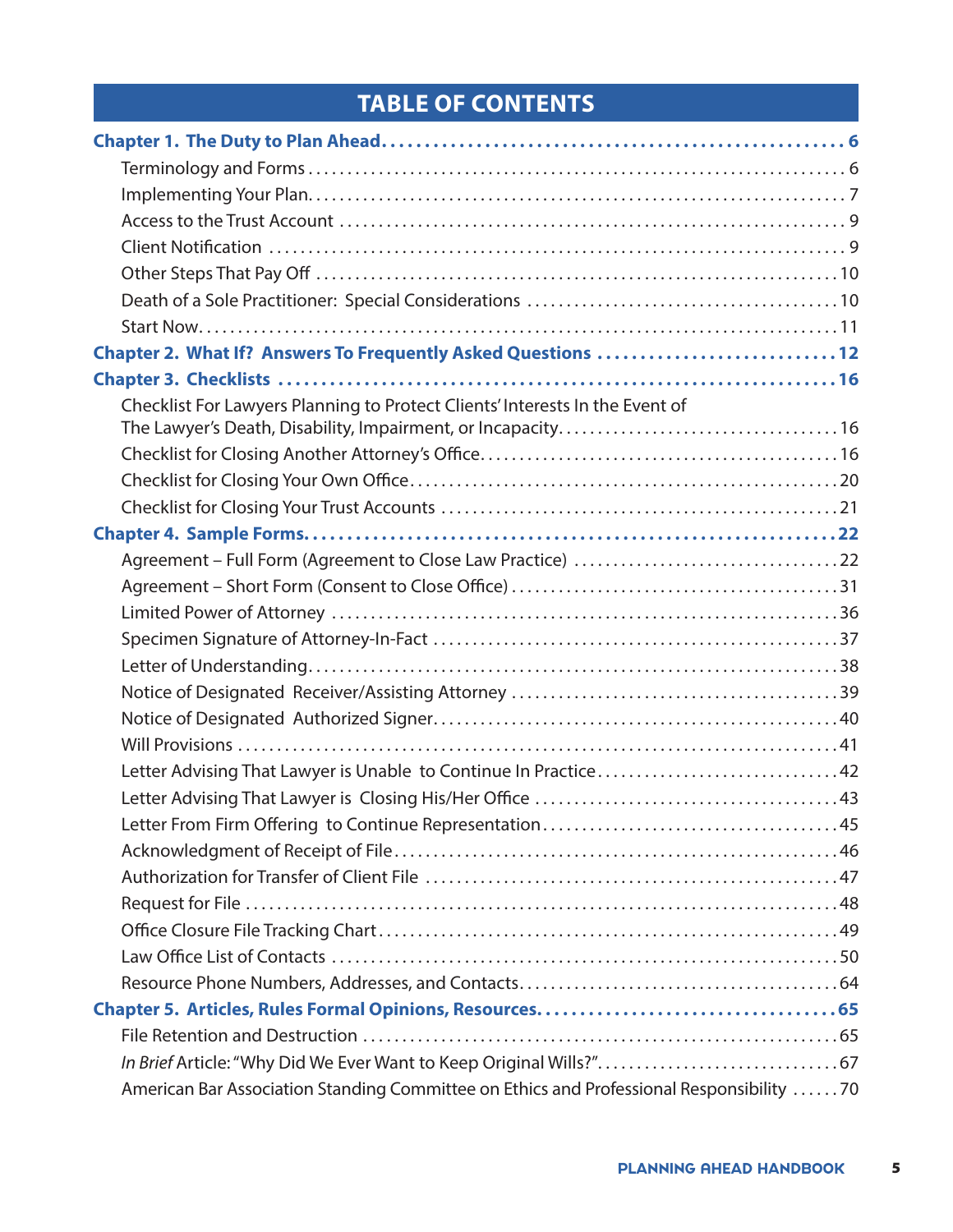# <span id="page-5-0"></span>CHAPTER 1. **The Duty to Plan Ahead**

It is hard to think about events that could render you unable to continue practicing law. Unfortunately, accidents, unexpected illnesses, and untimely death do occur. If any of these events happen to you, your clients' interests may be unprotected.

For this reason, a lawyer's duty of competent and diligent representation *includes* arranging to safeguard the clients' interests in the event of the lawyer's death, disability, impairment, or incapacity. Utah R. of Prof'l CONDUCT R. [1](#page-5-2).3[5]<sup>1</sup>, ABA Formal Op 92-369. Most commercial malpractice carriers require the lawyers they insure to make arrangements for office closure in the event of death or disability. The Wellbeing Committee of the Utah State Bar has created this handbook to help you fulfill your ethical responsibilities and to reduce future malpractice claims against you and your estate.

In addition, this handbook can help you understand the steps to take when planning ahead to safeguard your clients' interests. We cannot wind down your practice for you; we can only help you put a process in place. So, if you want to be sure that your clients get a copy of their file to take to a new lawyer and that your clients' money in your trust account is returned to them, use this handbook to put an appropriate plan in place.

#### <span id="page-5-1"></span>TERMINOLOGY AND FORMS

\_\_\_\_\_\_\_\_\_\_\_\_\_\_\_\_\_\_\_\_\_\_\_\_\_\_\_\_\_\_\_\_\_\_\_\_\_\_\_\_\_\_\_\_

The term *Receiver/Assisting Attorney*, as used throughout this handbook, refers to the lawyer you have made arrangements with to close your practice. The term *Authorized Signer* refers to the person you have authorized as a signer on your lawyer trust account. The term *Planning Attorney* refers to you, your estate, or your personal representative.

The sample *Agreement – Full Form*, provided in Chapter 4, authorizes the Receiver/Assisting Attorney to transfer client files, sign checks on your general account, and close your practice. This form also provides for payment to the Receiver/Assisting Attorney for services rendered, designates the procedure for termination of the Receiver/Assisting Attorney's services, and provides the Receiver/Assisting Attorney with the option to purchase the law practice. In addition, the form provides for the appointment of an Authorized Signer on your lawyer trust account. The *Agreement – Full Form* is a sample only. You may modify it as needed.

The sample *Agreement – Short Form*, also provided in Chapter 4, includes authorization to sign on your general account and consent to close your office. It also provides for the appointment of an Authorized Signer on your lawyer trust account. It does not include many of the terms found in the sample *Agreement– Full Form* version, but it does include the authorizations most critical to protecting your clients' interests.

<span id="page-5-2"></span><sup>1</sup> Chapter 13 of the Supreme Court Rules of Professional Practice establishes the Utah Rules of Professional Conduct.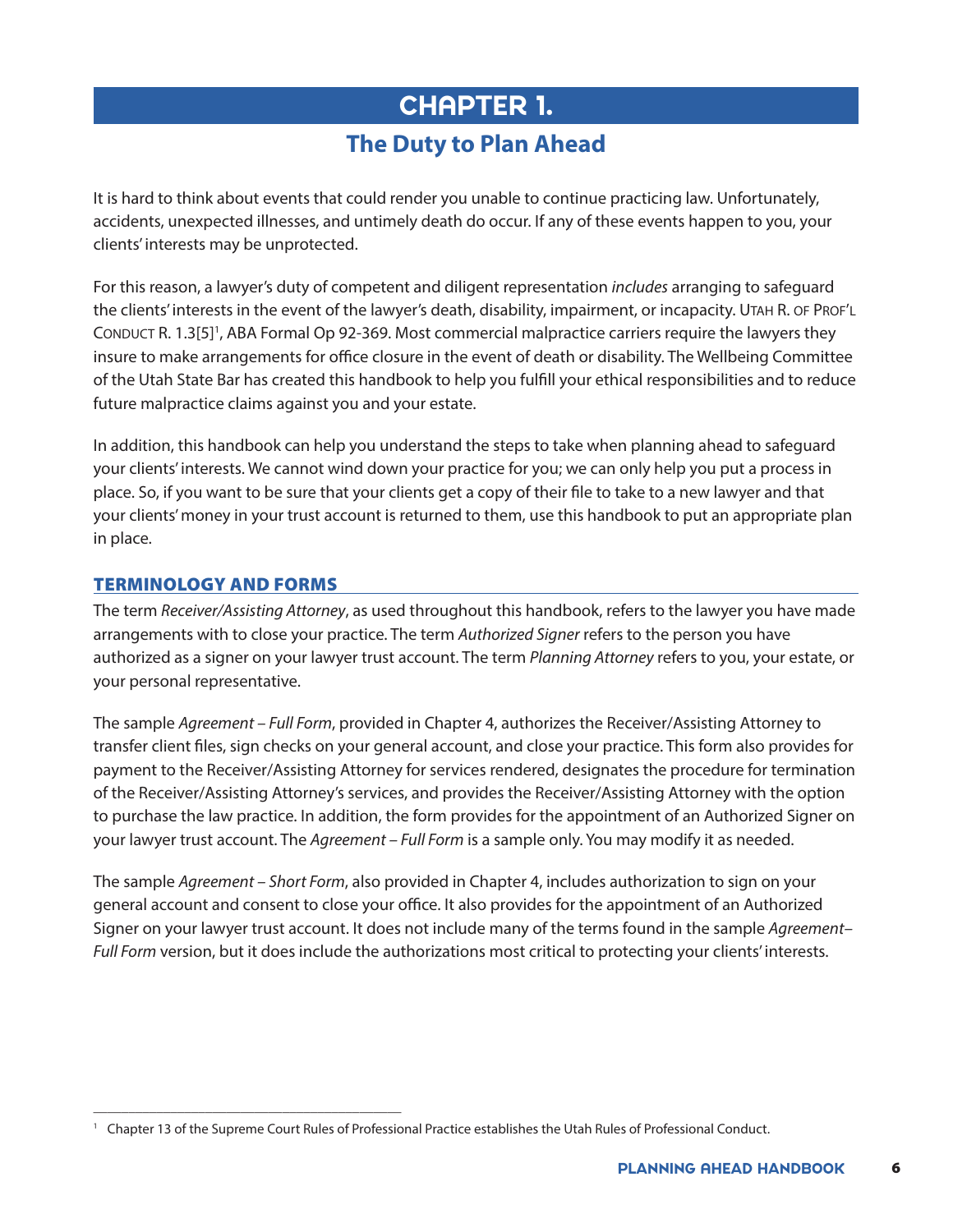#### <span id="page-6-0"></span>IMPLEMENTING YOUR PLAN

The first step in the planning process is for you to find someone – preferably an attorney – to close your practice in the event of your death, disability, impairment, or incapacity.

The arrangements you make for closure of your office should include a signed consent form authorizing the Receiver/Assisting Attorney to contact your clients for instructions on transferring their files, authorization to obtain extensions of time in litigation matters when needed, and authorization to provide all relevant people with notice of closure of your law practice. (*See*, sample *Agreement – Full Form and sample Agreement – Short Form* provided in Chapter 4 of this handbook.)

The agreement could also include provisions that give the Receiver/Assisting Attorney authority to wind down your financial affairs, provide your clients with a final accounting and statement, collect fees on your behalf, and liquidate or sell your practice. Arrangements for payment by you or your estate to the Receiver/ Assisting Attorney for services rendered can also be included in the agreement. (*See*, sample *Agreement – Full Form* provided in Chapter 4 of this handbook.)

At the beginning of your relationship, it is crucial for you and the Receiver/Assisting Attorney to establish the scope of the Receiver/Assisting Attorney's duty to you and your clients. If the Receiver/Assisting Attorney represents you as your attorney, he or she may be prohibited from representing your clients on some, or possibly *all*, matters. Under this arrangement, the Receiver/Assisting Attorney would owe his or her fiduciary obligations to you. For example, the Receiver/Assisting Attorney could inform your clients of your legal malpractice or ethical violations only if you consented. However, if the Receiver/Assisting Attorney is not *your* attorney, he or she may have an ethical obligation to inform your clients of your errors. (*See, What If? Answers to Frequently Asked Questions*, Chapter 2 of this handbook.)

Whether or not the Receiver/Assisting Attorney is representing you, that person must be aware of conflictof-interest issues and must check for conflicts if he or she (1) is providing legal services to your clients or (2) must review confidential file information to assist with transferring clients' files.

In addition to arranging for a Receiver/Assisting Attorney, you may also want to arrange for an Authorized Signer on your trust account. It is best to choose someone other than your Receiver/Assisting Attorney to act as the Authorized Signer on your trust account. This provides for checks and balances, since two people will have access to your records and information. It also avoids the potential for any conflicting fiduciary duties that may arise if the trust account does not balance.

Planning ahead to protect your clients' interests in the event of your disability or death involves some difficult decisions, including the type of access your Receiver/Assisting Attorney and/or Authorized Signer will have, the conditions under which they will have access, and who will determine when those conditions are met. These decisions are the hardest part of planning ahead.

If you are incapacitated, for example, you may not be able to give consent to someone to assist you. Under what circumstances do you want someone to step in? How will it be determined that you are incapacitated, and who do you want to make this decision?

One approach is to give the Receiver/Assisting Attorney and/or Authorized Signer access only during a specific time period or after a specific event and to allow the Receiver/Assisting Attorney and/or Authorized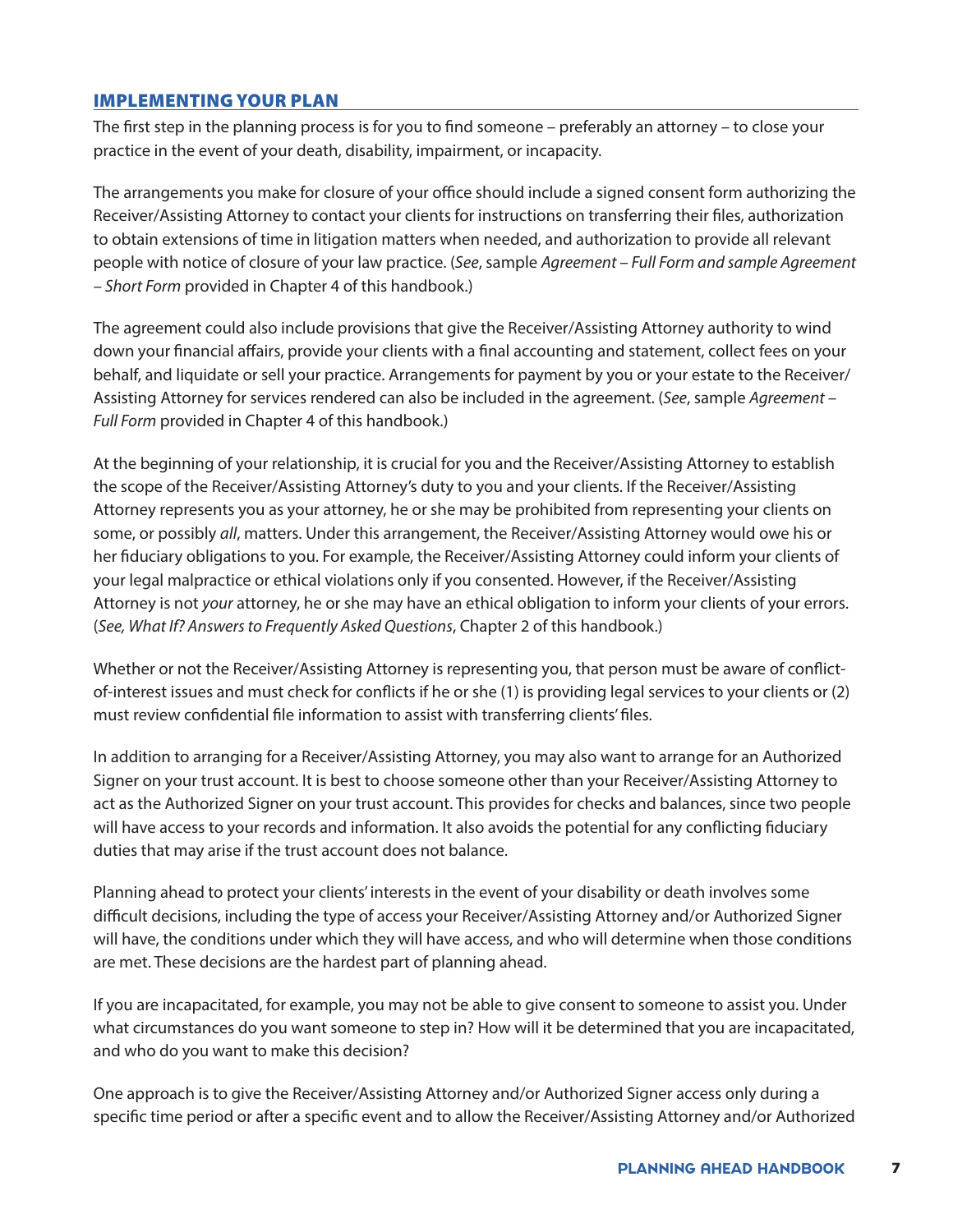Signer to determine whether the contingency has occurred. Another approach is to have someone else (such as a spouse or partner, trusted friend, or family member) keep the applicable documents (such as a limited power of attorney for the Receiver/Assisting Attorney and/or the Authorized Signer) until he or she determines that the specific event has occurred. A third approach is to provide the Receiver/Assisting Attorney and/or Authorized Signer with access to records and accounts at all times.

If you want the Receiver/Assisting Attorney and/or Authorized Signer to have access to your accounts contingent on a specific event or during a particular time period, you have to decide how you are going to document the agreement. Depending on the bank you use, some approaches may work better than others. Some banks require only a letter signed by both parties granting authorization to sign on the account. The sample agreements provided in Chapter 4 of this handbook should be legally sufficient to grant authority to sign on your account. However, you and the Receiver/Assisting Attorney and/or the Authorized Signer may also want to sign a limited power of attorney. (*See, Power of Attorney – Limited* provided in Chapter 4 of this handbook.) Most banks prefer a power of attorney. Signing a separate limited power of attorney increases the likelihood that the bank will honor the agreement. It also provides you and the Receiver/ Assisting Attorney and/or the Authorized Signer with a document limited to bank business that can be given to the bank. (The bank does not need to know all the terms and conditions of the agreement between you and the Receiver/Assisting Attorney and/or the Authorized Signer.) If you choose this approach, consult the manager of your bank. When you do, be aware that power of attorney forms *provided by the bank* are generally unconditional authorizations to sign on your account and may include an agreement to indemnify the bank. Get written confirmation that the bank will honor *your* limited power of attorney or other written agreement. Otherwise, you may think you have taken all necessary steps to allow access to your accounts, yet when the time comes the bank may not allow the access you intended.

If the access is going to be contingent, you may want to have someone (such as your spouse or partner, family member, personal representative, or trusted friend) hold the power of attorney until the contingency occurs. This can be documented in a letter of understanding, signed by you and the trusted friend or family member. (*See, Letter of Understanding* provided in Chapter 4 of this handbook.) When the event occurs, the trusted friend or family member provides the Receiver/Assisting Attorney and/or the Authorized Signer with the power of attorney.

If the authorization will be contingent on an event or for a limited duration, the terms must be specific and the agreement should state how to determine whether the event has taken place. For example, is the Receiver/Assisting Attorney and/or the Authorized Signer authorized to sign on your accounts only after obtaining a letter from a physician that you are disabled or incapacitated? Is it when the Receiver/Assisting Attorney and/or the Authorized Signer, based on reasonable belief, says so? Is it for a specific period of time, for example, a period during which you are on vacation? You and the Receiver/Assisting Attorney and/or Authorized Signer must review the specific terms and be comfortable with them. These same issues apply if you choose to have a family member or friend hold a general power of attorney until the event or contingency occurs. All parties need to know what to do and when to do it. Likewise, to avoid problems with the bank, the terms should be specific, and it must be easy for the bank to determine whether the terms are met. Another approach is to allow the Receiver/Assisting Attorney and/or Authorized Signer access at all times. With respect to your bank accounts, this approach requires going to the bank and having the Receiver/Assisting Attorney and/or Authorized Signer sign the appropriate cards and paperwork. When the Receiver/Assisting Attorney and/or Authorized Signer is authorized to sign on your account, he or she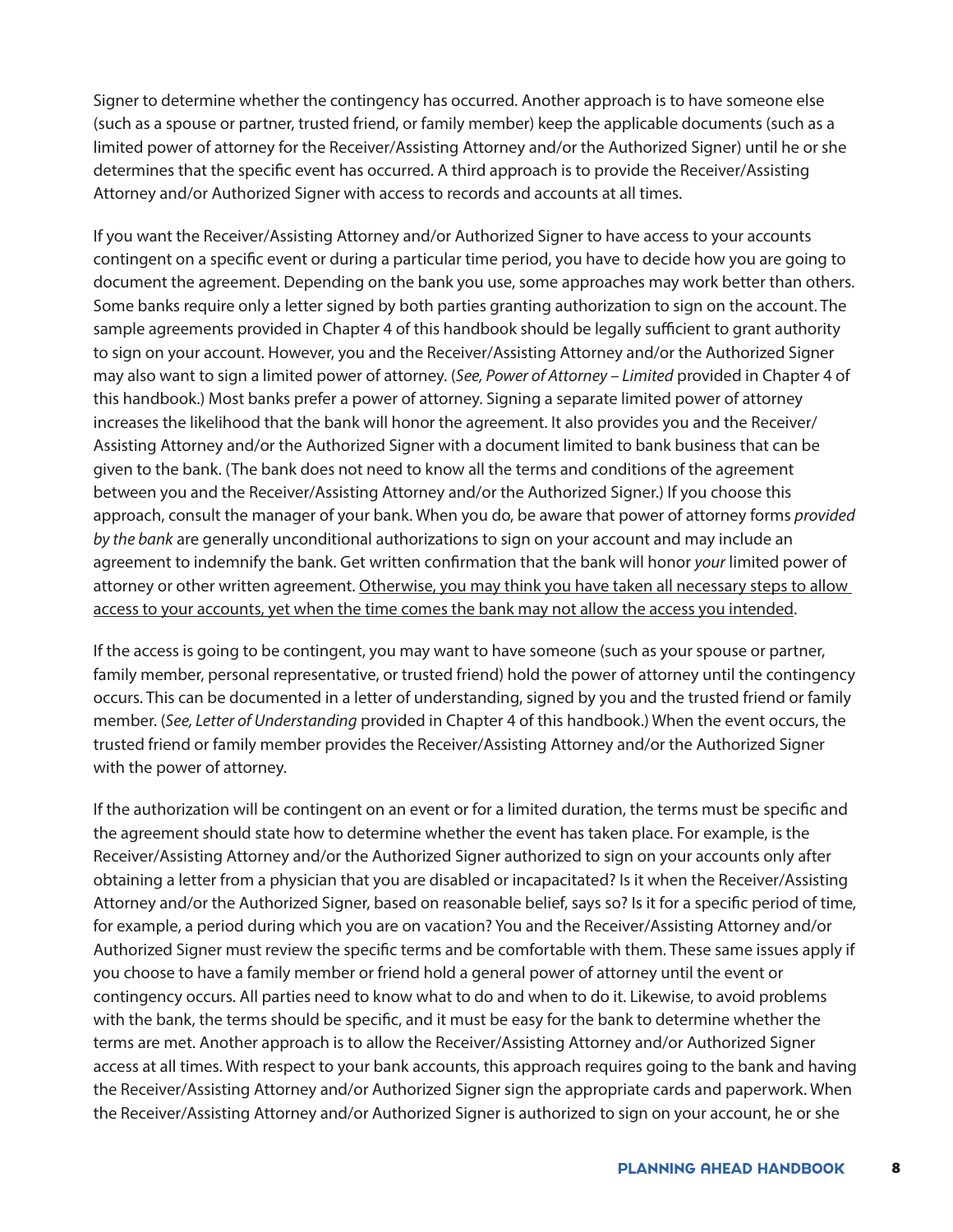has complete access to the account. This is an easy approach that allows the Receiver/Assisting Attorney and/or Authorized Signer to carry out office business even if you are just unexpectedly delayed returning from vacation. Adding someone as a signer on your accounts allows him or her to write checks, withdraw money, or close the account at any time, even if you are not dead, disabled, impaired, or otherwise unable to conduct your business affairs. Under this arrangement, you cannot control the signer's access. These risks make it an extremely important decision. If you choose to give another person full access to your accounts, your choice of signer is crucial to the protection of your clients' interests, as well as your own.

#### <span id="page-8-0"></span>ACCESS TO THE TRUST ACCOUNT

As mentioned above, when arranging to have someone take over or wind down your financial affairs, you should also consider whether you want someone to have access to your trust account.<sup>2</sup> If you do not make arrangements to allow someone access to the trust account, your clients' money will remain in the trust account until a court orders access. For example, if you become physically, mentally, or emotionally unable to conduct your law practice and no access arrangements were made, your clients' money will most likely remain in your trust account until the court takes jurisdiction over your practice and your accounts. In many instances, the client needs the money he or she has on deposit in the lawyer's trust account to hire a new lawyer, and a delay puts the client in a difficult position. This is likely to prompt ethics complaints, malpractice complaints, or other civil suits.

On the other hand, as emphasized above, allowing access to your trust account is a serious matter. You must give careful consideration to whom you give access and under what circumstances. If someone has access to your trust account and that person misappropriates money, your clients will suffer damages. In addition, you may be held responsible.

There are no easy solutions to this problem, and there is no way to know absolutely whether you are making the right choice. There are many important decisions to make. Each person must look at the options available to him or her, weigh the relative risks, and make the best choices he or she can.

You should check and assure that adding a Receiver/Assisting Attorney or Authorized Signer to your general or lawyer trust account is consistent with and permitted for the form of entity you use for practicing law.

#### <span id="page-8-1"></span>CLIENT NOTIFICATION

Once you have made arrangements with a Receiver/Assisting Attorney and/or Authorized Signer, the next step is to provide your clients with information about your plan. The easiest way to do this is to include the information in your retainer agreements and engagement letters. This provides clients with information about your arrangement and gives them an opportunity to object. Your client's signature on a retainer agreement provides written authorization for the Receiver/Assisting Attorney to proceed on the client's behalf, if necessary. (*See Retainer Agreement, Contingent Fee Agreement,* and *Engagement Letters* provided in Chapter 4 of this handbook.)

\_\_\_\_\_\_\_\_\_\_\_\_\_\_\_\_\_\_\_\_\_\_\_\_\_\_\_\_\_\_\_\_\_\_\_\_\_\_\_\_\_\_\_\_

<span id="page-8-2"></span><sup>&</sup>lt;sup>2</sup> Client trust accounts are governed by rule 1.15 of the Utah Rules of Professional Conduct.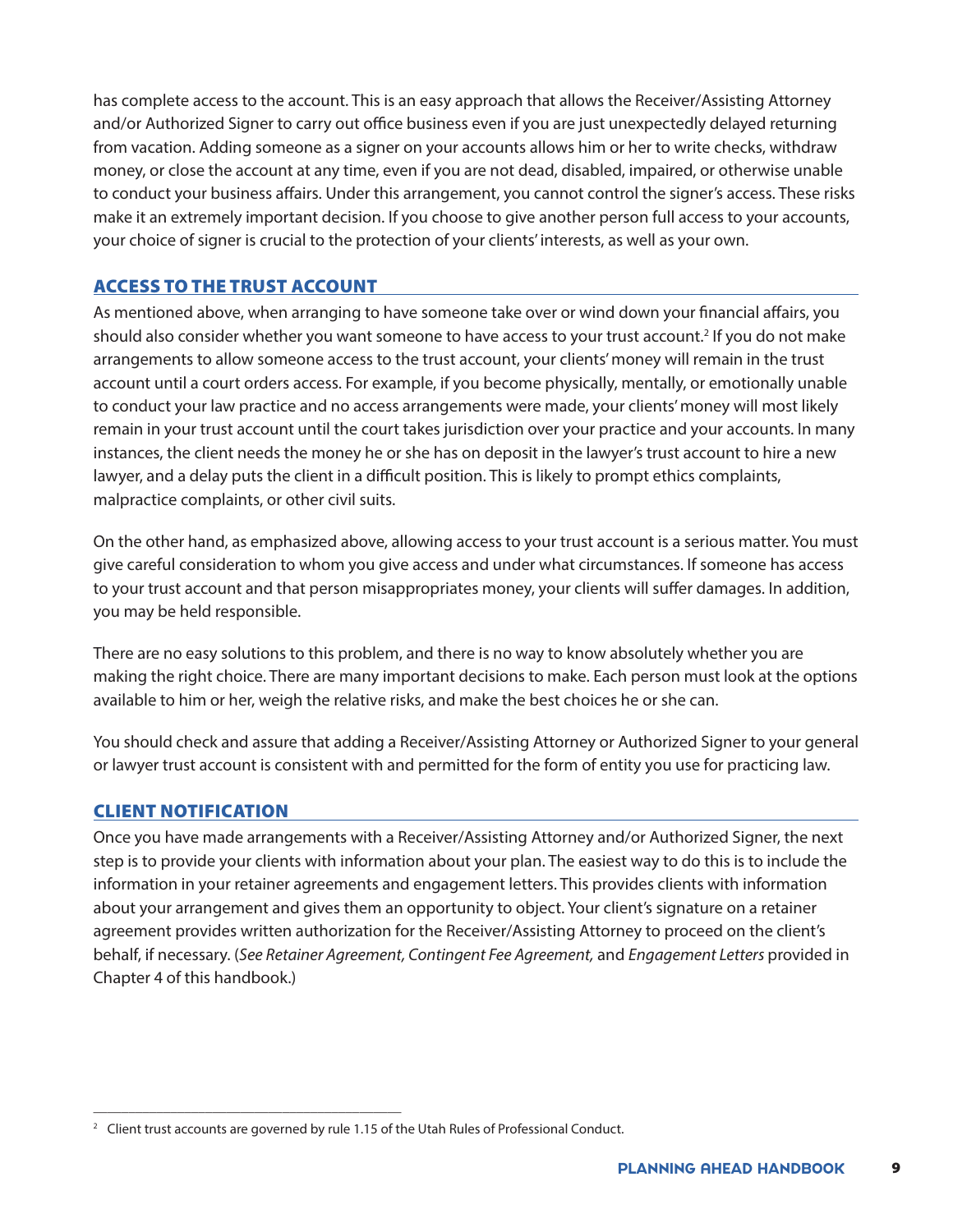#### <span id="page-9-0"></span>OTHER STEPS THAT PAY OFF

You can take a number of steps while you are still practicing to make the process of closing your office smooth and inexpensive. These steps include (1) making sure that your office procedures manual explains how to produce a list of client names and addresses for open files, (2) keeping all deadlines and follow-up dates on your calendaring system, (3) thoroughly documenting client files, (4) keeping your time and billing records up-to-date, (5) familiarizing your Receiver/Assisting Attorney and/or Authorized Signer with your office systems, (6) renewing your written agreement with the Receiver/Assisting Attorney and/or Authorized Signer each year, and (7) making sure you do not keep clients' original documents, such as wills or other estate plans. (*See, Checklist for Lawyers Planning to Protect Clients' Interests in the Event of the Lawyer's Death, Disability, Impairment, or Incapacity* provided in Chapter 3 of this handbook.)

If your office is in good order, the Receiver/Assisting Attorney will not have to charge more than a minimum of fees for closing the practice. Your law office will then be an asset that can be sold and the proceeds remitted to you or your estate. An organized law practice is a valuable asset. In contrast, a disorganized practice requires a large investment of time and money and is less marketable.

#### <span id="page-9-1"></span>DEATH OF A SOLE PRACTITIONER: SPECIAL CONSIDERATIONS

If you have made adequate provision as discussed herein for the protection of your clients, such provision shall govern in the event of your death unless a Court determines upon a showing of good cause, that the provision for the appointment of a receiver attorney should be invoked. The personal representative of your estate has the legal authority to administer your practice. He or she must be told about your arrangement with the Assisting Attorney and/or Authorized Signer and about your desire to have the Assisting Attorney and/or Authorized Signer carry out the duties of your agreement. The personal representative can then authorize the Assisting Attorney and/or Authorized Signer to proceed.

It is imperative that you have an up-to-date will nominating a personal representative (and alternates if the first nominee cannot or will not serve) so that probate proceedings can begin promptly and the personal representative can be appointed without delay. If you have no will, there may be a dispute among family members and others as to who should be appointed as personal representative. A will can provide that the personal representative shall serve without bond. Absent such a provision, a relatively expensive fiduciary bond may have to be obtained before the personal representative is authorized to act.

For many sole practitioners, the law practice may be the only asset subject to probate. Other property will likely pass outside probate to a surviving joint tenant, usually the spouse. This means that unless you keep enough cash in your law practice bank account, there may not be adequate funds to retain the Receiver/ Assisting Attorney and/or Authorized Signer or to continue to pay your clerical staff, rent, and other expenses during the transition period. It will take some time to generate statements for your legal services and to collect the accounts receivable. Your accounts receivable may not be an adequate source of cash during the time it takes to close your practice. Your Receiver/Assisting Attorney and/or Authorized Signer may be unable to advance expenses or may be unwilling to serve without pay. One solution to this problem is to maintain a small insurance policy, with your estate as the beneficiary. Alternately, your surviving spouse or other family members can be named as beneficiary, with instructions to lend the funds to the estate, if needed.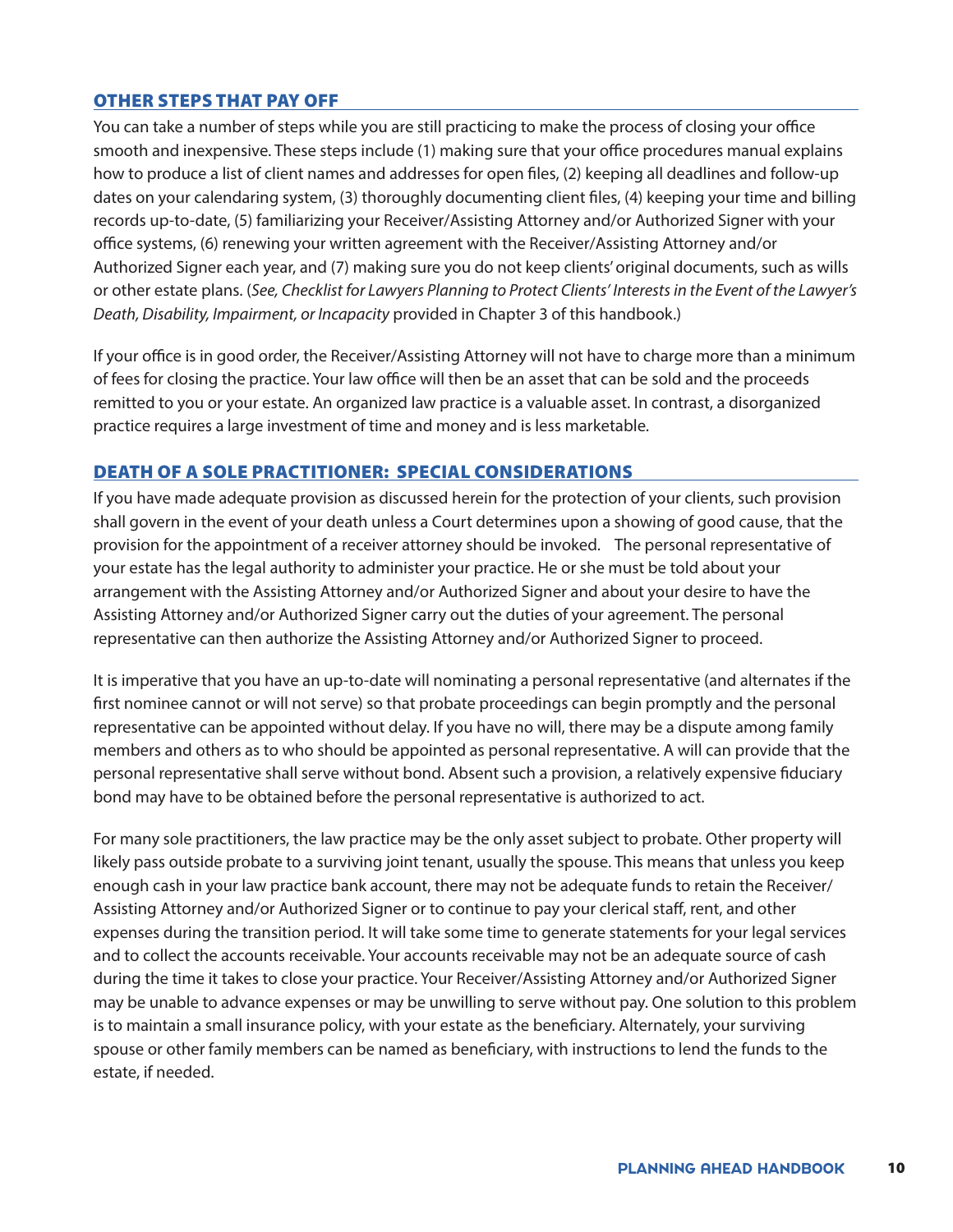Utah law gives broad powers to a personal representative to continue a decedent's business to preserve its value, to sell or wind down the business, and to hire professionals to help administer the estate. However, for the personal representative's protection, you may want to include language in your will that expressly authorizes that person to arrange for closure of your law practice. The appropriate language will depend on the nature of the practice and the arrangements you make ahead of time. (*See, Will Provisions* provided in Chapter 4 of this handbook.) For an instructive and detailed will for a sole practitioner, *see*, Thomas G. Bousquet, *Retirement of a Sole Practitioner's Law Practice*, 29 Law Economics & Management 428 (1989); updated: 33 *The Houston Lawyer* 37 (January/February 1996).

It is important to allocate sufficient funds to pay a Receiver/Assisting Attorney and/or Authorized Signer and necessary secretarial staff in the event of disability, incapacity, or impairment. To provide funds for these services, consider maintaining a disability insurance policy in an amount sufficient to cover these projected office closure expenses.

#### <span id="page-10-0"></span>START NOW

**We encourage you to select an attorney to assist you; follow the procedures outlined in this handbook; and although not required by rule forward the name, address, and phone number of your Receiver/Assisting Attorney to the Utah Office of Professional Conduct. (***See, Notice of Designated Receiver/Assisting Attorney* **provided in Chapter 4 of this handbook.)**

This is something you can do now, at little or no expense, to plan for your future and protect your assets. Don't put it off – start the process today and periodically update your plan.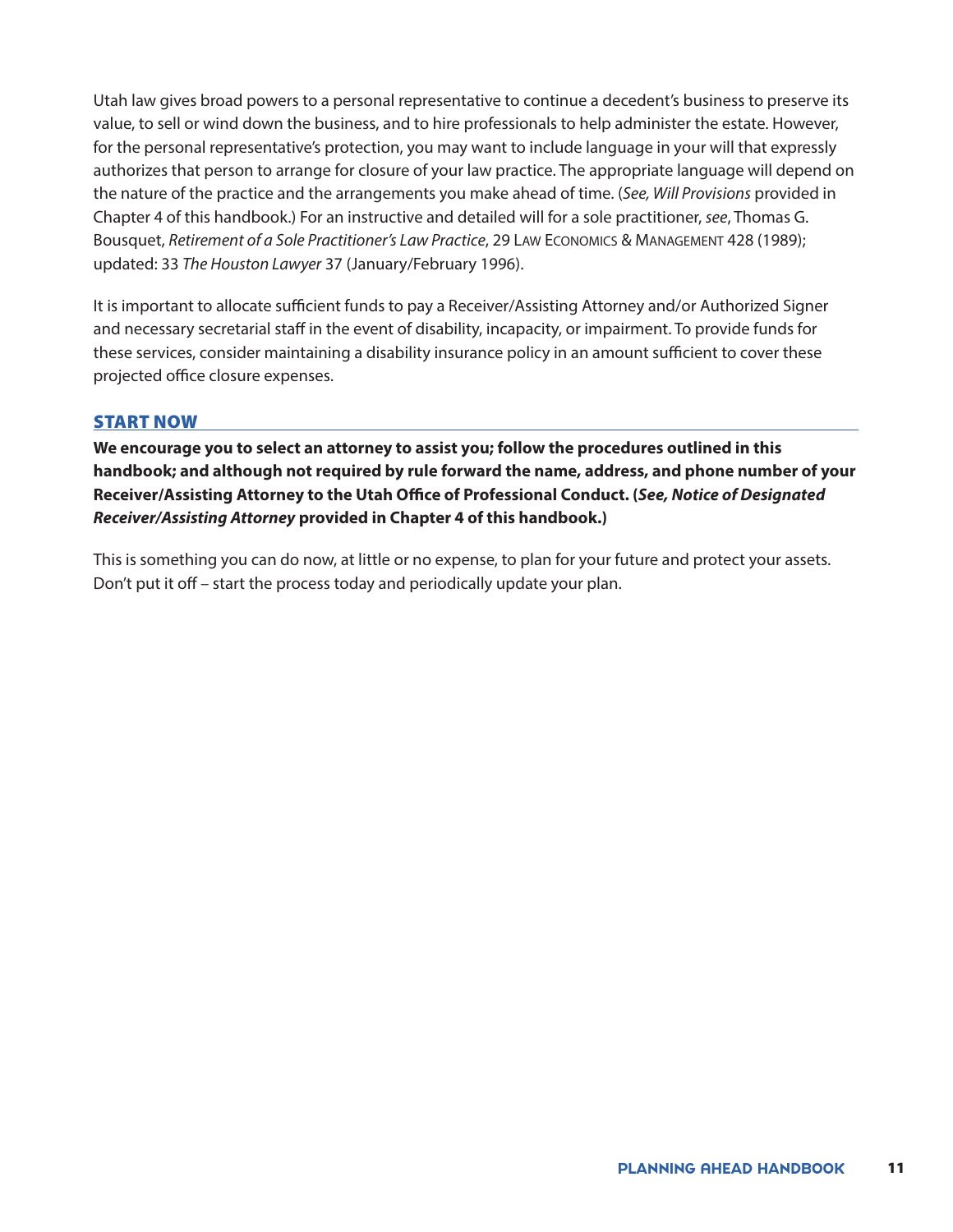# <span id="page-11-0"></span>CHAPTER 2.

## **What if? Answers to Frequently Asked Questions**

If you are planning to close your office or if you are considering helping a friend or colleague close his or her practice, you should think through a number of issues. How you structure your agreement will determine what the Receiver/Assisting Attorney must do if the Assisting Attorney finds (1) errors in the files, such as missed time limitations, or (2) misappropriation of client funds.

Discussing these issues at the beginning of the relationship will help to avoid misunderstandings later when the Receiver/Assisting Attorney interacts with the Planning Attorney's former clients. If these issues are not discussed, the Planning Attorney and the Receiver/Assisting Attorney may be surprised to find that the Receiver/Assisting Attorney (1) has an obligation to inform the Planning Attorney's clients about a potential malpractice claim or (2) may be required to report the Planning Attorney to the Office of Professional Conduct.

The best way to avoid these problems is to have a written agreement with the Planning Attorney and, when applicable, with the Planning Attorney's former clients. If there is no written agreement clarifying the obligations and relationships, a Receiver/Assisting Attorney may find that the Planning Attorney believes the Assisting Attorney is representing the Planning Attorney's interests. At the same time, the former clients of the Planning Attorney may also believe that the Assisting Attorney is representing their interests. It is important to keep in mind that an attorney-client relationship may be established by the reasonable belief of a prospective client.

This section reviews some of these issues and the various arrangements that the Planning Attorney and the Receiver/Assisting Attorney can make. All of these frequently asked questions, except question 8, are presented as if the Receiver/Assisting Attorney is posing the questions.

#### **1. If the Planning Attorney is unable to practice and I am assisting with the office closure, must I notify the former clients of the Planning Attorney if I discover a potential malpractice claim against the Planning Attorney?**

The answer is largely determined by the agreement you have with the Planning Attorney and the Planning Attorney's former clients. If you do not have an attorney-client relationship with the Planning Attorney, and you are the new lawyer for the Planning Attorney's former clients, you must inform your client (the Planning Attorney's former client) of the error, and advise him or her to submit a claim to the their malpractice carrier, if any, unless the scope of your representation of the client excludes actions against the Planning Attorney. If you want to limit the scope of your representation, do so in writing and advise your clients to get independent advice on the issues.

If you are the Planning Attorney's lawyer, and not the lawyer for his or her former clients, you should discuss the error with the Planning Attorney and inform the Planning Attorney of his or her obligation to inform the client of the error. As the attorney for the Planning Attorney, you are obligated to follow the instructions of the Planning Attorney. You must also be careful that you do not make any misrepresentations. *See*, Utah R. OF PROF'L CONDUCT R. 13[1.6]. This situation could arise if the Planning Attorney refused to fulfill his or her obligation to inform the client – and also instructed you not to tell the client. If that occurred, you must be sure you do not say or do anything that would mislead the client.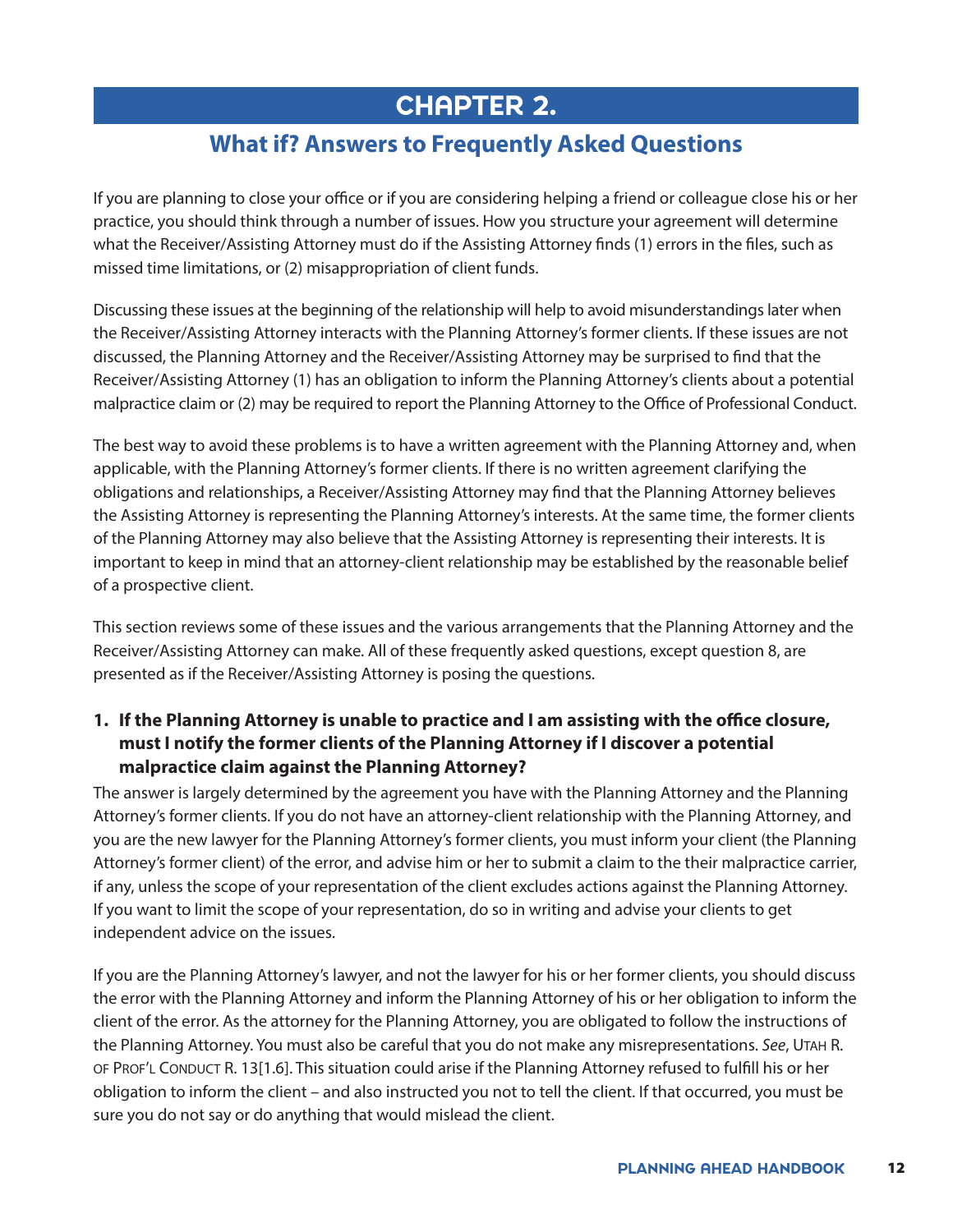In most cases, the Planning Attorney will want to fulfill his or her obligation to inform the client. As the Planning Attorney's lawyer, you and the Planning Attorney can include a clause in your agreement that gives you (the Receiver/Assisting Attorney) permission to inform the Planning Attorney's former clients of any malpractice errors. This would not be permission to represent the former clients on malpractice actions against the Planning Attorney. Rather, it would authorize you to inform the Planning Attorney's former clients that a potential error exists and that they should seek independent counsel.

#### **2. I know sensitive information about the Planning Attorney. The Planning Attorney's former client is asking questions. What information can I give the Planning Attorney's former client?**

Again, the answer is based on your relationship with the Planning Attorney and the Planning Attorney's clients. If you are the Planning Attorney's lawyer, you would be limited to disclosing only information that the Planning Attorney wished you to disclose. You would, however, want to make clear to the Planning Attorney's clients that you do not represent them and that they should seek independent counsel.

#### **3. Since the Planning Attorney is now out of practice, does the Planning Attorney have malpractice coverage?**

When attorneys leave private practice, they may purchase extended reporting coverage or tail coverage.

#### **4. In addition to transferring files and helping to close the Planning Attorney's practice, I want to represent the Planning Attorney's former clients. Am I permitted to do so?**

Whether you are permitted to represent the former clients of the Planning Attorney depends on (1) whether the clients want you to represent them and (2) who else you represent.

If you are representing the Planning Attorney, you cannot represent the Planning Attorney's former clients on any matter against the Planning Attorney. This would include representing the Planning Attorney's former clients on a malpractice claim, ethics complaint, or fee claim against the Planning Attorney. If you do not represent the Planning Attorney, you are limited by conflicts arising from your other cases and clients. You must check your client list for possible conflicts before undertaking representation or reviewing confidential information of a former client of the Planning Attorney.

Even if a conflict check reveals that you are permitted to represent the client, you may prefer to refer the case to another lawyer. A referral is advisable if the matter is outside your area of expertise or if you do not have adequate time or staff to handle the case. In addition, if the Planning Attorney is a friend, bringing a legal malpractice claim or fee claim against him or her may make you vulnerable to the allegation that you did not zealously advocate on behalf of your new client. To avoid this potential exposure, you should provide the client with names of other attorneys or refer the client to the Utah State Bar's "Find A Utah Lawyer" Referral Service [\(https://www.licensedlawyer.org\)](https://www.licensedlawyer.org).

#### **5. What procedures should I follow for distributing the funds in the trust account?**

If your review or the Authorized Signer's review of the lawyer trust account indicates that there may be conflicting claims to the funds in the trust account, you should initiate a procedure for distributing the existing funds, such as a court-directed interpleader.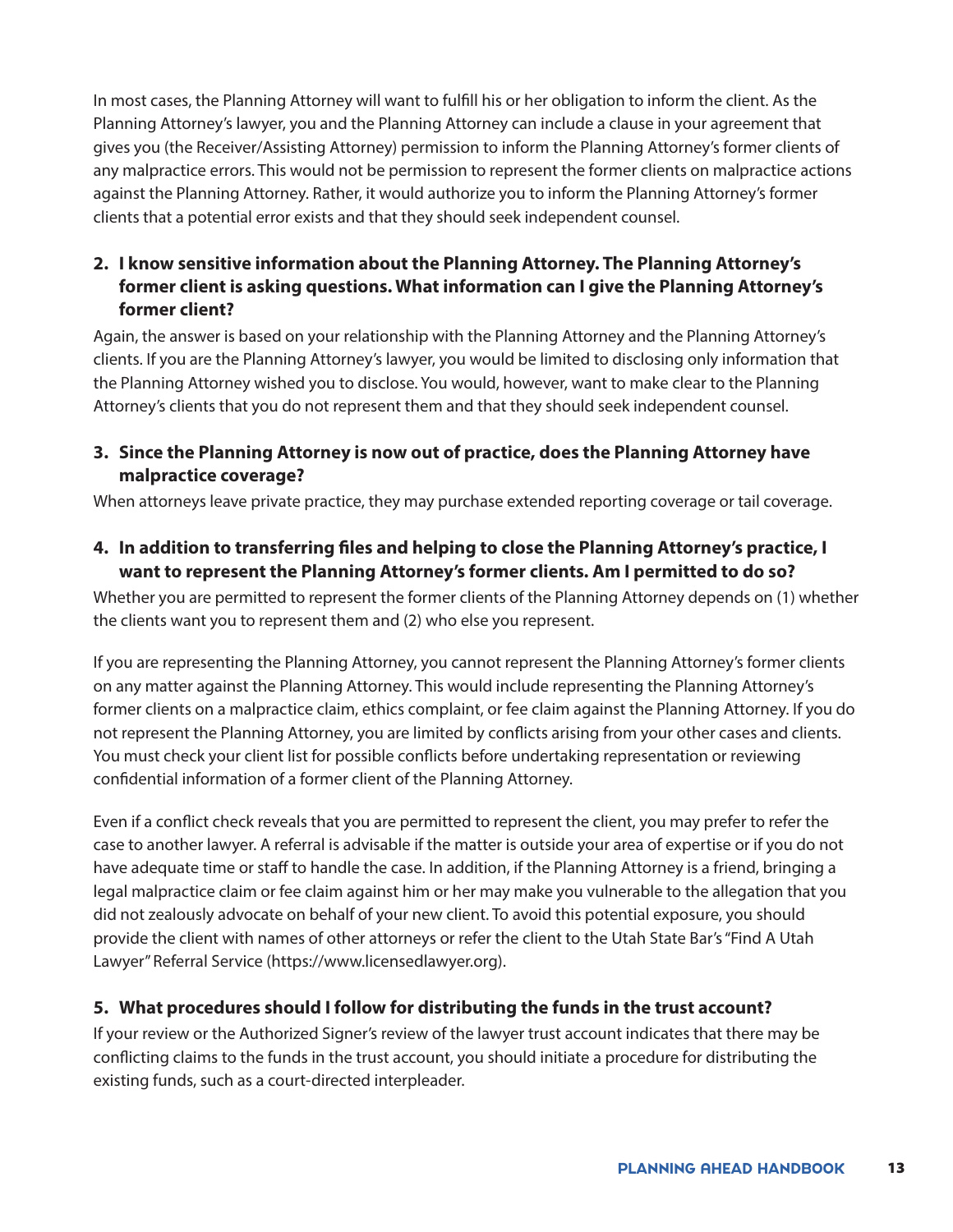#### **6. If there is a violation of the Utah Rules of Professional Conduct, must I tell the Planning Attorney's former clients?**

The answer depends on the relationships. The answer is (1) no, if you are the Planning Attorney's lawyer; and (2) maybe, if you are not representing the Planning Attorney.

If the Planning Attorney violated a disciplinary rule and you are his or her lawyer, you are not obligated to inform the Planning Attorney's former clients of any professional conduct violations or report any of the Planning Attorney's professional conduct violations to the Office of Professional Conduct if your knowledge of the misconduct is the result of confidential information obtained from your client, the Planning Attorney. Although you may have no duty to report, you may have other responsibilities. For example, if you discover that some of the client funds are not in the lawyer trust account as they should be, you, as the attorney for the Planning Attorney, should discuss this matter with the Planning Attorney and encourage the Planning Attorney to correct the shortfall. If you are the attorney for the Planning Attorney and the Planning Attorney is deceased, you should contact the personal representative of the estate. If the Planning Attorney is alive but unable to function, you (or the Authorized Signer) may have to disburse the amounts that are available and inform the Planning Attorney's former clients that they have the right to seek legal advice.

If you are the Planning Attorney's lawyer, you should make certain that former clients of the Planning Attorney do not perceive you as their attorney. This may include informing them in writing that you do not represent them.

If you are a signer on the trust account and (1) you are not the attorney for the Planning Attorney and (2) you are not representing any of the former clients of the Planning Attorney, you may still have a fiduciary obligation to notify the clients of a shortfall, and you may have an obligation to report the Planning Attorney to the Office of Professional Conduct.

If you are the attorney for a former client of the Planning Attorney, you have an obligation to inform the client about a shortfall and advise the client of available remedies. These remedies may include (1) pursuing the Planning Attorney for the shortfall, (2) filing a claim with the malpractice carrier, if any, (3) filing a complaint with the Office of Professional Conduct, or (4) present a claim to the Lawyer's Fund for Client Protection, which will reimburse clients for a theft of money or property while in an attorney-client relationship. *See* Utah Jud'l Council Code of Jud'l Admin. R. 14[902]. If you are a friend of the Planning Attorney, this is a particularly important issue. You should determine *ahead of time* whether you are prepared to assume (1) the obligation to inform the Planning Attorney's former clients of the Planning Attorney's errors and (2) the potential duty to report the Planning Attorney to the Office of Professional Conduct if a violation of a rule of professional conduct occurs. Even if you limit the scope of your representation, that does not eliminate your potential duty to report.

#### **7. If the Planning Attorney stole client funds, do I have exposure to a professional conduct complaint against me?**

You do not have exposure to a professional conduct complaint for stealing the money, unless you in some way aided or abetted the Planning Attorney in the misconduct.

Whether you have an obligation to inform the Planning Attorney's former clients of the misappropriation depends on your relationship with the Planning Attorney and the Planning Attorney's former clients. (*See*, question 6 above.)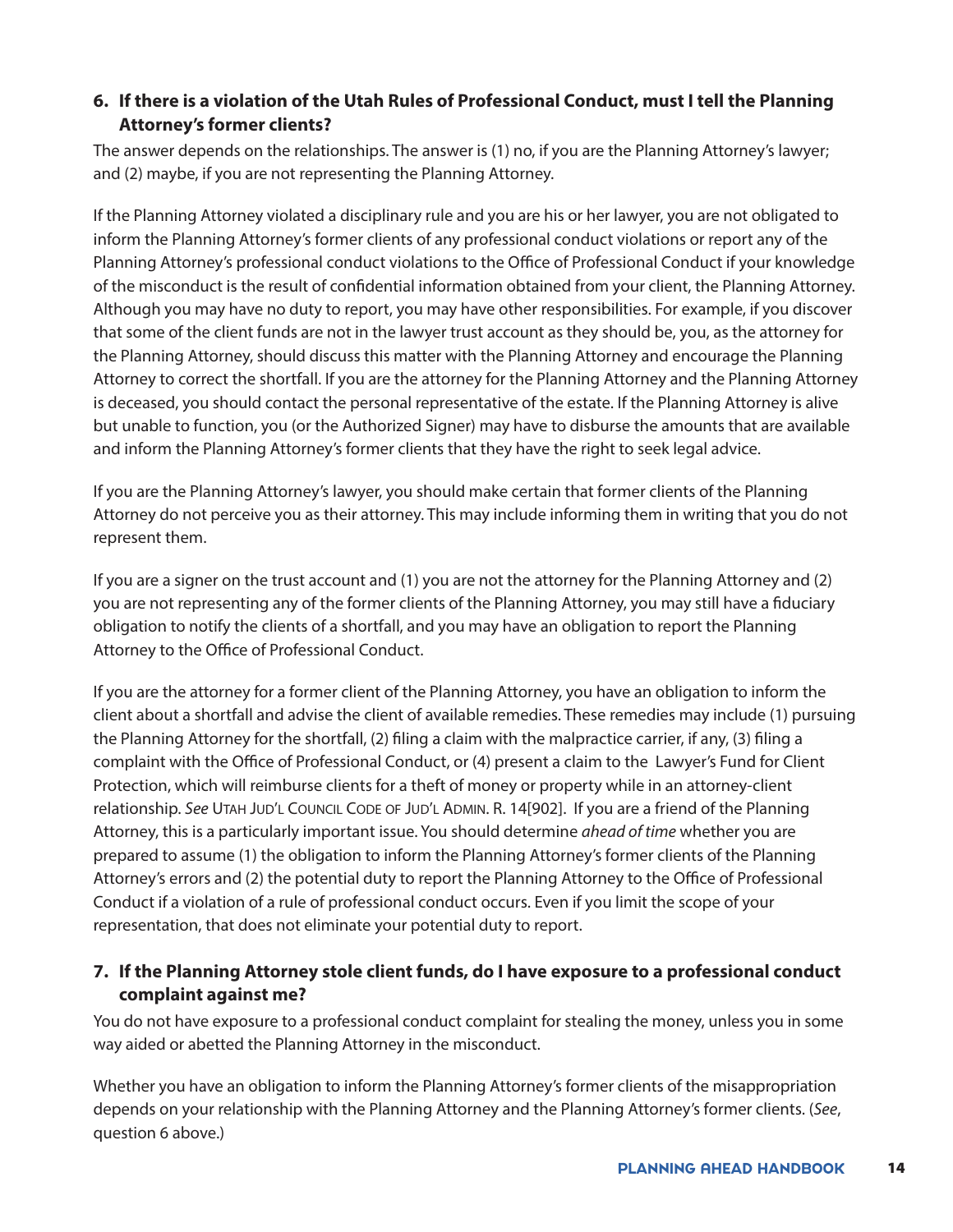If you are the new attorney for a former client of the Planning Attorney and you fail to advise the client of the Planning Attorney's professional conduct violations, you may be exposed to the allegation that you have violated your professional responsibilities to your new client.

#### **8. What are the pros and cons of allowing someone to have access to my trust account? How do I make arrangements to give my Authorized Signer access?**

The most important "pro" of authorizing someone to sign on your trust account is the convenience it provides for your clients. If you (the Planning Attorney) suddenly become unable to continue in practice, an Authorized Signer is able to transfer money from the trust account to pay appropriate fees, provide your clients with settlement checks, and refund unearned fees. If these arrangements are not made, the clients' money must remain in the trust account until a court allows access. This delay may leave the clients at a disadvantage, since settlement funds, or unearned fees held in trust, are often needed to hire a new lawyer.

On the other hand, the most important "con" of authorizing trust account access is your inability to control the person who has been granted access. An Authorized Signer with unconditional access has the ability to write trust account checks, withdraw funds, or close the account at any time, even if you are not dead, disabled, impaired, or otherwise unable to conduct your business affairs. It is very important to carefully choose the person you authorize as a signer and, when possible, to continue monitoring your accounts.

If you decide to have an Authorized Signer, decide whether you want to give (1) access only during a specific time period or when a specific event occurs or (2) access all the time. (*See, The Duty to Plan Ahead* in Chapter 1 of this handbook.)

#### **9. The Planning Attorney wants to authorize me as a trust account signer. Am I permitted to also be the attorney for the Planning Attorney?**

Although this generally works out fine, the arrangement may result in a conflict of fiduciary duties. As an Authorized Signer on the Planning Attorney's trust account, you would have a duty to properly account for the funds belonging to the former clients of the Planning Attorney. This duty could be in conflict with your duty to the Planning Attorney if (1) you were hired to represent him or her on issues related to the closure of his or her law practice and (2) there were misappropriations in the trust account and the Planning Attorney did not want you to disclose them to the clients. To avoid this potential conflict of fiduciary duties, the most conservative approach is to choose one role or the other: be an Authorized Signer **OR** be a Receiver/ Assisting Attorney representing the Planning Attorney on issues related to the closure of his or her practice. (*See*, question 4 above.)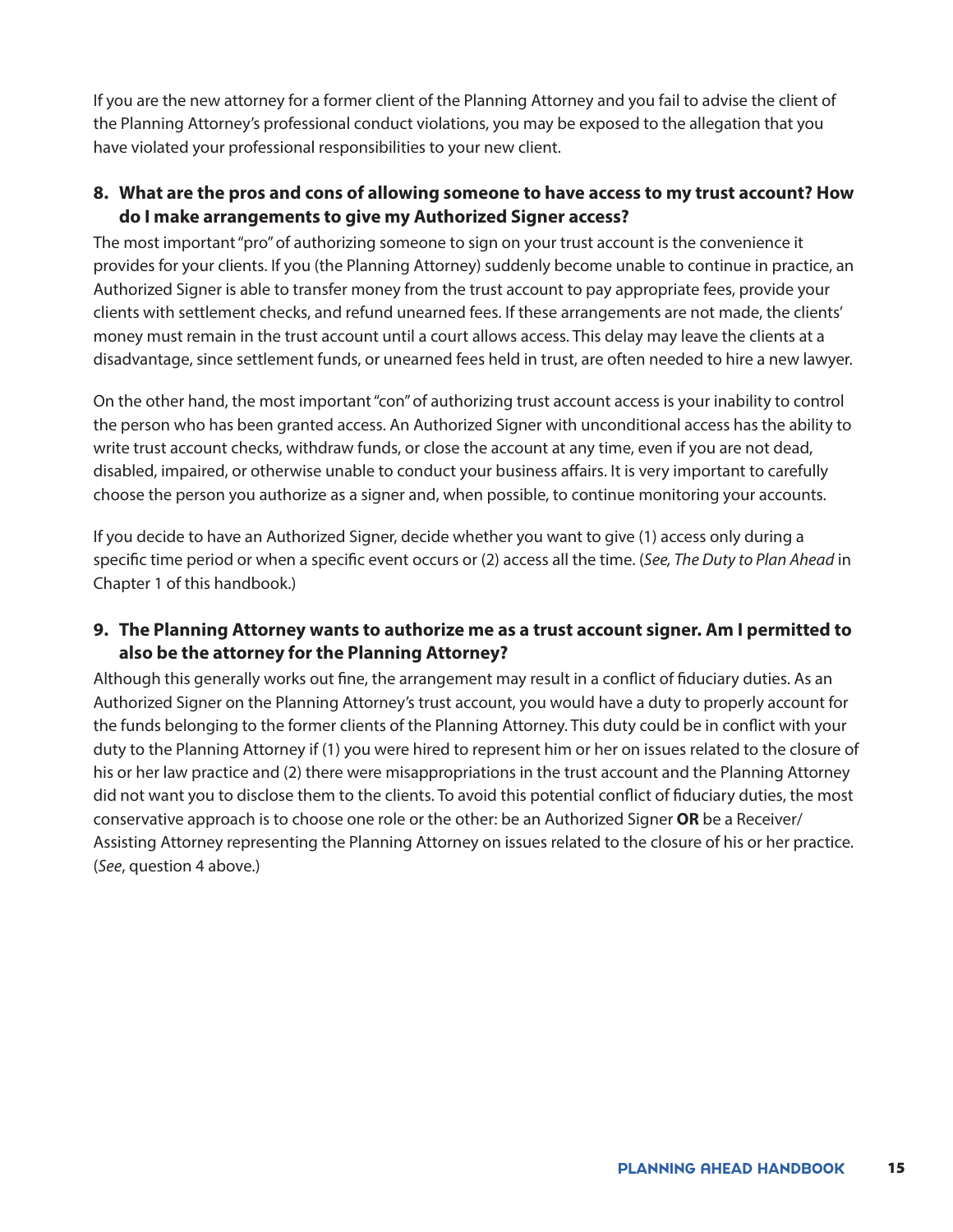# CHAPTER 3.

### <span id="page-15-0"></span>**Checklists**

#### CHECKLIST FOR LAWYERS PLANNING TO PROTECT CLIENTS' INTERESTS IN THE EVENT OF THE LAWYER'S DEATH, DISABILITY, IMPAIRMENT, OR INCAPACITY

- 1. Use retainer agreements or engagement letters that state you have arranged for an Assisting Attorney to close your practice in the event of death, disability, impairment, or incapacity and have arranged for an Authorized Signer to issue refunds from your lawyer trust account. (*See* sample *Retainer Agreement* provided in Chapter 4 of this handbook.)
- 2. Have a thorough and up-to-date office procedure manual that includes information on:
	- (a) How to check for a conflict of interest;
	- (b) How to use the calendaring system;
	- (c) How to generate a list of active client files, including client names, addresses, and phone numbers;
	- (d) Where client ledgers for your lawyer trust account are kept or, in the alternative, how to pull client trust account balances from your trust accounting software;
	- (e) How the open/active files are organized;
	- (f) How the closed files are organized and assigned numbers;
	- (g) Where the closed files are kept and how to access them;
	- (h) The office policy on keeping original client documents;
	- (i) Where original client documents are kept;
	- (j) Where the safe deposit box is located and how to access it;
	- (k) The bank name, address, account signers, and account numbers for all law office bank accounts;
	- (l) The location of all law office bank account records (trust and general);
	- (m) Where to find, or who knows about passwords for computers, cell phones, digital data and other technology used in your practice.
	- (n) How to access your voice mail (or answering machine) and the access code numbers; and
	- (o) Where the post office or other mail service box is located and how to access it.
- 3. Make sure all your file deadlines (including follow-up deadlines) are calendared.
- 4. Document your files.
- 5. Keep your time and billing records up-to-date.
- 6. Avoid keeping original client documents, such as wills and other estate planning documents.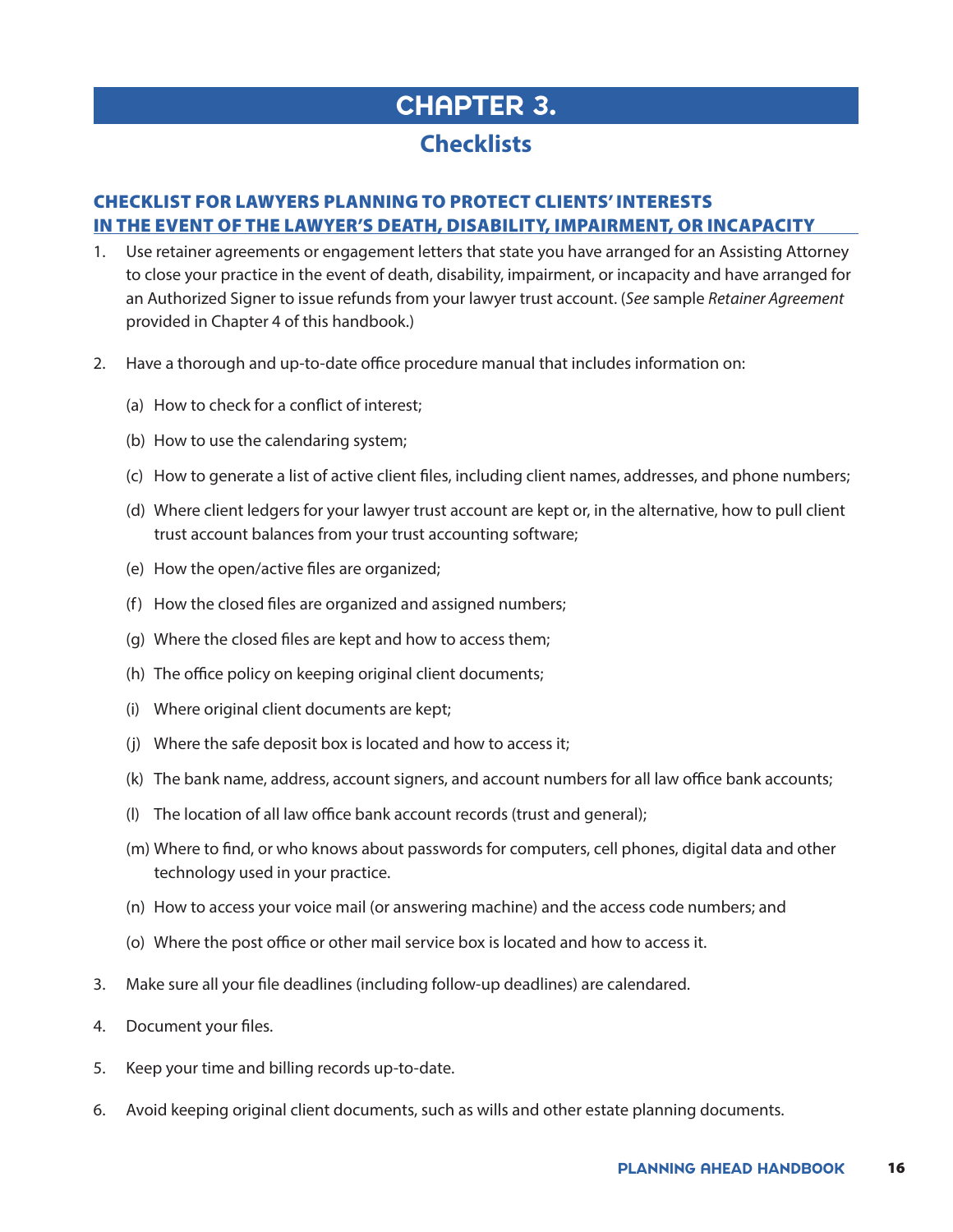- 7. Have a written agreement with an attorney who will close your practice (the "Receiver/Assisting Attorney") that outlines the responsibilities involved in closing your practice. Determine whether the Receiver/Assisting Attorney will also be your personal attorney. Choose a Receiver/Assisting Attorney who is sensitive to conflict-of-interest issues.
- 8. If your written agreement authorizes the Receiver/Assisting Attorney to sign general account checks, follow the procedures required by your local bank. Decide whether you want to authorize access at all times, at specific times, or only on the happening of a specific event. In some instances, you and the Receiver/Assisting Attorney will have to sign bank forms authorizing the Receiver/Assisting Attorney to have access to your general account. (*See, The Duty to Plan Ahead, Implementing the Plan*, in Chapter 1 of this handbook.)
- 9. If your written agreement provides for an Authorized Signer for your trust account checks, follow the procedures required by your local bank. Decide whether you want to authorize access at all times, at specific times, or only on the happening of a specific event. In most instances, you and the Authorized Signer will have to sign bank forms providing for access to your trust account. (*See, The Duty to Plan Ahead, Access to the Trust Account*, in Chapter 1 of this handbook.) Choose your Authorized Signer wisely; he or she will have access to your clients' funds.
- 10. Familiarize your Receiver/Assisting Attorney with your office systems and keep him or her apprised of office changes.
- 11. Introduce your Receiver/Assisting Attorney and/or Authorized Signer to your office staff. Make certain your staff knows where you keep the written agreement and how to contact the Receiver/Assisting Attorney and/or Authorized Signer if an emergency occurs before or after office hours. If you practice without regular staff, make sure your Receiver/Assisting Attorney and/or Authorized Signer knows whom to contact (the landlord, for example) to gain access to your office.
- 12. Inform your spouse, partner, or closest living relative and the personal representative of your estate of the existence of this agreement and how to contact the Receiver/Assisting Attorney and/or Authorized Signer.
- 13. Forward the name, address, and phone number of your Receiver/Assisting Attorney to the malpractice carrier, if any, and although not required by rule provide the information to the Chief Disciplinary Counsel of the Utah Board of Professional Responsibility and on your annual licensing form.

(*See, Notice of Designated Assisting Attorney* provided in Chapter 4 of this handbook.) This will enable the malpractice carrier and clients to locate the Receiver/Assisting Attorney in the event of your death, disability, impairment, or incapacity.

- 14. Renew your written agreement with your Receiver/Assisting Attorney and/or Authorized Signer annually.
- 15. Review your fee agreement each year to make sure that the name of your Receiver/Assisting Attorney is current.
- 16. Fill out the *Law Office List of Contacts* practice aid provided in Chapter 4 of this handbook. Make sure your Receiver/Assisting Attorney has a copy.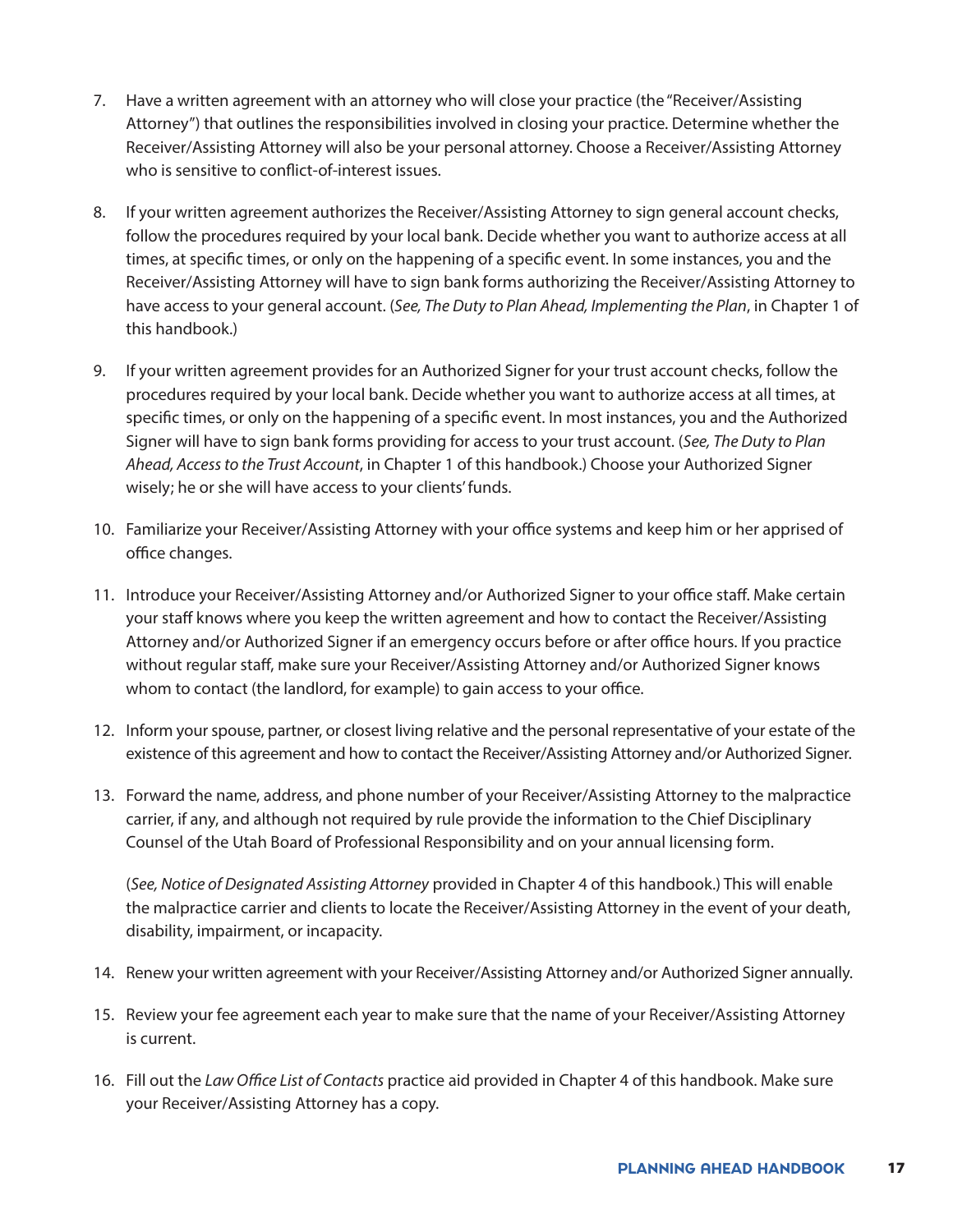#### CHECKLIST FOR CLOSING ANOTHER ATTORNEY'S OFFICE

The term "Closing Attorney" refers to the attorney whose office is being closed.

- 1. Check the calendar and active files to determine which items are urgent and/or scheduled for hearings, trials, depositions, court appearances, and so on. If necessary, check the court dockets for those items.
- 2. Contact clients for matters that are urgent or immediately scheduled for hearing, court appearances, or discovery. Obtain permission for reset. (If making these arrangements poses a conflict of interest for you and your clients, retain another attorney to take responsibility for obtaining extensions of time and other immediate needs.)
- 3. Contact courts and opposing counsel immediately for files that require discovery or court appearances. Obtain resets of hearings or extensions when necessary. Confirm extensions and resets in writing.
- 4. Open and review all unopened mail. Review all mail that is not filed and match it to the appropriate files.
- 5. Look for an office procedure manual. Determine whether anyone has access to a list of clients with active files.
- 6. Determine whether the Closing Attorney stored files online. Locate the user name and password, retrieve the digital data, and arrange for the cloud storage provider to close the account.
- 7. Send clients who have active files a letter explaining that the law office is being closed and instructing them to retain a new attorney and/or pick up a copy of the open file. Provide clients with a date by which they should pick up copies of their files. Inform clients that new counsel should be chosen immediately. (*See, sample Letter Advising That Lawyer Is Unable to Continue in Practice* provided in Chapter 4 of this handbook.)
- 8. For cases before administrative bodies and courts, obtain permission from the clients to submit a motion and order to withdraw the Closing Attorney as attorney of record.
- 9. If the client is obtaining a new attorney, be certain that a Substitution of Attorney is filed.
- 10. Select an appropriate date to check whether all cases have either a motion and order allowing withdrawal of the Closing Attorney or a Substitution of Attorney filed with the court.
- 11. Make copies of files for clients. Retain the Closing Attorney's original files. All clients should either pick up a copy of their files (and sign a receipt acknowledging that they received it) or sign an authorization for you to release a copy to a new attorney. If the client is picking up a copy of the file and the file contains original documents that the client needs (such as a title to property), return the original documents to the client and keep copies for the Closing Attorney's file.
- 12. Advise all clients where their closed files will be stored and whom they should contact in order to retrieve a closed file.
- 13. If the Closing Attorney was a sole practitioner, try to arrange for his or her phone numbers to have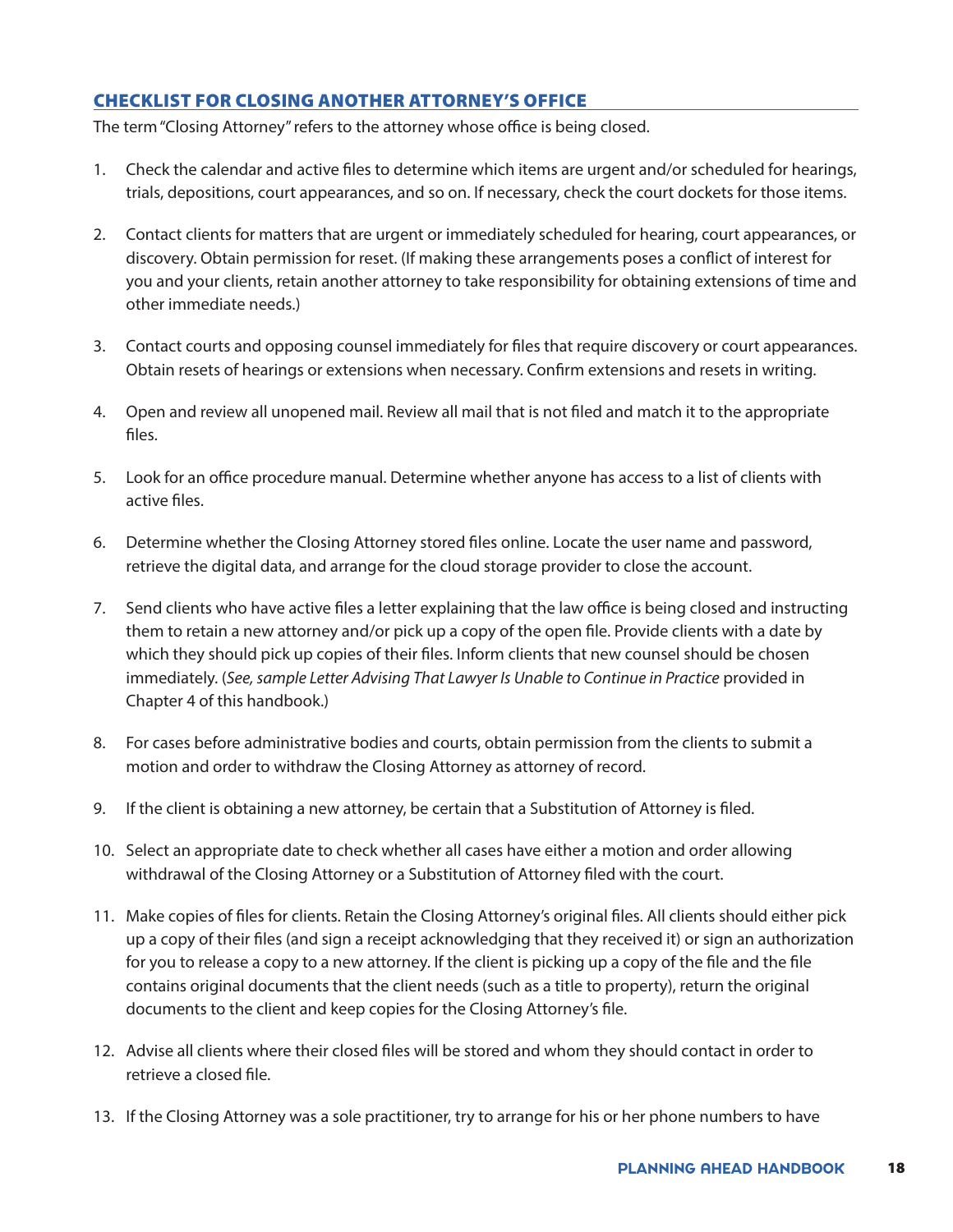forwarding numbers. This eliminates the problem created when clients call a Closing Attorney's phone number, get a recording stating that the number is disconnected, and do not know where to turn for information. In the alternative, arrange for your telephone numbers to have a recorded announcement about the closed office for 30 to 60 days after you close your office.

- 14. Contact the Closing Attorney's malpractice carrier, if applicable, about extended reporting coverage or tail coverage.
- 15. If the Closing Attorney is a notary and wishes to resign his or her commission, he or she should surrender his or her seal to the county legislative body (through the county clerk). *See also*, Utah Code § 46-1-21. Resignation (of a Notary).
- 16. If the Closing Attorney died, you may wish to speak to family members about submitting memorial notices or obituaries to appropriate publications.
- 17. (*optional*) If you have authorization to handle the Closing Attorney's financial matters, look around the office for checks or funds that have not been deposited. Determine whether funds should be deposited or returned to clients. (Some of the funds may be for services already rendered.) Get instructions from clients concerning any funds in their trust accounts. These funds should be either returned to the clients or forwarded to their new attorneys. Prepare a final billing statement showing any outstanding fees due and/or any money in trust. (To withdraw money from the Closing Attorney's accounts, you will probably need: (1) to be an Authorized Signer on the accounts; (2) to have a written agreement such as the sample provided in Chapter 4 of this handbook; or (3) to have a limited power of attorney.) If the Closing Attorney is deceased, another alternative is to petition the court to appoint a personal representative under the probate statutes. Money from clients for services rendered by the Closing Attorney should go to the Closing Attorney or his/her estate.
- 18. (*optional*) If you are authorized to do so, handle financial matters, pay business expenses, and liquidate or sell the practice.
- 19. (*optional*) If your responsibilities include sale of the practice, you may want to advertise in the local Bar publication and other appropriate places.
- 20. (*optional*) If your arrangement with the Closing Attorney or estate is that you are to be paid for closing the practice, submit your bill.
- 21. (*optional*) If your arrangement is to represent the Closing Attorney's clients on their pending cases, obtain each client's consent to represent the client and check for conflicts of interest.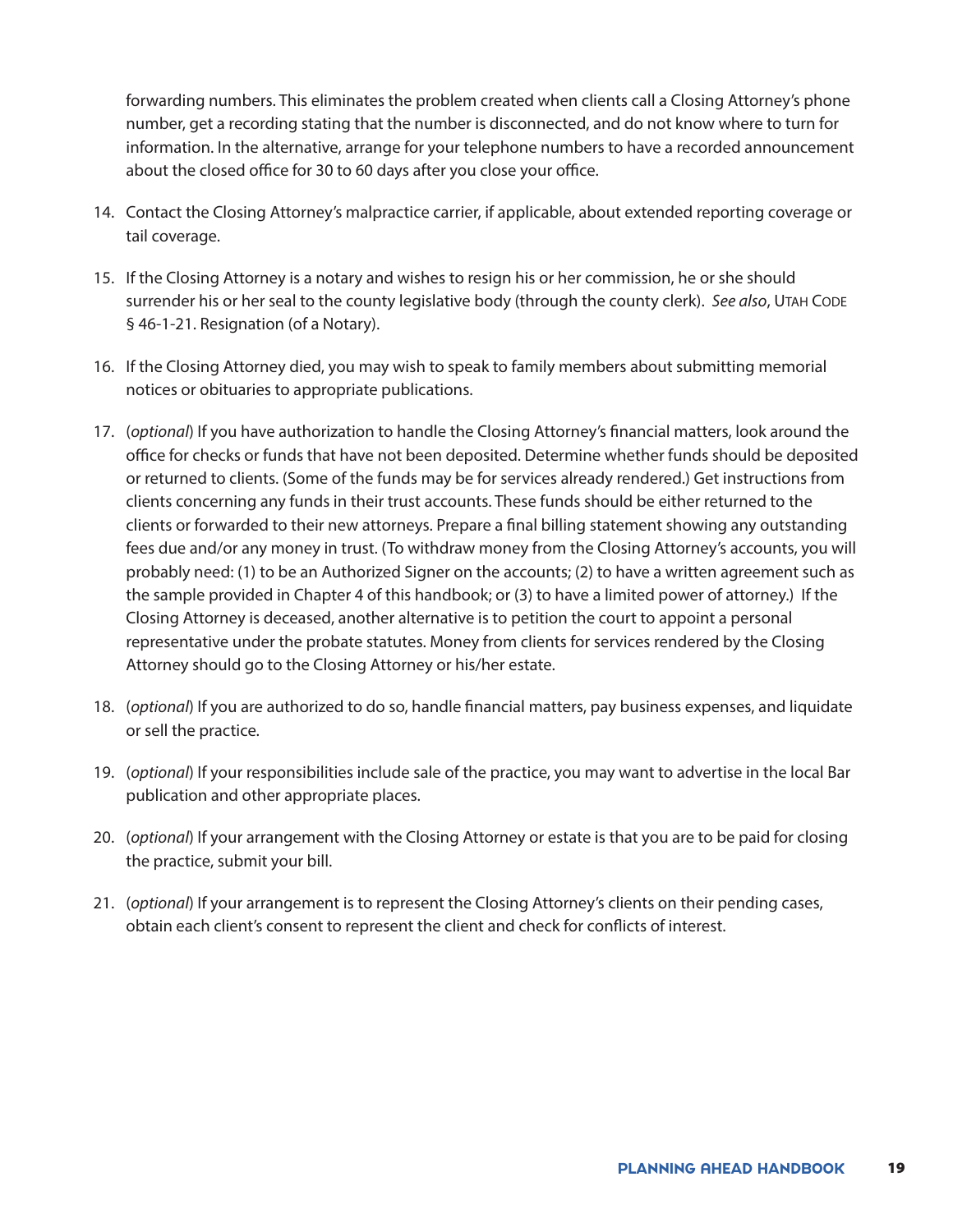#### <span id="page-19-0"></span>CHECKLIST FOR CLOSING YOUR OWN OFFICE

- 1. Finalize as many active files as possible.
- 2. Write to clients with active files, advising them that you are unable to continue representing them and that they need to retain new counsel. Your letter should inform them about time limitations and time frames important to their cases. The letter should explain how and where they can pick up copies of their files and should give a time deadline for doing this. (*See*, sample *Letter Advising That Lawyer Is Closing His/Her Office* provided in Chapter 4 of this handbook.)
- 3. For cases with pending court dates, depositions, or hearings, discuss with the clients how to proceed. When appropriate, request extensions, continuances, and resetting of hearing dates. Send written confirmations of these extensions, continuances, and resets to opposing counsel and your client.
- 4. For cases before administrative bodies and courts, obtain the clients' permission to submit a motion and order to withdraw as attorney of record.
- 5. If the client is obtaining a new attorney, be certain that a Substitution of Attorney is filed.
- 6. Pick an appropriate date to check whether all cases either have a motion and order allowing your withdrawal as attorney of record or have a Substitution of Attorney filed with the court.
- 7. Make copies of files for clients with open matters. Retain your original files. All clients should either pick up the copy of their files (and sign a receipt acknowledging that they received them) or sign an authorization for you to release the files to their new attorneys. (*See*, sample *Acknowledgment of Receipt of File* and *Authorization for Transfer of Client File* provided in Chapter 4 of this handbook.) If a client is picking up the file, return original documents to the client and keep copies in your file.
- 8. Remind clients of your file retention and destruction policy. Tell them where you will be storing your client file records and who they can contact should they need an additional copy of their file. If your fee agreement or engagement letter did not notify your client about your file retention and destruction policy, you should obtain all clients' permission to destroy the files. If a closed file is to be stored by another attorney, get the client's permission to allow the attorney to store the file for you and provide the client with the attorney's name, address, and phone number.
- 9. If you are a sole practitioner, ask your telephone service provider for a new phone number to be given out when your disconnected phone number is called. This eliminates the problem created when clients call your phone number, get a recording stating that the number is disconnected, and do not know where else to turn for information. In the alternative, arrange for your telephone number to have a recorded announcement about your closed office for 30 to 60 days after you close your office.
- 10. If you are a notary and wish to resign, surrender your seal to the county legislative body (through the County Clerk).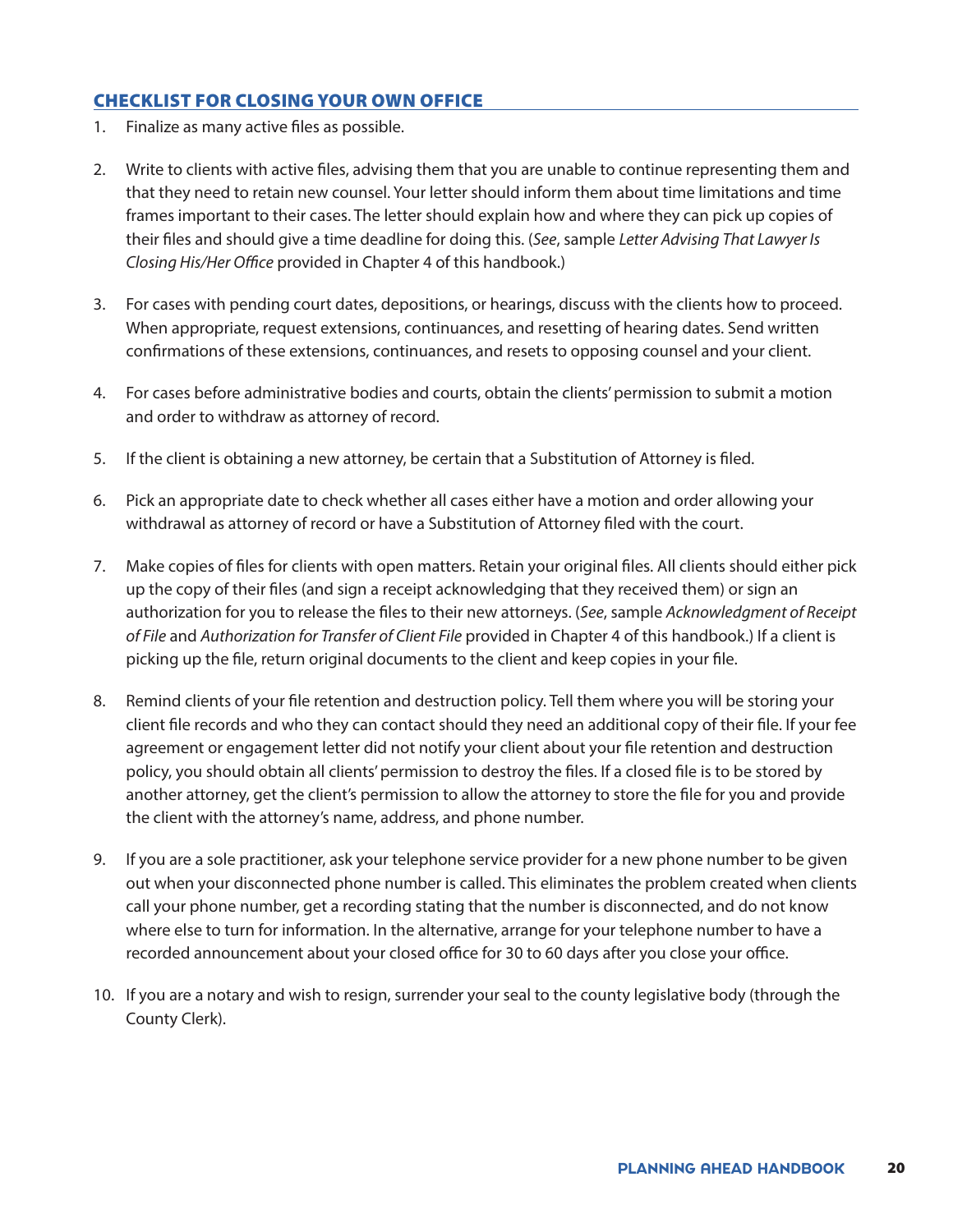#### <span id="page-20-0"></span>CHECKLIST FOR CLOSING YOUR TRUST ACCOUNTS

- 1. Fully reconcile the trust accounts. Any funds remaining in an account should correspond to specific clients or nominal funds used to open the account or should cover reasonably anticipated bank charges. See, UTAH R. PROF'L. CONDUCT R. 1.15.
- 2. Contact the bank to determine whether there will be any charges associated with closing the accounts. If a closing fee will be assessed, deposit sufficient funds to cover the closing fee. (You are responsible for this bank charge – do not use client funds to cover this fee. *See*, UTAH R. PROF'L. CONDUCT R. 1.15.)
- 3. Prepare and send final client bills, if necessary.
- 4. Disburse funds belonging to you (earned fees, reimbursement for costs advanced) and deposit into your business account.
- 5. Disburse funds belonging to clients. Send to clients with a duplicate copy of their final bill or prepare cover letters transmitting your checks.
- 6. Do not close the accounts until all outstanding checks have cleared.
- 7. Shred unused checks and deposit slips once the trust accounts are closed. This will prevent fraud and protect you from mistakenly using checks and deposit slips from your closed accounts.
- 8. Keep the trust check registers, client ledgers, bank statements, and other records for at least five years: "Every attorney engaged in the practice of law in Utah shall maintain and preserve for a period of a least five years, after final disposition of the underlying matter the records of accounts, . . . with regard to trust funds or similar equivalent records clearly and expressly reflecting the date, amount, source and explanation for all receipts, withdrawals, deliveries and disbursements of the funds or other property of a client." See, UTAH R. PROF'L. CONDUCT R. 1.15(a).
- 9. Although no rule specifically requires it, it is prudent to notify the Office of Professional Conduct when an account is closed between annual certifications. Send notice of the closure of your trust accounts to:

Disciplinary Counsel, Office of Professional Conduct 645 South 200 East Salt Lake City, UT 84111

Include your name and contact information, the name of the financial institution, city and state of the financial institution, bank routing number, and Utah trust account number.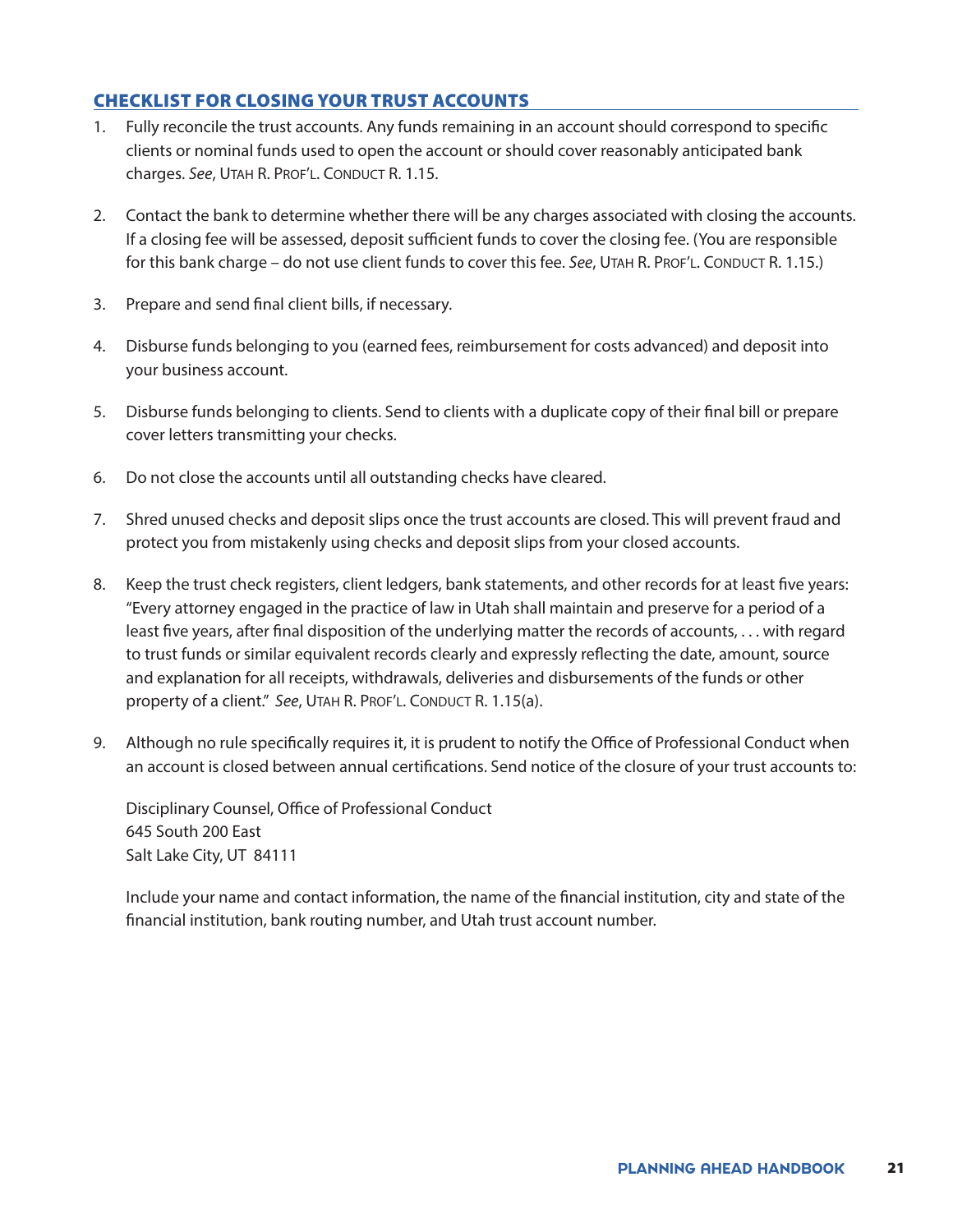# <span id="page-21-0"></span>CHAPTER 4. **SAMPLE FORMS**

#### <span id="page-21-1"></span>AGREEMENT – FULL FORM

#### *(Sample – Modify as appropriate)*

The sample *Agreement – Full Form* beginning on the next page gives the Receiver/Assisting Attorney the power to determine whether you are disabled, impaired, or incapacitated and provides the Receiver/ Assisting Attorney with authority under the designated circumstances to sign on your business bank accounts (except your trust account) and to close your law practice. The agreement gives an Authorized Signer authority to sign on your trust accounts. (*See, Caveat* below.) The agreement also enumerates powers such as termination, payment for services, and resolution of disputes.

*Caveat:* The Receiver/Assisting Attorney must determine ahead of time whether he or she is going to represent the Planning Attorney, clients of the Planning Attorney, or no one (acting exclusively as a neutral file-transferring agent). If the Receiver/Assisting Attorney (1) represents the Planning Attorney on issues related to office closure, (2) is an Authorized Signer on the lawyer trust account, (3) finds misappropriations in the lawyer trust account, and (4) is instructed by the Planning Attorney not to inform the clients about the misappropriations, the Receiver/Assisting Attorney will have conflicting fiduciary duties. To avoid this potential for conflicting fiduciary duties, it is best if the Planning Attorney selects one person to represent him or her as Receiver/Assisting Attorney and another person to serve as the Authorized Signer on the trust account. (*See*, Chapter 1, *The Duty to Plan Ahead*, and Chapter 2, *What If? Answers to Frequently Asked Questions*, in this handbook for more detailed information on these topics.)

Authorizing someone to sign on bank accounts in an agreement may not meet the banking institution's record-keeping requirements. The Planning Attorney should consult his or her banking institution to complete the paperwork required for its records.

If you do not want the Receiver/Assisting Attorney to be the person who determines whether you are disabled, incapacitated, or impaired, you will need to modify this agreement. For a discussion of alternatives, *see, The Duty to Plan Ahead, Access to the Trust Account*, in Chapter 1 of this handbook.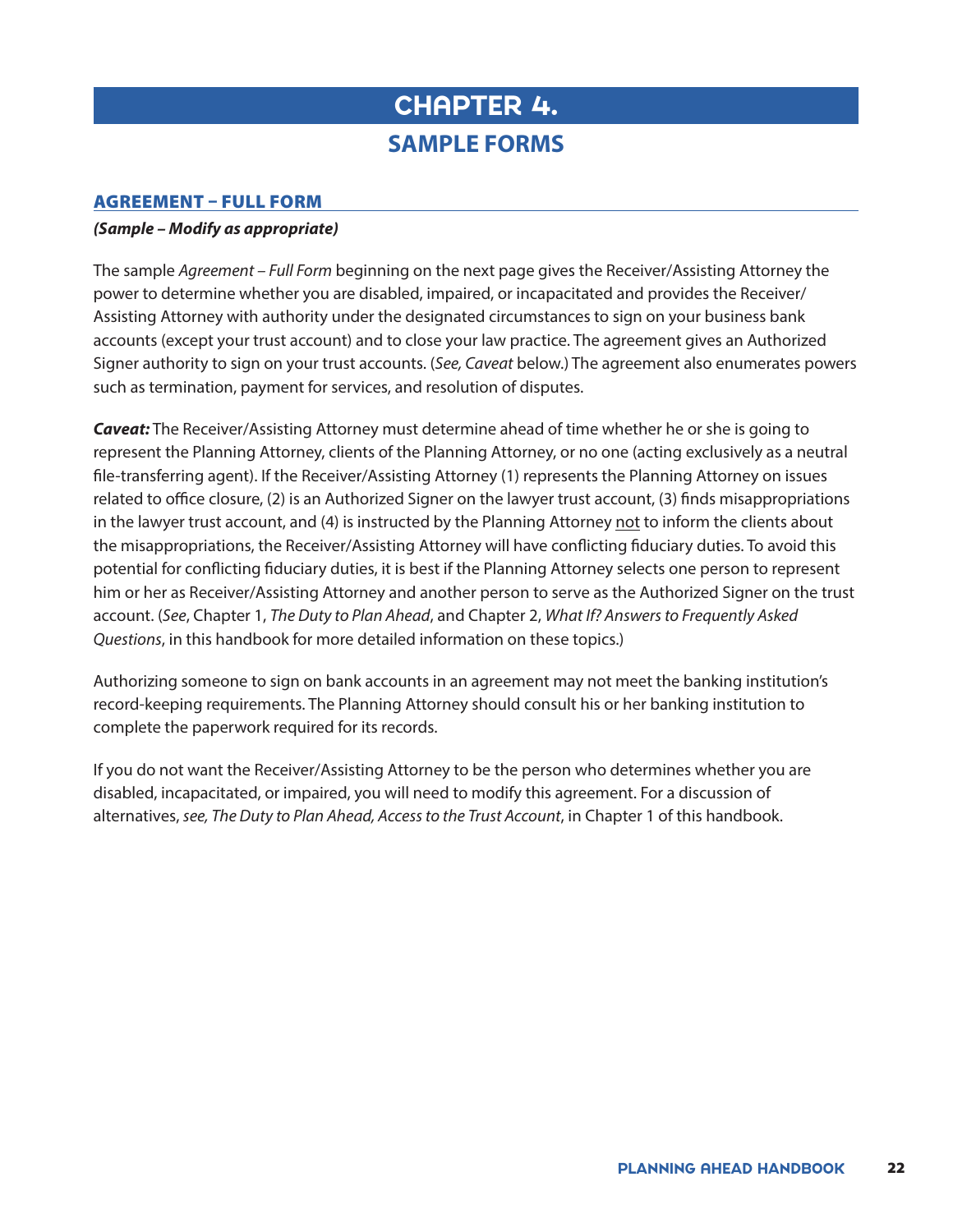#### AGREEMENT TO CLOSE LAW PRACTICE

| This Agreement is entered into by           | . ("Planning Attorney") and                           |
|---------------------------------------------|-------------------------------------------------------|
|                                             | ("Receiver/Assisting Attorney") on this the<br>day of |
| . In addition this Agreement includes<br>20 | ("Authorized Signer").                                |

WHEREAS, Planning Attorney is a solo practitioner, licensed to practice law in the State of Utah but has no partner, associate, executor or other appropriate successor or representative who would be capable and available to handle the transition of Planning Attorney's practice and closing of Planning Attorney's law office in the event of Attorney's sudden death, disability, or incapacity

WHEREAS, Planning Attorney seeks to take what steps can practically be taken to protect the legal interests of Planning Attorney's clients, including the advance designation of someone to serve as Planning Attorney's receiver or successor attorney as provided by UTAH R. SUP. CT. R. 11-538(a), , in the event Planning Attorney is suddenly rendered unable to practice law through death, disability, or incapacity; and

WHEREAS, Receiver/Assisting Attorney likewise understands the need for such arrangements and is willing, upon the terms set out below, to be designated in advance pursuant to UTAH R. SUP. CT. R. 11-538(a) as the person who will serve as Receiver/Assisting Attorney for Planning Attorney in the event of Attorney's sudden death, disability, or incapacity

WHEREAS, the term *Authorized Signer* refers to the person designated to sign on Planning Attorney's trust account and to provide an accounting of the funds belonging to Planning Attorney's clients.

NOW, THEREFORE, for good and valuable consideration, the receipt and sufficiency of which is hereby acknowledged, Attorney and Receiver Attorney execute this agreement upon the following terms and conditions:

- **1. Purpose of Agreement.** Planning Attorney and Receiver/Assisting Attorney enter into this Agreement for the purpose of protecting the legal interests of Planning Attorney's clients in the event Planning Attorney becomes unable to continue Planning Attorney's law practice because of death, disability, or incapacity.
- **2. Establishing Death, Disability, Impairment, or Incapacity.** In determining whether Planning Attorney is dead, disabled, impaired, or incapacitated, Receiver/Assisting Attorney may act upon such evidence as Receiver/Assisting Attorney shall deem reasonably reliable, including, but not limited to, communications with Planning Attorney's family members or representative or a written opinion of one or more medical doctors duly licensed to practice medicine. Similar evidence or medical opinions may be relied upon to establish that Planning Attorney's disability, impairment, or incapacity has terminated. Receiver/Assisting Attorney is relieved from any responsibility and liability for acting in good faith upon such evidence in carrying out the provisions of this Agreement.
- **3. Consent to Close Practice.** Planning Attorney hereby gives consent to Receiver/Assisting Attorney to take all actions necessary to close Planning Attorney's law practice in the event that Planning Attorney is unable to continue in the private practice of law and Planning Attorney is unable to close Planning Attorney's own practice due to death, disability, impairment, or incapacity or consistent with the provisions of UTAH R. Sup. CT. R. 11-538(a). Planning Attorney hereby appoints Receiver/Assisting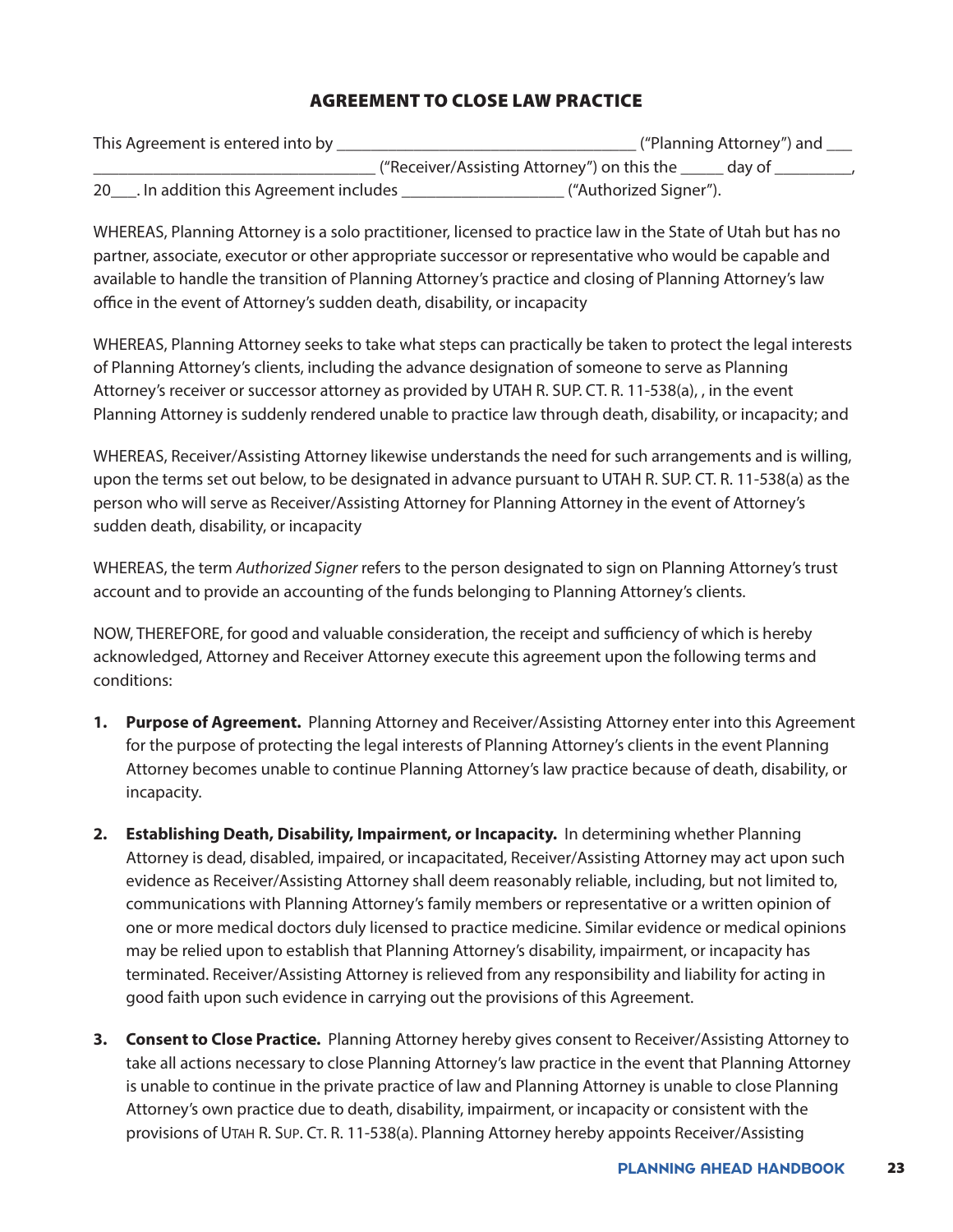Attorney as attorney-in-fact, with full power to do and accomplish all the actions contemplated by this Agreement as fully and as completely as Planning Attorney could do personally if Planning Attorney were able. It is Planning Attorney's specific intent that this appointment of Receiver/Assisting Attorney as attorney-in-fact shall become effective only upon Planning Attorney's death, disability, impairment, or incapacity. The appointment of Receiver/Assisting Attorney shall not be invalidated because of Planning Attorney's death, disability, impairment, or incapacity, but, instead, the appointment shall fully survive such death, disability, impairment, or incapacity and shall be in full force and effect so long as it is necessary or convenient to carry out the terms of this Agreement. In the event of Planning Attorney's death, disability, impairment, or incapacity, Planning Attorney designates Receiver/Assisting Attorney as signatory, in substitution of Planning Attorney's signature, on all of Planning Attorney's law office accounts with any bank or financial institution, except Planning Attorney's lawyer trust account(s). Planning Attorney's consent includes, but is not limited to:

- (a) Providing all keys, access codes, etc. to enable Assisting Attorney to enter Planning Attorney's office and use Planning Attorney's equipment and supplies, as needed, access files and close Planning Attorney's practice;
- (b) Opening Planning Attorney's mail and processing it;
- (c) Taking possession and control of all property comprising Planning Attorney's law office, including client files and records;
- (d) Examining client files and records of Planning Attorney's law practice and obtaining information about any pending matters that may require attention;
- (e) Notifying clients, potential clients, and others who appear to be clients that Planning Attorney has given this authorization and that it is in their best interest to obtain other legal counsel;
- (f) Copying Planning Attorney's files;
- (g) Obtaining client consent to transfer files and client property to new attorneys;
- (h) Transferring client files and property to clients or their new attorneys;
- (i) Obtaining client consent to obtain extensions of time and contacting opposing counsel and courts/administrative agencies to obtain extensions of time;
- (j) Applying for extensions of time pending employment of other counsel by the clients;
- (k) Filing notices, motions, and pleadings on behalf of clients when their interests must be immediately protected and other legal counsel has not yet been retained;
- (l) Contacting all appropriate persons and entities who may be affected and informing them that Planning Attorney has given this authorization;
- (m) Arranging for transfer and storage of closed files;
- (n) Take custody of, act as signatory on and take all appropriate actions with respect to Planning Attorney's bank accounts, investment accounts, safety deposit boxes or other depositories maintained by Planning Attorney in connection with Planning Attorney's law practice, including trust accounts, escrow accounts, payroll accounts, IOLTA accounts and operating accounts;
- (o) Delivering the files, money and other property belonging to clients of Planning Attorney pursuant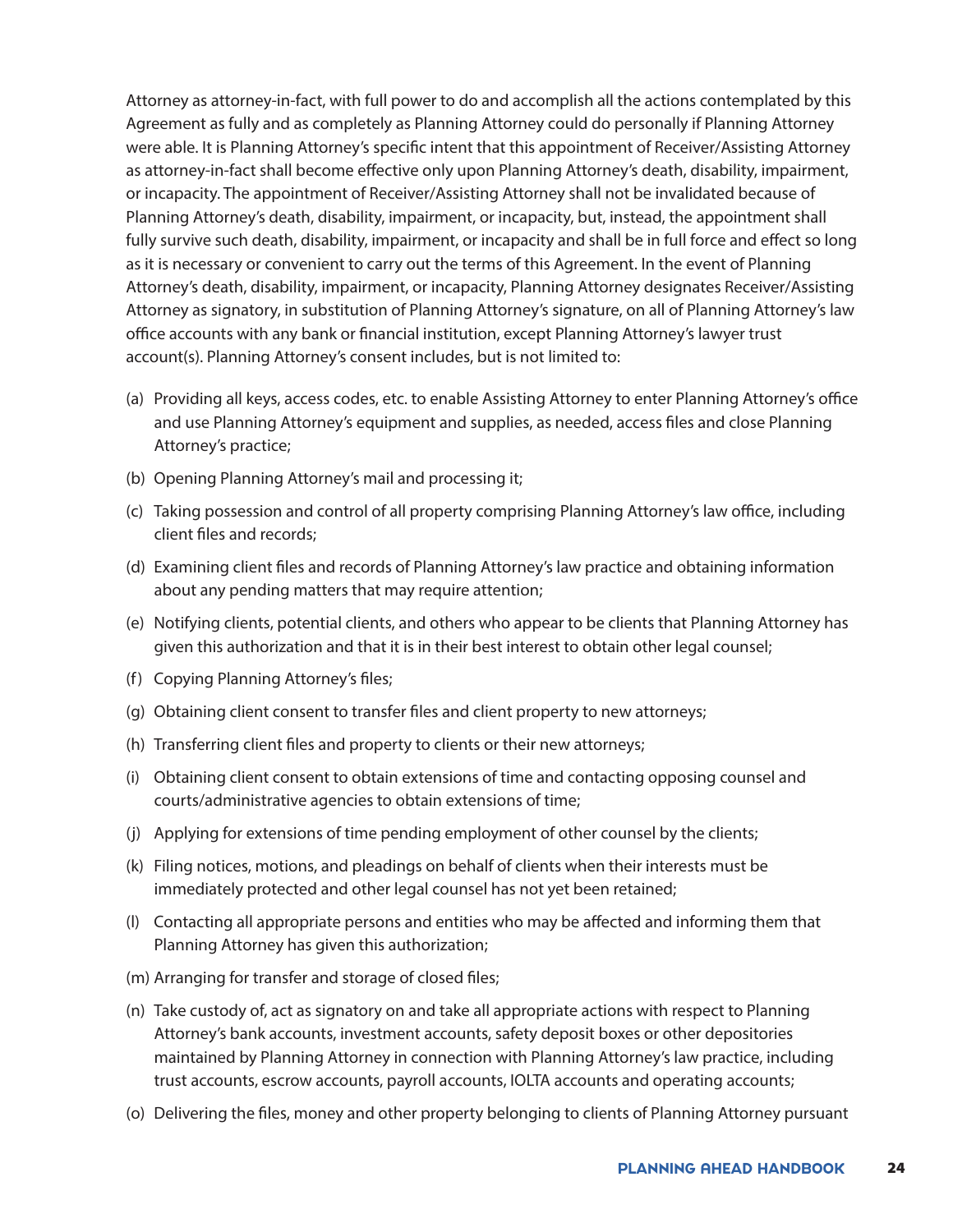to the clients direction, including the disbursement of funds from bank accounts identified above, subject to the right to retain copies of such files or to assert a lien or disbursements for past services rendered are owed to the Planning Attorney by the client;

- (p) Perform actions reasonably related to performance of the duties of Receiver/Assisting Attorney set forth above or that are otherwise steps as seem indicated to protect the interests of Planning Attorney' clients, the public or (to the extent possible and not inconsistent with protecting Planning Attorney's clients) to protect the Planning Attorney as authorized by UTAH R. SUP. CT. R. 11-538(a);
- (q) Advertising Planning Attorney's law practice or any of its assets to find a buyer for the practice; and
- (r) Arranging for an appraisal of Planning Attorney's practice for the purpose of selling Planning Attorney's practice.

Planning Attorney authorizes Authorized Signer to sign on Planning Attorney's lawyer trust account(s).

Receiver/Assisting Attorney and Authorized Signer will not be responsible for processing or payment of Planning Attorney's personal expenses. Planning Attorney's bank or financial institution may rely on the authorizations in this Agreement, unless such bank or financial institution has actual knowledge that this Agreement has been terminated or is no longer in effect.

- **4. Payment for Services.** Planning Attorney agrees to pay Receiver/Assisting Attorney and Authorized Signer a reasonable sum for services rendered by Assisting Attorney and Authorized Signer while closing the law practice of Planning Attorney. Receiver/Assisting Attorney and Authorized Signer agree to keep accurate time records for the purpose of determining amounts due for services rendered. Receiver/Assisting Attorney and Authorized Signer agree to provide the services specified herein as independent contractors.
- **5.** Preserving Attorney Client Privilege. Consistent with, UTAH R. SUP. CT. R. 11-538(b),, even though no attorney-client relationship is being created under this agreement between Planning Attorney's clients and Receiver/Assisting Attorney, Receiver/Assisting Attorney agrees to be governed by Utah R. Prof'l. CONDUCT R. 1.6 with respect to all information contained in the files of Planning Attorney's clients and any information related to the matters in which clients were being represented by Planning Attorney as attorney-client privileged to the same extent they would be if Receiver/Assisting Attorney were actually representing Planning Attorney's clients. Receiver/Assisting Attorney and Authorized Signer shall make only disclosures of information reasonably necessary to carry out the purpose of this Agreement.
- **6. Assisting Attorney Is Attorney for Planning Attorney.** (Delete one of the following paragraphs as appropriate.)

While fulfilling the terms of this Agreement, Receiver/Assisting Attorney is the attorney for Planning Attorney. Assisting Attorney will protect the attorney client relationship and follow the Utah Rules of Professional Conduct. Receiver/Assisting Attorney has permission to inform the malpractice carrier, if any, of errors or potential errors of Planning Attorney.

While fulfilling the terms of this Agreement, Receiver/Assisting Attorney is the attorney for Planning Attorney. Receiver/Assisting Attorney has permission to inform Planning Attorney's clients of any errors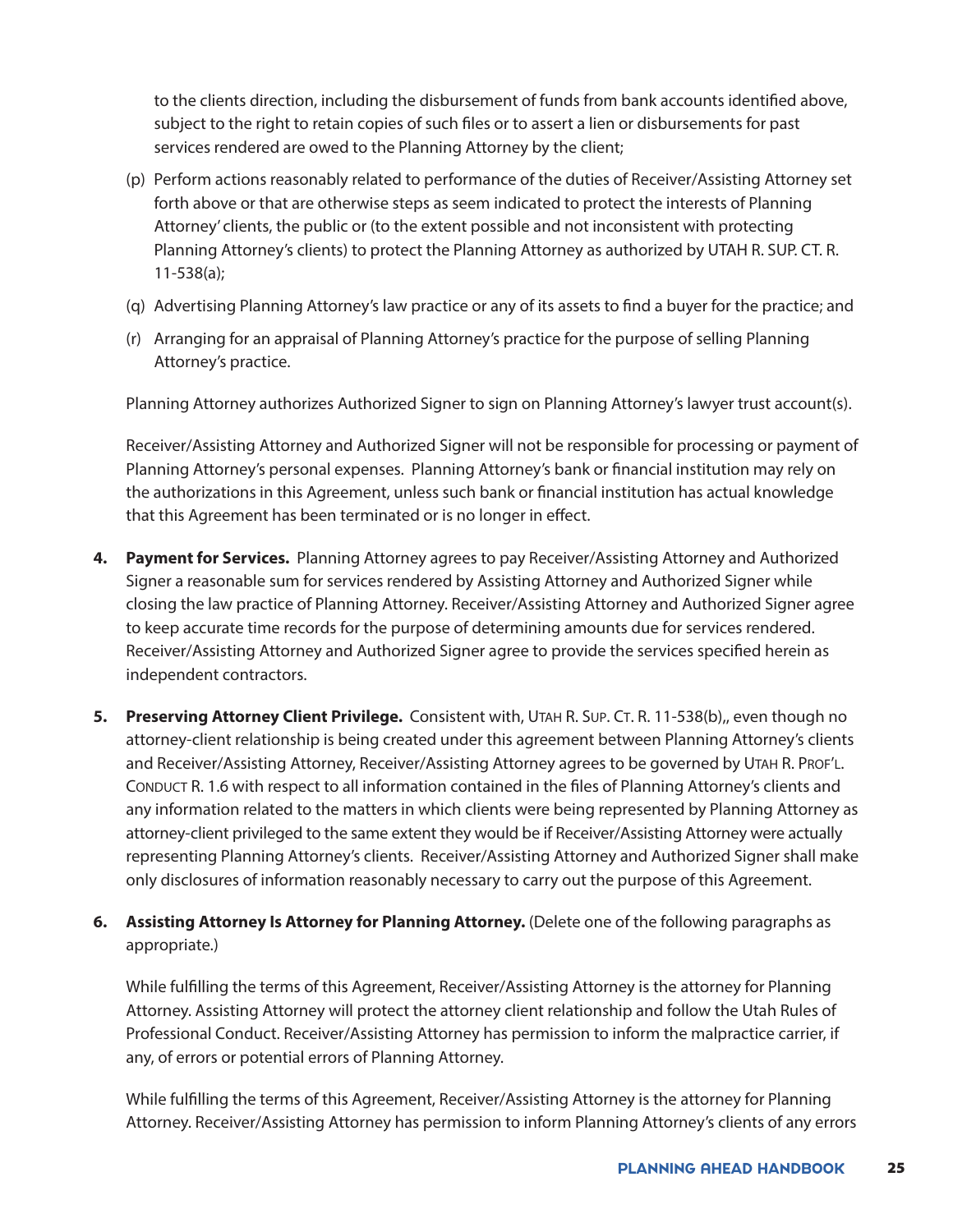or potential errors and instruct them to obtain independent legal advice. Receiver/Assisting Attorney also has permission to inform Planning Attorney's clients of any violations of the rules of professional conduct committed by Planning Attorney.

#### **OR:**

#### **Assisting Attorney Is Not Attorney for Planning Attorney.**

While fulfilling the terms of this Agreement, Receiver/Assisting Attorney is not the attorney for Planning Attorney. Receiver/Assisting Attorney has permission to inform the malpractice carrier, if any, of errors or potential errors of Planning Attorney. Receiver/Assisting Attorney has permission to inform Planning Attorney's clients of any errors or potential errors and instruct them to obtain independent legal advice. Receiver/Assisting Attorney also has permission to inform Planning Attorney's clients of any violations of the rules of professional conduct committed by Planning Attorney.

- **7. Authorized Signer Is Not Attorney for Planning Attorney.** While fulfilling the terms of this Agreement, Authorized Signer is not the attorney for Planning Attorney. Authorized Signer has permission to inform Planning Attorney's present and former clients of any misappropriations in Planning Attorney's trust account and instruct them to obtain independent legal advice or to contact the Office of Professional Conduct.
- **8. Providing Legal Services.** In providing the services set forth above, Receiver/Assisting Attorney shall not be deemed to be providing legal services to Planning Attorney's clients and shall clearly indicate in any court filings or correspondence that Receiver/Assisting Attorney is acting in the capacity of Receiver/Assisting Attorney for Planning Attorney. Receiver/Assisting Attorney cannot undertake to represent any client of Planning Attorney in a matter in which the client was being represented by Planning Attorney unless: (1) Receiver/Assisting Attorney obtains the informed written consent of the Planning Attorney's client in a form which communicates that client is under no present obligation to hire Receiver/Assisting Attorney and upon terms which would otherwise comply with UTAH R. PROF'L. Conduct R. 1.7(b); or (2) Receiver/Assisting Attorney is the successful purchaser of Planning Attorney's law practice in compliance with UTAH R. PROF'L. CONDUCT R. 1.17.9.
- **9. Conflicts of Interest.** As part of the process of taking custody of and reviewing files, Receiver/Assisting Attorney agrees to promptly run conflicts checks as to each of Planning Attorney's files and, in the event of a conflict of interest on the part of Receiver/Assisting Attorney, to communicate with Planning Attorney's client only to indicate how Receiver/Assisting Attorney has come to be involved with assisting Planning Attorney and to notify Planning Attorney's client that a conflict prevents Receiver/Assisting Attorney from being of any assistance other than to make arrangements to return their files to them.
- **10. Contacting the Malpractice Carrier.** Planning Attorney authorizes Assisting Attorney to contact the malpractice carrier, if any, concerning any legal malpractice claims or potential claims. (**Note to Planning Attorney:** Receiver/Assisting Attorney's role in contacting the malpractice carrier, if any, will be determined by Receiver/Assisting Attorney's arrangement with Planning Attorney. *See*, Section 7 of this Agreement.)
- **11. Providing Clients with Accounting.** Authorized Signer and/or Receiver/Assisting Attorney agree[s] to provide Planning Attorney's clients with a final accounting and statement for legal services of Planning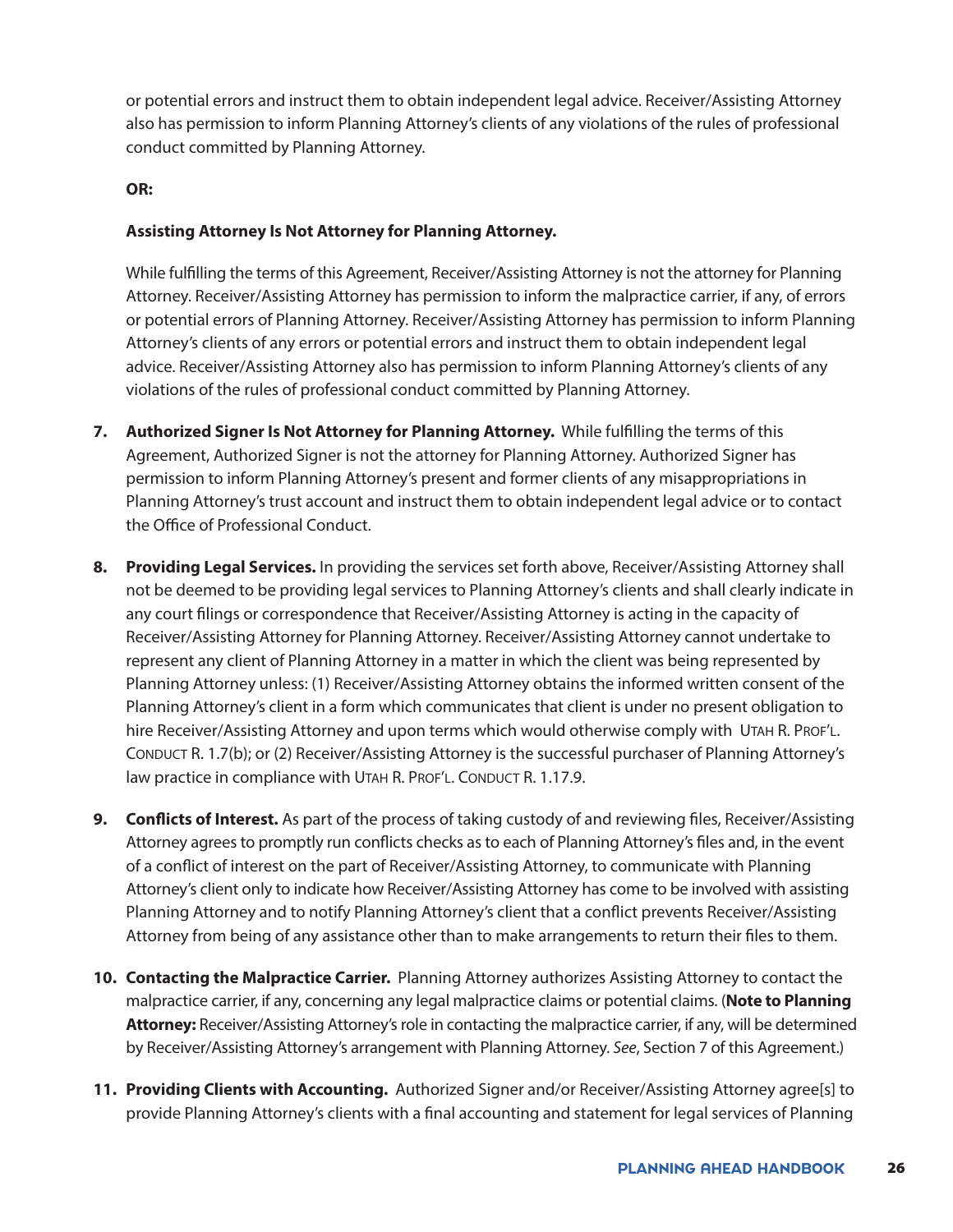Attorney based on Planning Attorney's records. Authorized Signer agrees to return client funds to Planning Attorney's clients and to submit funds collected on behalf of Planning Attorney to Planning Attorney or Planning Attorney's estate representative.

#### **12. Receiver/Assisting Attorney's Alternate.** (Delete one of the following paragraphs as appropriate.)

If Assisting Attorney is unable or unwilling to act on behalf of Planning Attorney, Planning Attorney appoints \_\_\_\_\_\_\_\_\_\_\_\_\_\_\_ as Receiver/Assisting Attorney's alternate (hereinafter "Receiver/Assisting Attorney's Alternate"). Receiver/Assisting Attorney's Alternate is authorized to act on behalf of Planning Attorney pursuant to this Agreement. Receiver/Assisting Attorney's Alternate shall comply with the terms of this Agreement. Receiver/Assisting Attorney's Alternate consents to this appointment, as shown by the signature of Receiver/Assisting Attorney's Alternate on this Agreement.

#### **OR:**

If Receiver/Assisting Attorney is unable or unwilling to act on behalf of Planning Attorney, Receiver/ Assisting Attorney may appoint an alternate (hereinafter "Receiver/Assisting Attorney's Alternate"). Receiver/Assisting Attorney shall enter into an agreement with any such Receiver/Assisting Attorney's Alternate, under which Receiver/Assisting Attorney's Alternate consents to the terms and provisions of this Agreement.

**13. Authorized Signer's Alternate.** (Delete one of the following paragraphs as appropriate.) If Authorized Signer is unable or unwilling to act on behalf of Planning Attorney, Planning Attorney appoints as Authorized Signer's alternate (hereinafter "Authorized Signer's Alternate"). Authorized Signer's Alternate is authorized to act on behalf of Planning Attorney pursuant to this Agreement. Authorized Signer's Alternate shall comply with the terms of this Agreement. Authorized Signer's Alternate consents to this appointment, as shown by the signature of Authorized Signer's Alternate on this Agreement.

#### **OR:**

If Authorized Signer is unable or unwilling to act on behalf of Planning Attorney, Authorized Signer may appoint an alternate (hereinafter "Authorized Signer's Alternate"). Authorized Signer shall enter into an agreement with any such Authorized Signer's Alternate, under which Authorized Signer's Alternate consents to the terms and provisions of this Agreement.

**14. Indemnification.** Planning Attorney and/or his/her estate agrees to indemnify Receiver/Assisting Attorney and Authorized Signer against any claims, loss, or damage arising out of any act or omission by Receiver/Assisting Attorney and Authorized Signer under this Agreement, provided the actions or omissions of Receiver/Assisting Attorney and Authorized Signer were made in good faith, were made in a manner reasonably believed to be in Planning Attorney's best interest, and occurred while Receiver/Assisting Attorney and Authorized Signer were assisting Planning Attorney with the closure of Planning Attorney's law practice. Receiver/Assisting Attorney and Authorized Signer shall be responsible for all acts and omissions of gross negligence and willful misconduct.

This indemnification provision does not extend to any acts, errors, or omissions of Assisting Attorney as attorney for the clients of Planning Attorney.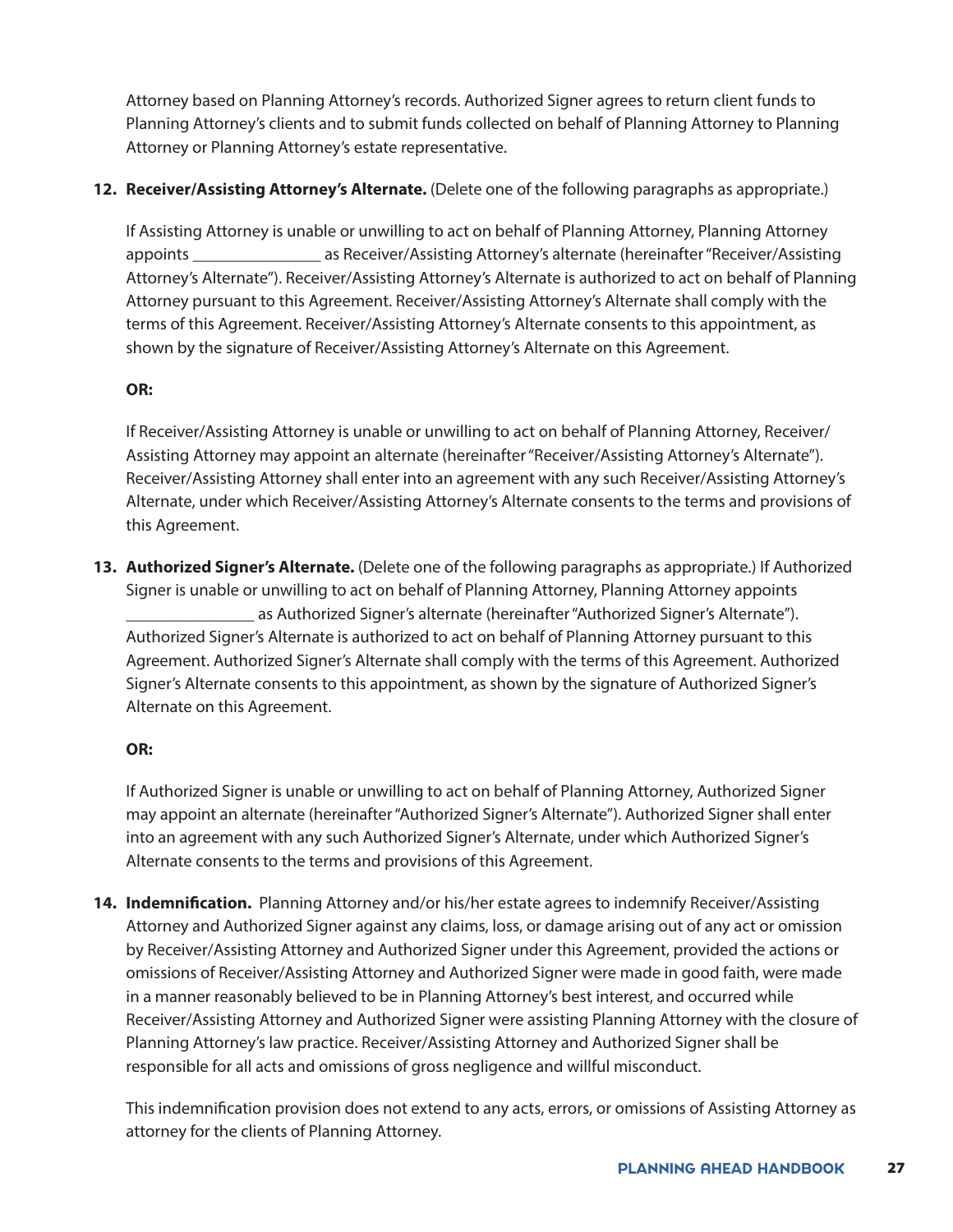- **15. Option to Purchase Practice.** Receiver/Assisting Attorney shall have the first option to purchase the law practice of Planning Attorney under the terms and conditions specified by Planning Attorney or Planning Attorney's representative in accordance with the Utah Rules of Professional Conduct and other applicable law.
- **16. Arranging to Sell Practice.** If Receiver/Assisting Attorney opts not to purchase Planning Attorney's law practice, Receiver/Assisting Attorney will make all reasonable efforts to sell Planning Attorney's law practice and will pay Planning Attorney or Planning Attorney's estate all monies received for the law practice.
- **17. Fee Disputes to be Arbitrated.** Planning Attorney, Receiver/Assisting Attorney, and Authorized Signer agree that all fee disputes among them will be decided by \_\_\_\_\_\_\_\_\_\_\_\_\_\_\_\_\_\_\_\_\_\_

\_\_\_\_\_\_\_\_\_\_\_\_\_\_\_\_\_\_\_\_\_\_\_\_\_\_\_\_\_\_\_\_\_\_\_

**18. Termination.** This Agreement shall terminate upon: (1) delivery of written notice of termination by Planning Attorney to Receiver/Assisting Attorney and/or Authorized Signer during any time that Planning Attorney is not under disability, impairment, or incapacity, as established under Section 3 of this Agreement; (2) delivery of written notice of termination by Planning Attorney's representative upon a showing of good cause; or (3) delivery of a written notice of termination given by Receiver/ Assisting Attorney and/or Authorized Signer to Planning Attorney, subject to any ethical obligation to continue or complete any matter undertaken by Receiver/Assisting Attorney and/or Authorized Signer pursuant to this Agreement.

If Receiver/Assisting Attorney and/or Authorized Signer or their respective Alternates for any reason terminate this Agreement, or are terminated, Receiver/Assisting Attorney and/or Authorized Signer or their respective Alternates shall (1) provide a full and accurate accounting of financial activities undertaken on Planning Attorney's behalf within 30 days of termination or resignation and (2) provide Planning Attorney with Planning Attorney's files, records, and funds.

| [Planning Attorney] | [Date] |
|---------------------|--------|
| STATE OF UTAH       |        |
| <b>COUNTY OF</b>    |        |

Before me, a Notary Public in and for said State and County, duly commissioned and qualified, personally appeared **Example 20** with whom I am personally acquainted (or proved to me on the basis of satisfactory evidence) to be the person described in and who executed the foregoing instrument, and acknowledged that they executed the same as their own free act and deed.

Witness my hand and official seal at office in the aforesaid county, this \_\_\_\_\_ day of \_\_\_\_\_\_\_\_\_\_\_\_\_\_, 20\_\_.

Notary Public

My Commission Expires: \_\_\_\_\_\_\_\_\_\_\_\_\_\_\_\_\_\_\_\_\_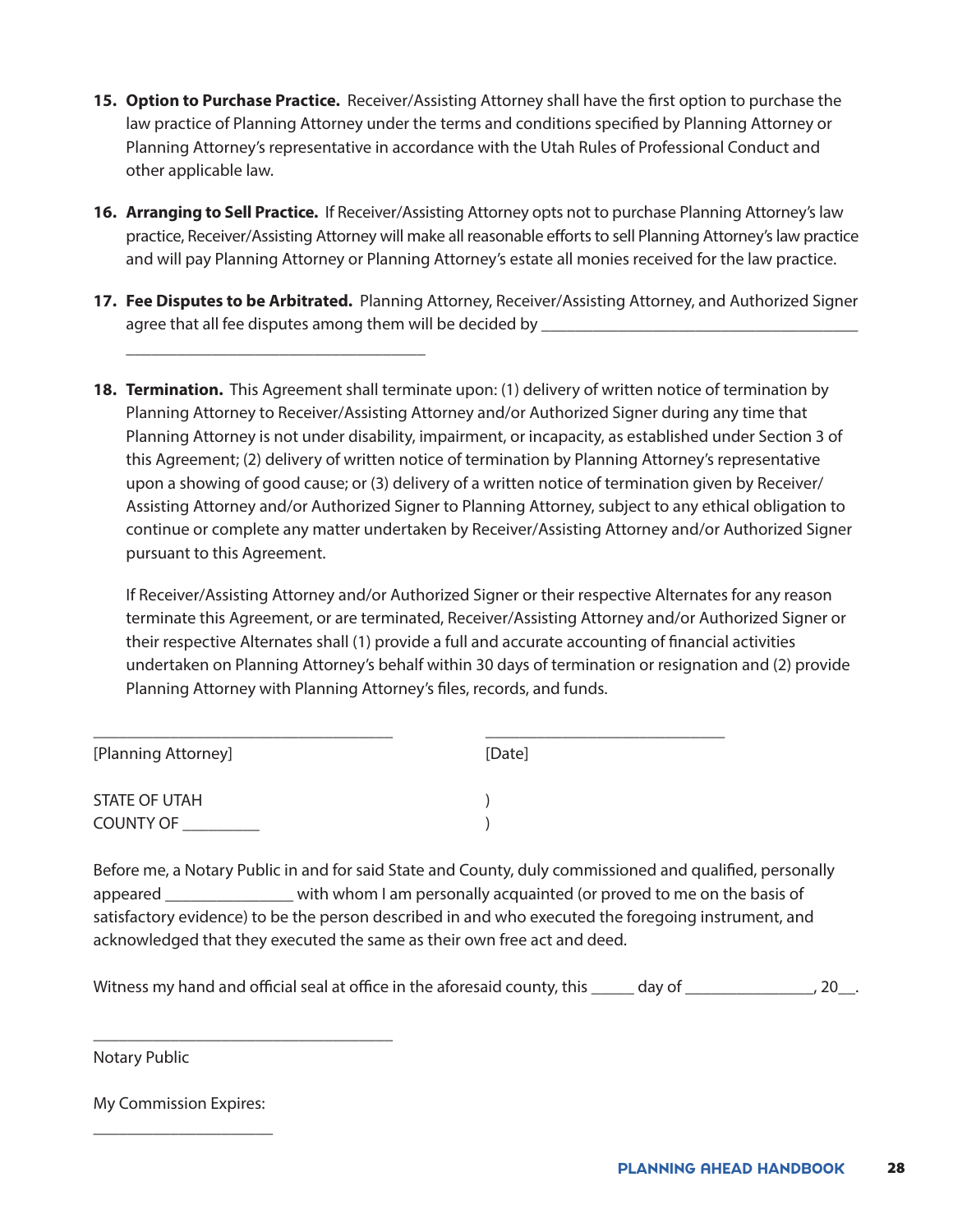| [Receiver/Assisting Attorney] | [Date] |
|-------------------------------|--------|
| <b>STATE OF UTAH</b>          |        |
| <b>COUNTY OF</b>              |        |

Before me, a Notary Public in and for said State and County, duly commissioned and qualified, personally appeared \_\_\_\_\_\_\_\_\_\_\_\_\_\_\_\_ with whom I am personally acquainted (or proved to me on the basis of satisfactory evidence) to be the person described in and who executed the foregoing instrument, and acknowledged that they executed the same as their own free act and deed.

| Witness my hand and official seal at office in the aforesaid county, this |        | , 20__. |
|---------------------------------------------------------------------------|--------|---------|
|                                                                           | day of |         |
|                                                                           |        |         |

Notary Public

My Commission Expires: \_\_\_\_\_\_\_\_\_\_\_\_\_\_\_\_\_\_\_\_\_

\_\_\_\_\_\_\_\_\_\_\_\_\_\_\_\_\_\_\_\_\_\_\_\_\_\_\_\_\_\_\_\_\_\_\_

| [Receiver/Assisting Attorney's Alternate] | [Date] |  |
|-------------------------------------------|--------|--|
| STATE OF UTAH                             |        |  |
| <b>COUNTY OF</b>                          |        |  |

Before me, a Notary Public in and for said State and County, duly commissioned and qualified, personally appeared \_\_\_\_\_\_\_\_\_\_\_\_\_\_\_\_ with whom I am personally acquainted (or proved to me on the basis of satisfactory evidence) to be the person described in and who executed the foregoing instrument, and acknowledged that they executed the same as their own free act and deed.

| Witness my hand and official seal at office in the aforesaid county, this | day of |  |
|---------------------------------------------------------------------------|--------|--|
|                                                                           |        |  |

Notary Public

My Commission Expires: \_\_\_\_\_\_\_\_\_\_\_\_\_\_\_\_\_\_\_\_\_

\_\_\_\_\_\_\_\_\_\_\_\_\_\_\_\_\_\_\_\_\_\_\_\_\_\_\_\_\_\_\_\_\_\_\_

\_\_\_\_\_\_\_\_\_\_\_\_\_\_\_\_\_\_\_\_\_\_\_\_\_\_\_\_\_\_\_\_\_ \_\_\_\_\_\_\_\_\_\_\_\_\_\_\_\_\_\_\_\_\_\_\_\_\_\_\_\_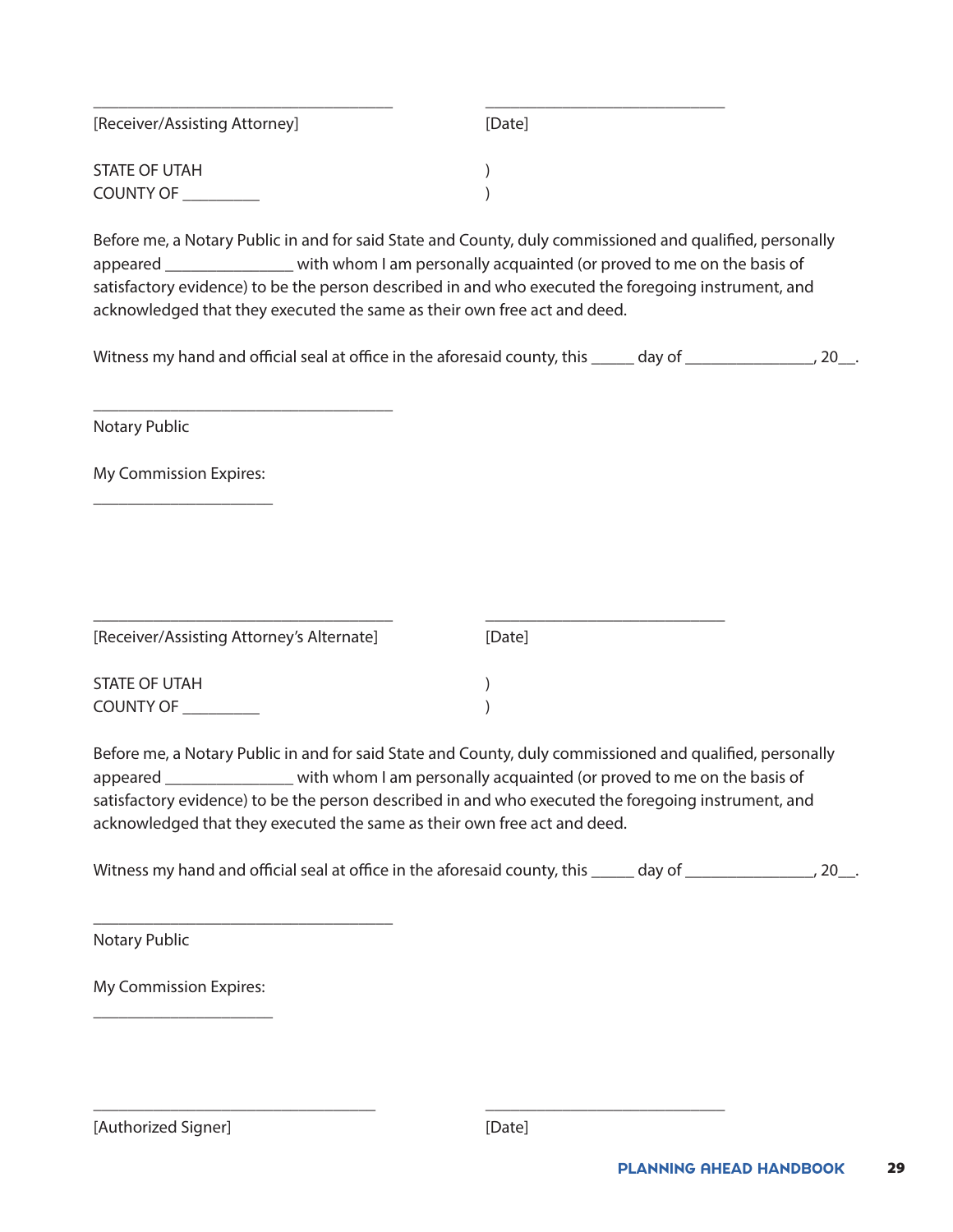| STATE OF UTAH    |  |
|------------------|--|
| <b>COUNTY OF</b> |  |

Before me, a Notary Public in and for said State and County, duly commissioned and qualified, personally appeared \_\_\_\_\_\_\_\_\_\_\_\_\_\_\_ with whom I am personally acquainted (or proved to me on the basis of satisfactory evidence) to be the person described in and who executed the foregoing instrument, and acknowledged that they executed the same as their own free act and deed.

Witness my hand and official seal at office in the aforesaid county, this \_\_\_\_\_ day of \_\_\_\_\_\_\_\_\_\_\_\_\_\_, 20\_\_.

Notary Public

My Commission Expires: \_\_\_\_\_\_\_\_\_\_\_\_\_\_\_\_\_\_\_\_\_

\_\_\_\_\_\_\_\_\_\_\_\_\_\_\_\_\_\_\_\_\_\_\_\_\_\_\_\_\_\_\_\_\_\_\_

| [Authorized Signer's Alternate] | [Date] |
|---------------------------------|--------|
| STATE OF UTAH                   |        |
| <b>COUNTY OF</b>                |        |

\_\_\_\_\_\_\_\_\_\_\_\_\_\_\_\_\_\_\_\_\_\_\_\_\_\_\_\_\_\_\_\_\_\_\_ \_\_\_\_\_\_\_\_\_\_\_\_\_\_\_\_\_\_\_\_\_\_\_\_\_\_\_\_

Before me, a Notary Public in and for said State and County, duly commissioned and qualified, personally appeared \_\_\_\_\_\_\_\_\_\_\_\_\_\_\_ with whom I am personally acquainted (or proved to me on the basis of satisfactory evidence) to be the person described in and who executed the foregoing instrument, and acknowledged that they executed the same as their own free act and deed.

Witness my hand and official seal at office in the aforesaid county, this day of  $\qquad \qquad$  .

Notary Public

My Commission Expires: \_\_\_\_\_\_\_\_\_\_\_\_\_\_\_\_\_\_\_\_\_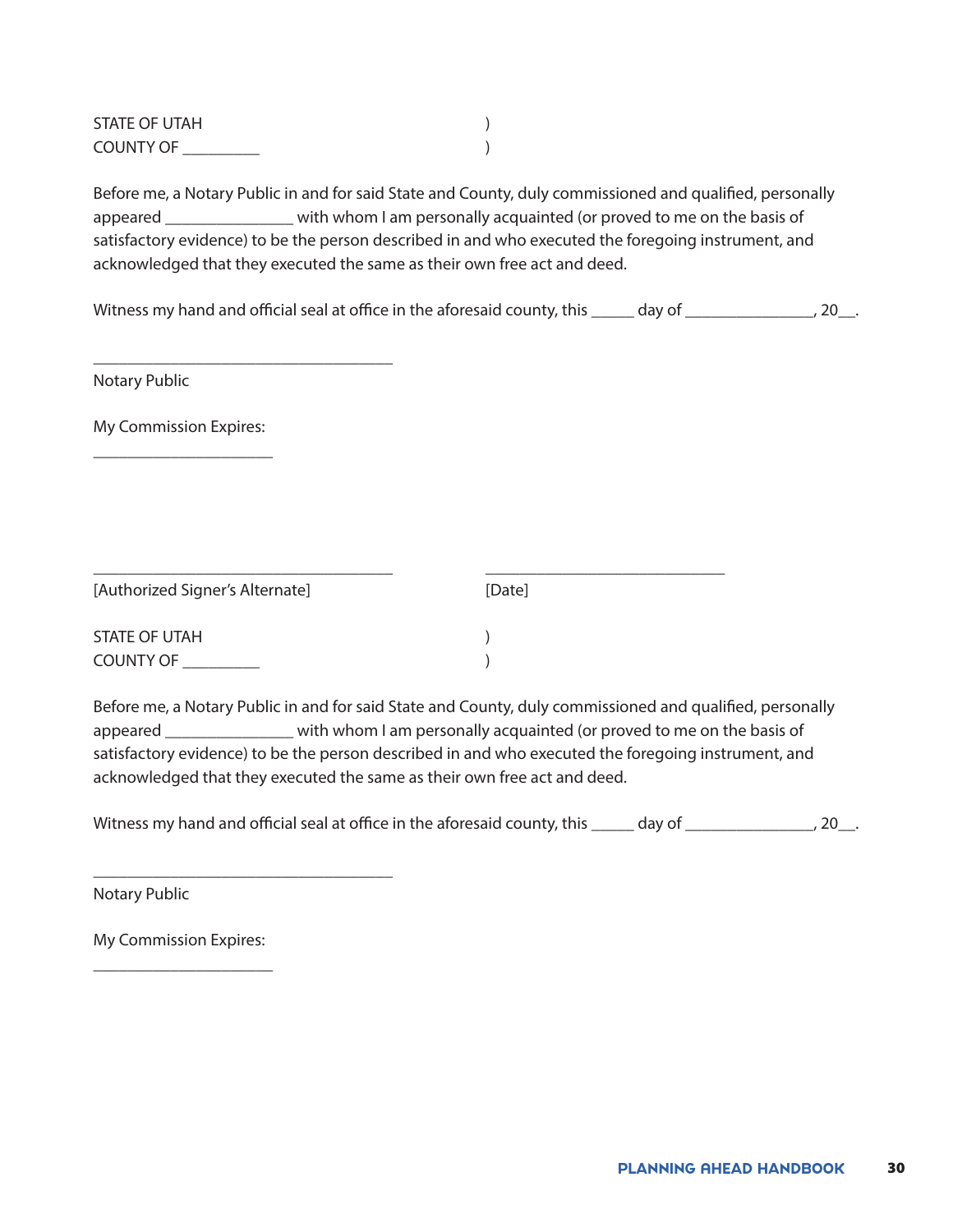#### <span id="page-30-0"></span>AGREEMENT – SHORT FORM

#### *(Sample – Modify as appropriate)*

The sample *Agreement – Short Form* beginning on the next page includes authorization for the Receiver/ Assisting Attorney to sign on your business bank accounts (except the lawyer trust accounts) and to close your law practice. It authorizes the Authorized Signer to sign on your trust account. It does not include a provision for payment to the Receiver/Assisting Attorney, a description of termination powers, consent to represent the Planning Attorney's clients, or other provisions included in the sample *Agreement – Full Form*.

*Caveat:* The Receiver/Assisting Attorney must determine ahead of time whether he or she is going to represent the Planning Attorney, clients of the Planning Attorney, or no one (acting exclusively as a neutral file-transferring agent.) If the Receiver/Assisting Attorney (1) represents the Planning Attorney on issues related to office closure, (2) is a signer on the lawyer trust account, (3) finds misappropriations in the lawyer trust account, and (4) is instructed by the Planning Attorney not to inform the clients about the misappropriations, the Receiver/Assisting Attorney will have conflicting fiduciary duties. To avoid this potential for conflicting fiduciary duties, it is best if the Planning Attorney selects one person to represent him or her as Receiver/Assisting Attorney and another person to serve as the Authorized Signer on the trust account. (*See*, Chapter 1, *The Duty to Plan Ahead*, and Chapter 2, *What If? Answers to Frequently Asked Questions*, in this handbook for more detailed information on these topics.)

Authorizing someone to sign on bank accounts in an agreement may not meet the banking institution's record-keeping requirements. A Planning Attorney should consult his or her banking institution to complete the paperwork required for its records.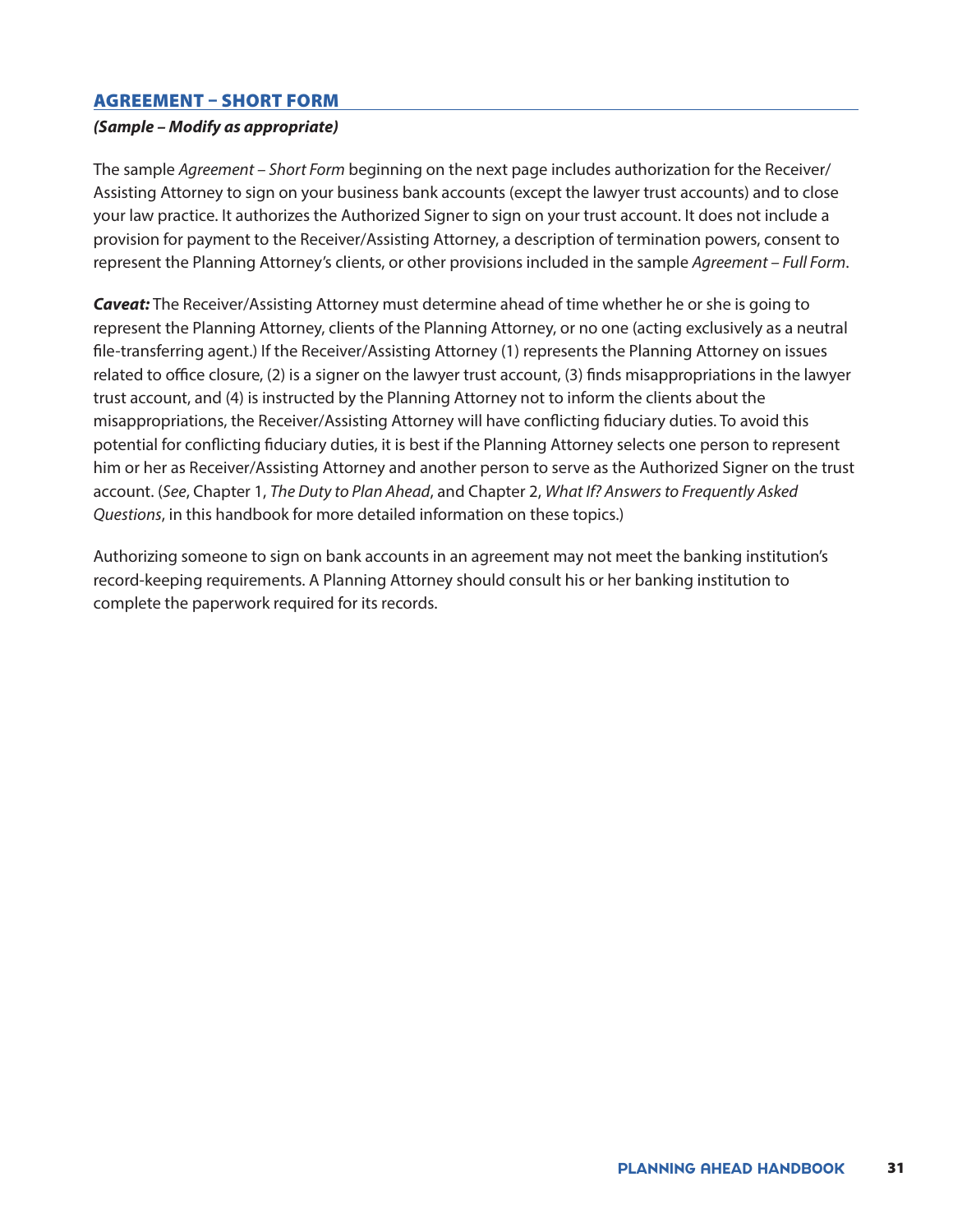#### CONSENT TO CLOSE OFFICE

This Consent to Close Office (hereinafter "this Consent") is entered into between \_\_\_\_\_\_\_\_\_ hereinafter referred to as "Planning Attorney," and  $\Box$  are  $\Box$  hereinafter referred to as "Receiver/Assisting Attorney," and \_\_\_\_\_\_\_\_\_\_\_\_\_\_\_\_\_\_\_\_\_\_, hereinafter referred to as "Authorized Signer."

I, (*insert name of Planning Attorney*), authorize (*insert name of Receiver/Assisting Attorney*), Receiver/Assisting Attorney, to take all actions necessary to close my law practice upon my death, disability, impairment, or incapacity. These actions include, but are not limited to:

- 1. Providing all keys, access codes, etc. to enable Assisting Attorney to enter my office and use my equipment and supplies, as needed, access files and to close my practice;
- 2. Opening and processing my mail;
- 3. Taking possession and control of all property comprising my law office, including client files and records;
- 4. Examining client files and records of my law practice and obtaining information about any pending matters that may require attention;
- 5. Notifying clients, potential clients, and others who appear to be clients that I have given this authorization and that it is in their best interest to obtain other legal counsel;
- 6. Copying my files;
- 7. Obtaining client consent to transfer files and client property to new attorneys;
- 8. Transferring client files and property to clients or their new attorneys;
- 9. Obtaining client consent to obtain extensions of time and contacting opposing counsel and courts/ administrative agencies to obtain extensions of time;
- 10. Applying for extensions of time pending employment of other counsel by my clients;
- 11. Filing notices, motions, and pleadings on behalf of my clients when their interests must be immediately protected and other legal counsel has not yet been retained;
- 12. Contacting all appropriate persons and entities who may be affected and informing them that I have given this authorization;
- 13. Winding down the business affairs of my practice, including paying business expenses and collecting fees;
- 14. Informing the Office of Professional Conduct where closed files will be stored and the name, address, and phone number of the contact person for retrieving the files; and
- 15. Contacting the malpractice carrier, if any, concerning claims and potential claims.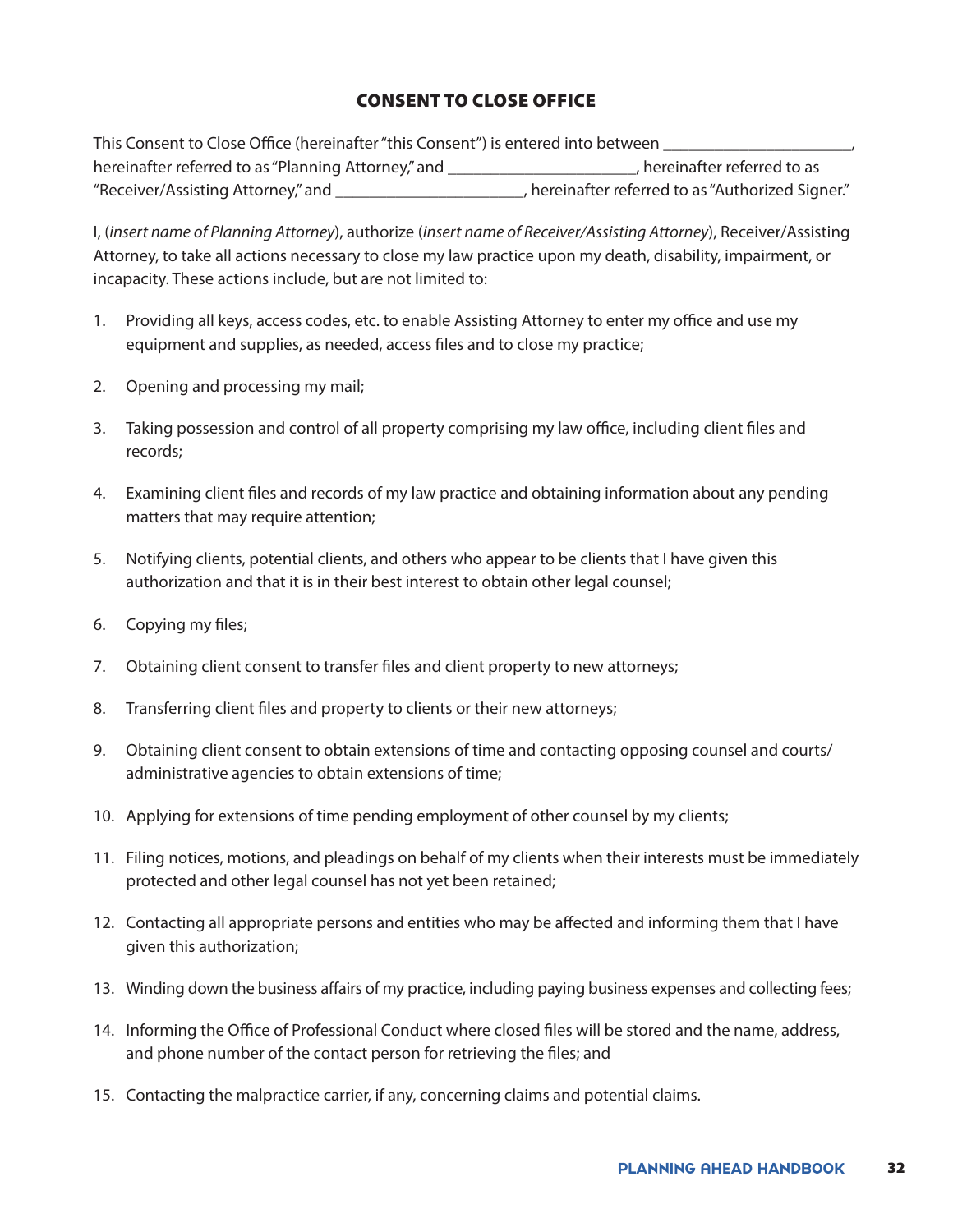I authorize (*insert name of Authorized Signer*), Authorized Signer, to sign checks on my trust accounts and provide an accounting to my clients of funds in trust.

My bank or financial institution may rely on the authorizations in this Consent, unless such bank or financial institution has actual knowledge that this Consent has been terminated or is no longer in effect.

For the purpose of this Consent, my death, disability, impairment, or incapacity shall be determined by evidence the Receiver/Assisting Attorney deems reasonably reliable, including, but not limited to, communications with my family members or representative or a written opinion of one or more medical doctors duly licensed to practice medicine. Upon such evidence, the Receiver/Assisting Attorney is relieved from any responsibility or liability for acting in good faith in carrying out the provisions of this Consent.

Receiver/Assisting Attorney and Authorized Signer agree to preserve client confidences and secrets and the attorney client privilege of my clients and to make disclosure only to the extent reasonably necessary to carry out the purpose of this Consent. Receiver/Assisting Attorney and Authorized Signer are appointed as my agents for purposes of preserving my clients' confidences and secrets, the attorney client privilege, and the work product privilege. This authorization does not waive any attorney client privilege.

#### *(Delete one of the following paragraphs as appropriate:)*

**Receiver/Assisting Attorney Is Attorney for Planning Attorney.** (Delete one of the following paragraphs as appropriate.)

While fulfilling the terms of this Agreement, Receiver/Assisting Attorney is the attorney for Planning Attorney. Receiver/Assisting Attorney will protect the attorney client relationship and follow the Utah Rules of Professional Conduct. Receiver/Assisting Attorney has permission to inform the malpractice carrier, if any, of errors or potential errors of Planning Attorney.

While fulfilling the terms of this Agreement, Receiver/Assisting Attorney is the attorney for Planning Attorney. Receiver/Assisting Attorney has permission to inform Planning Attorney's clients of any errors or potential errors and instruct them to obtain independent legal advice. Receiver/Assisting Attorney also has permission to inform Planning Attorney's clients of any violations of the rules of professional conduct committed by Planning Attorney.

#### **OR:**

#### **Receiver/Assisting Attorney Is Not Attorney for Planning Attorney.**

While fulfilling the terms of this Agreement, Receiver/Assisting Attorney is not the attorney for Planning Attorney. Receiver/Assisting Attorney has permission to inform the malpractice carrier, if any, of errors or potential errors of Planning Attorney. Receiver/Assisting Attorney has permission to inform Planning Attorney's clients of any errors or potential errors and instruct them to obtain independent legal advice. Receiver/Assisting Attorney also has permission to inform Planning Attorney's clients of any violations of the rules of professional conduct committed by Planning Attorney.

Authorized Signer is not my attorney. Authorized Signer may inform my clients of any misappropriations in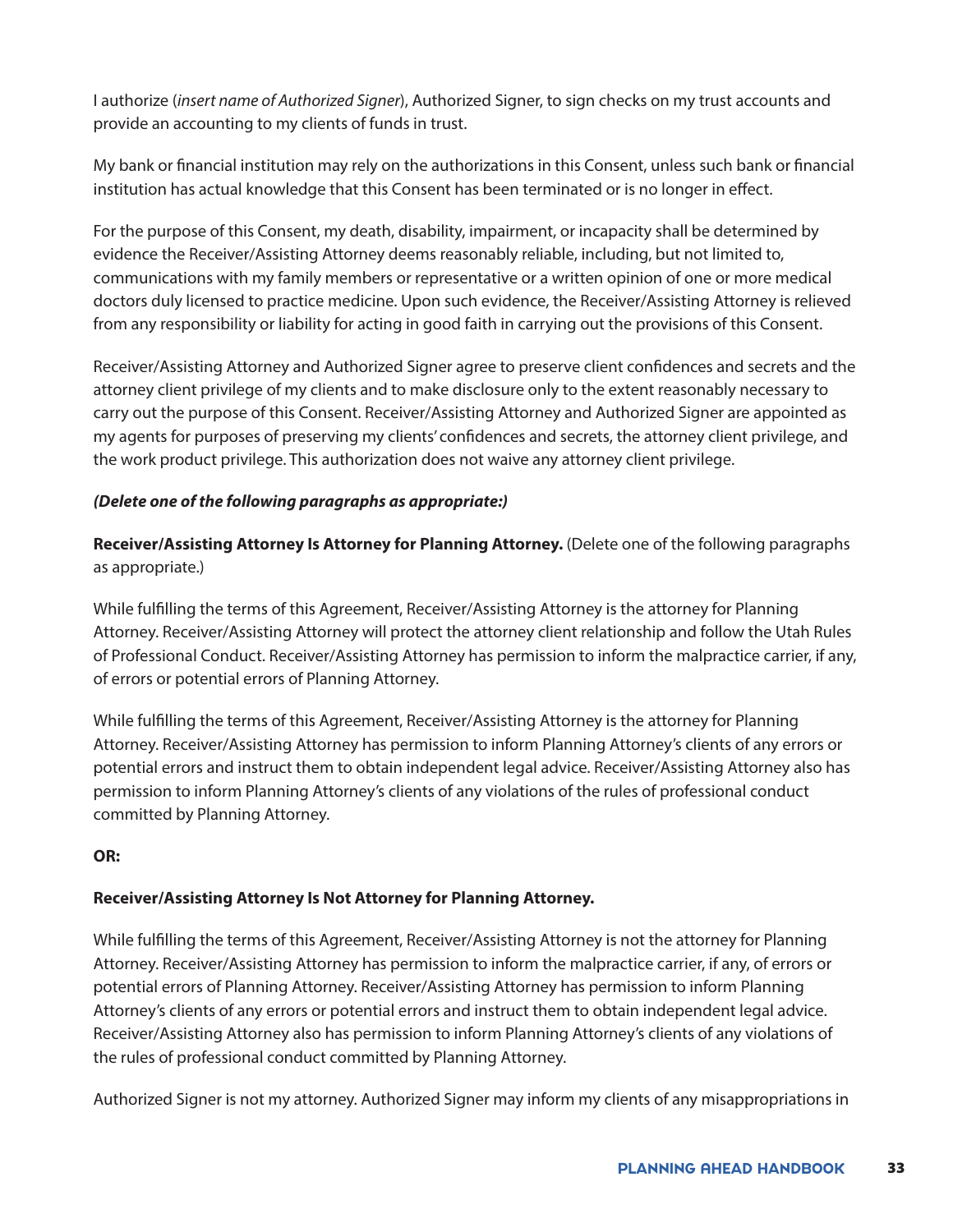my trust account and instruct them to obtain independent legal advice or to contact the Office of Professional Conduct.

I, Planning Attorney, appoint Authorized Signer as signatory, in substitution of my signature, on my lawyer trust account(s) upon my death, disability, impairment, or incapacity.

I understand that neither Authorized Signer nor Receiver/Assisting Attorney will process, pay, or in any other way be responsible for payment of my personal bills.

I and/or my estate agree to indemnify Receiver/Assisting Attorney and Authorized Signer against any claims, loss, or damage arising out of any act or omission by Receiver/Assisting Attorney and Authorized Signer under this Consent, provided the actions or omissions of Receiver/Assisting Attorney and Authorized Signer were in good faith and in a manner reasonably believed to be in my best interest. Receiver/Assisting Attorney and Authorized Signer shall be responsible for all acts and omissions of gross negligence and willful misconduct.

Receiver/Assisting Attorney and/or Authorized Signer may revoke this acceptance in writing at any time, and each has the power to appoint a new assisting attorney or authorized signer in Receiver/Assisting Attorney's and/or Authorized Signer's place. My authorization and consent to allow Receiver/Assisting Attorney and Authorized Signer to perform these and other services necessary for the closure of my law office do not require Receiver/Assisting Attorney and/or Authorized Signer to perform these services. If Receiver/Assisting Attorney and/or Authorized Signer revokes this acceptance, Assisting Attorney and/or Authorized Signer must promptly notify me.

| [Planning Attorney] | [Date] |
|---------------------|--------|
| STATE OF UTAH       |        |
| <b>COUNTY OF</b>    |        |

\_\_\_\_\_\_\_\_\_\_\_\_\_\_\_\_\_\_\_\_\_\_\_\_\_\_\_\_\_\_\_\_\_\_\_ \_\_\_\_\_\_\_\_\_\_\_\_\_\_\_\_\_\_\_\_\_\_\_\_\_\_\_\_

Before me, a Notary Public in and for said State and County, duly commissioned and qualified, personally appeared \_\_\_\_\_\_\_\_\_\_\_\_\_\_\_ with whom I am personally acquainted (or proved to me on the basis of satisfactory evidence) to be the person described in and who executed the foregoing instrument, and acknowledged that they executed the same as their own free act and deed.

Witness my hand and official seal at office in the aforesaid county, this \_\_\_\_\_ day of \_\_\_\_\_\_\_\_\_\_\_\_\_\_, 20\_\_.

Notary Public

| <b>My Commission Expires:</b> |  |
|-------------------------------|--|
|                               |  |

[Receiver/Assisting Attorney] [Date])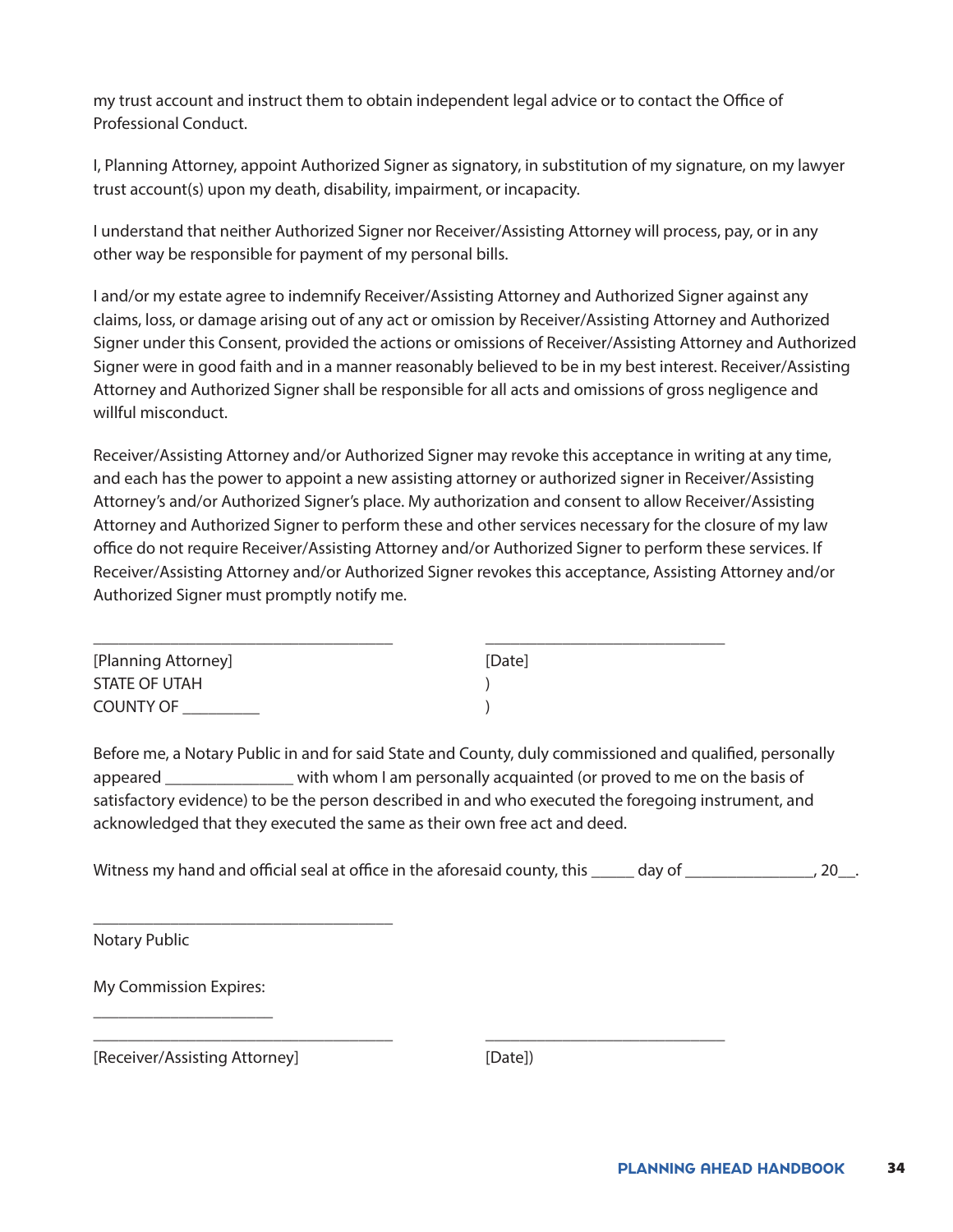| STATE OF UTAH    |  |
|------------------|--|
| <b>COUNTY OF</b> |  |

Before me, a Notary Public in and for said State and County, duly commissioned and qualified, personally appeared \_\_\_\_\_\_\_\_\_\_\_\_\_\_\_ with whom I am personally acquainted (or proved to me on the basis of satisfactory evidence) to be the person described in and who executed the foregoing instrument, and acknowledged that they executed the same as their own free act and deed.

Witness my hand and official seal at office in the aforesaid county, this \_\_\_\_\_ day of \_\_\_\_\_\_\_\_\_\_\_\_\_\_, 20\_\_.

Notary Public

My Commission Expires: \_\_\_\_\_\_\_\_\_\_\_\_\_\_\_\_\_\_\_\_\_

\_\_\_\_\_\_\_\_\_\_\_\_\_\_\_\_\_\_\_\_\_\_\_\_\_\_\_\_\_\_\_\_\_\_\_\_

| [Authorized Signer]  | [Date] |  |
|----------------------|--------|--|
| <b>STATE OF UTAH</b> |        |  |
| <b>COUNTY OF</b>     |        |  |

Before me, a Notary Public in and for said State and County, duly commissioned and qualified, personally appeared \_\_\_\_\_\_\_\_\_\_\_\_\_\_\_ with whom I am personally acquainted (or proved to me on the basis of satisfactory evidence) to be the person described in and who executed the foregoing instrument, and acknowledged that they executed the same as their own free act and deed.

Witness my hand and official seal at office in the aforesaid county, this \_\_\_\_\_ day of \_\_\_\_\_\_\_\_\_\_\_\_\_\_\_, 20\_\_.

Notary Public

My Commission Expires: \_\_\_\_\_\_\_\_\_\_\_\_\_\_\_\_\_\_\_\_\_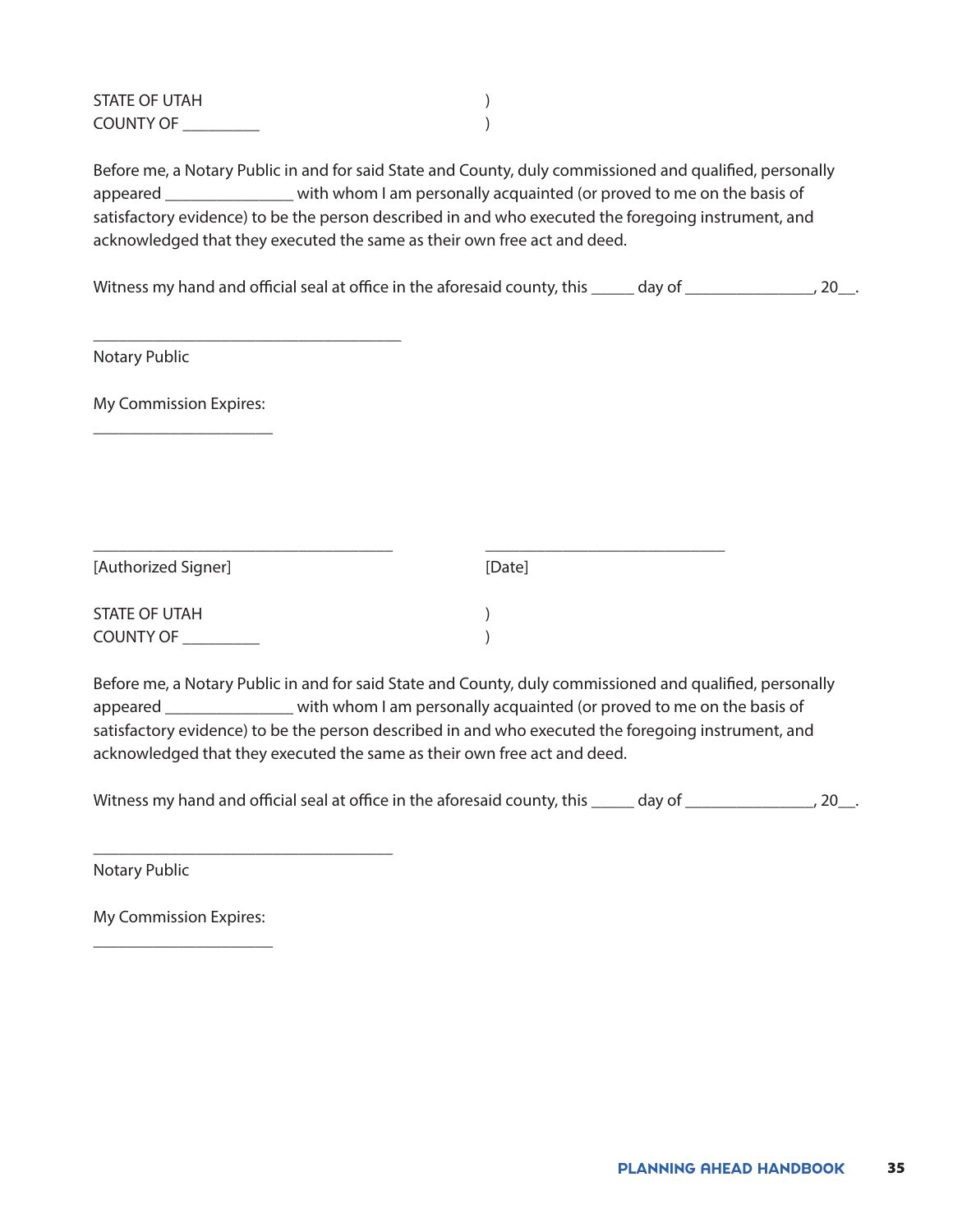#### <span id="page-35-0"></span>LIMITED POWER OF ATTORNEY

I, the suppose of the suppoint  $\alpha$  as my agent and attorney-in-fact for the limited purpose of conducting all transactions and taking any actions that I might do with respect to my law office bank account(s) and safe deposit box(es). I further authorize my banking institutions to handle my account(s) as directed by my attorney-in-fact and to give to the attorney-in-fact all rights and privileges that I would otherwise have with respect to my account(s) and safe deposit box(es). Specifically, I am authorizing my attorney-in-fact to sign my name on checks, notes, drafts, orders, or instruments for deposit; withdraw or transfer money to or from my account(s); make electronic fund transfers; receive statements and notices on the account(s); and do anything with respect to the account(s) that I would be able to do. I am also authorizing my attorney-in-fact to enter and open my safe deposit box(es), place property in the box(es), remove property from the box(es), and otherwise do anything with the box(es) that I would be able to do, even if my attorney-in-fact has no legal interest in the property in the box.

This Limited Power of Attorney will continue until the banking institution receives my written revocation of this Power of Attorney or written instructions from my attorney-in-fact to stop honoring the signature of my attorney-in-fact.

This Limited Power of Attorney shall not be affected by my subsequent disability or incapacity.

| [Account Holder] | [Date] |  |
|------------------|--------|--|
| <b>UTAH</b>      |        |  |
| COUNTY OF        |        |  |

Before me, a Notary Public in and for said State and County, duly commissioned and qualified, personally appeared \_\_\_\_\_\_\_\_\_\_\_\_\_\_\_ with whom I am personally acquainted (or proved to me on the basis of satisfactory evidence) to be the person described in and who executed the foregoing instrument, and acknowledged that they executed the same as their own free act and deed.

Witness my hand and official seal at office in the aforesaid county, this \_\_\_\_\_ day of \_\_\_\_\_\_\_\_\_\_\_\_\_\_, 20\_\_.

Notary Public

My Commission Expires: \_\_\_\_\_\_\_\_\_\_\_\_\_\_\_\_\_\_\_\_\_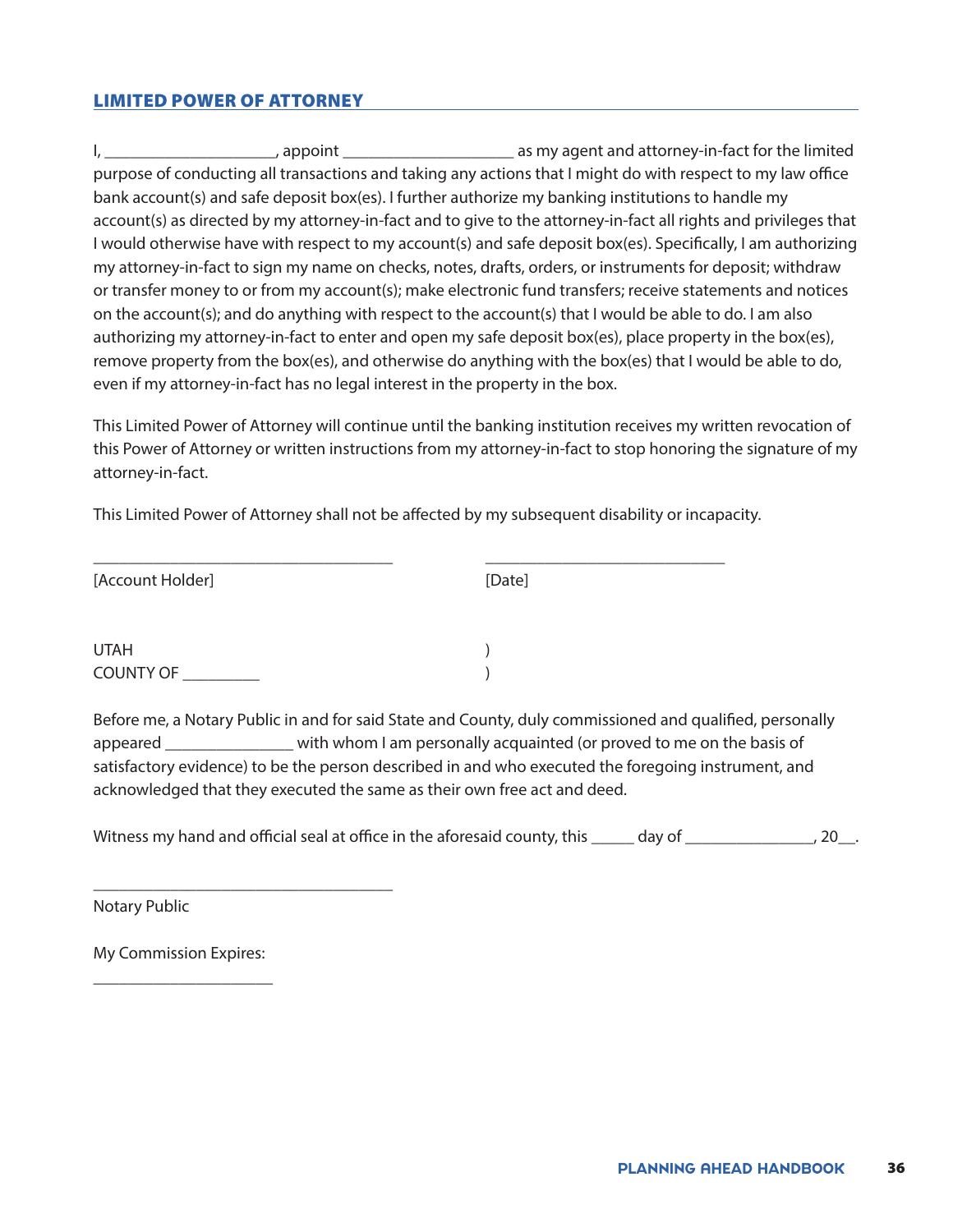# SPECIMEN SIGNATURE OF ATTORNEY-IN-FACT

The attorney-in-fact acknowledges that the signature below is his/her signature.

| [Attorney-in-Fact] | [Date] |  |
|--------------------|--------|--|
|                    |        |  |
| STATE OF UTAH      |        |  |
| <b>COUNTY OF</b>   |        |  |
|                    |        |  |

Before me, a Notary Public in and for said State and County, duly commissioned and qualified, personally appeared \_\_\_\_\_\_\_\_\_\_\_\_\_\_\_ with whom I am personally acquainted (or proved to me on the basis of satisfactory evidence) to be the person described in and who executed the foregoing instrument, and acknowledged that they executed the same as their own free act and deed.

Witness my hand and official seal at office in the aforesaid county, this \_\_\_\_\_ day of \_\_\_\_\_\_\_\_\_\_\_\_\_\_\_, 20\_\_.

Notary Public

My Commission Expires: \_\_\_\_\_\_\_\_\_\_\_\_\_\_\_\_\_\_\_\_\_

\_\_\_\_\_\_\_\_\_\_\_\_\_\_\_\_\_\_\_\_\_\_\_\_\_\_\_\_\_\_\_\_\_\_\_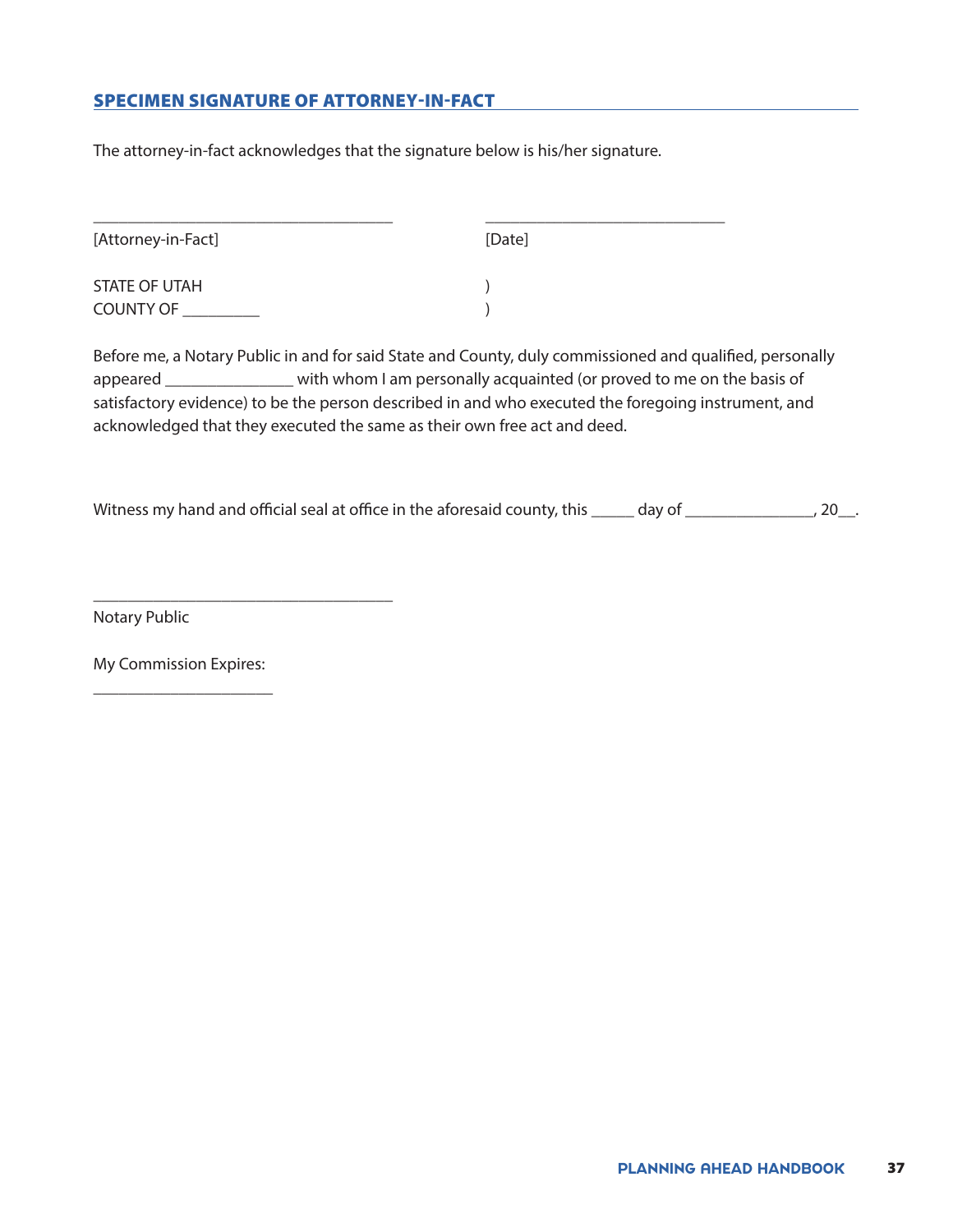### LETTER OF UNDERSTANDING

 $TO:$ 

I am enclosing a Limited Power of Attorney in which I have named \_\_\_\_\_\_\_\_\_\_\_\_\_\_\_\_\_\_\_\_\_\_\_\_ as my attorneyin-fact. You and I have agreed that you will do the following:

- 1. Upon my written request, you will deliver the Limited Power of Attorney to me or to any person whom I designate.
- 2. You will deliver the Limited Power of Attorney to the person named as my attorney-in- fact (if more than one person is named, you may deliver it to either of them) if you determine, using your best judgment, that I am unable to conduct my business affairs due to disability, impairment, incapacity, illness, or absence. In determining whether to deliver the Limited Power of Attorney, you may use any reasonable means you deem adequate, including consultation with my physician(s) and family members. If you act in good faith, you will not be liable for any acts or omissions on your part in reliance upon your belief.
- 3. If you incur expenses in assessing whether you should deliver this Limited Power of Attorney, I will compensate you for the expenses incurred. You should show these signed directions to my Attorneyin-Fact along with records of expenses you incurred to claim reimbursement under this agreement.
- 4. You do not have any duty to check with me from time to time to determine whether I am able to conduct my business affairs. I expect that if this occurs, you will be notified by a family member, friend, or colleague of mine.

\_\_\_\_\_\_\_\_\_\_\_\_\_\_\_\_\_\_\_\_\_\_\_\_\_\_\_\_\_\_\_\_\_\_\_\_\_\_\_\_\_\_\_ \_\_\_\_\_\_\_\_\_\_\_\_\_\_\_\_\_\_\_\_\_\_\_\_\_\_\_\_

\_\_\_\_\_\_\_\_\_\_\_\_\_\_\_\_\_\_\_\_\_\_\_\_\_\_\_\_\_\_\_\_\_\_\_\_\_\_\_\_\_\_\_ \_\_\_\_\_\_\_\_\_\_\_\_\_\_\_\_\_\_\_\_\_\_\_\_\_\_\_\_

[Trusted Family Member or Friend/Attorney-in-Fact] [Date]

[Planning Attorney] [Date]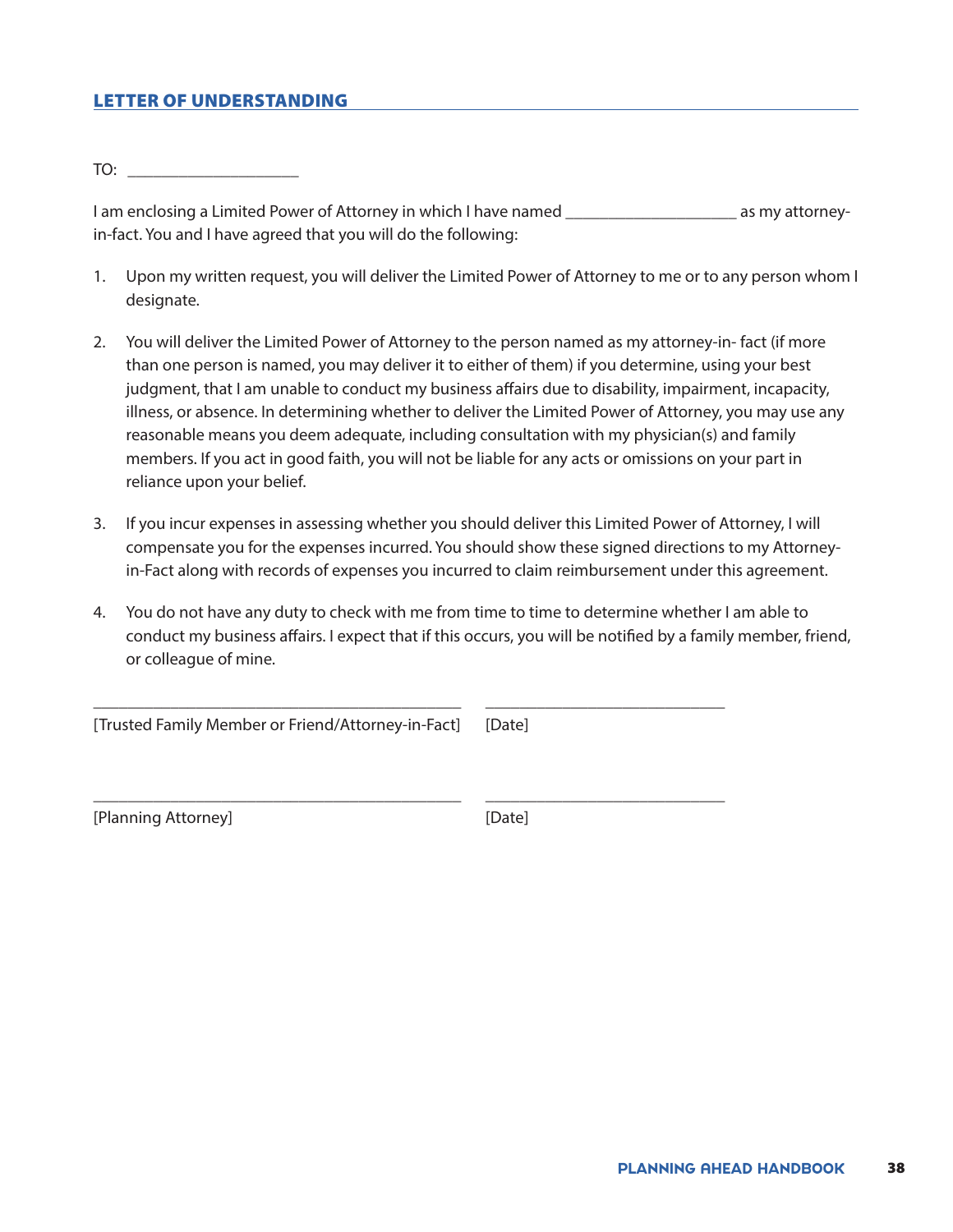# NOTICE OF DESIGNATED RECEIVER/ASSISTING ATTORNEY

| I, _______________________, have authorized the following attorneys to assist with the closure of my practice:                               |        |  |
|----------------------------------------------------------------------------------------------------------------------------------------------|--------|--|
| Name of Authorized Receiver/Assisting Attorney: ________________________________                                                             |        |  |
|                                                                                                                                              |        |  |
|                                                                                                                                              |        |  |
| Name of Receiver/Assisting Attorney's Alternate: _______________________________                                                             |        |  |
|                                                                                                                                              |        |  |
|                                                                                                                                              |        |  |
|                                                                                                                                              |        |  |
| I, _______________________, have made arrangements with my financial institution to have an authorized<br>signer on my Lawyer Trust Account: |        |  |
| Name of Authorized Signer on Lawyer Trust Account: _____________________________                                                             |        |  |
|                                                                                                                                              |        |  |
|                                                                                                                                              |        |  |
|                                                                                                                                              |        |  |
| [Planning Attorney]                                                                                                                          | [Date] |  |
| [Receiver/Assisting Attorney]                                                                                                                | [Date] |  |
| [Alternate Receiver/Assisting Attorney]                                                                                                      | [Date] |  |
| [Authorized Signer on Lawyer Trust Account]                                                                                                  | [Date] |  |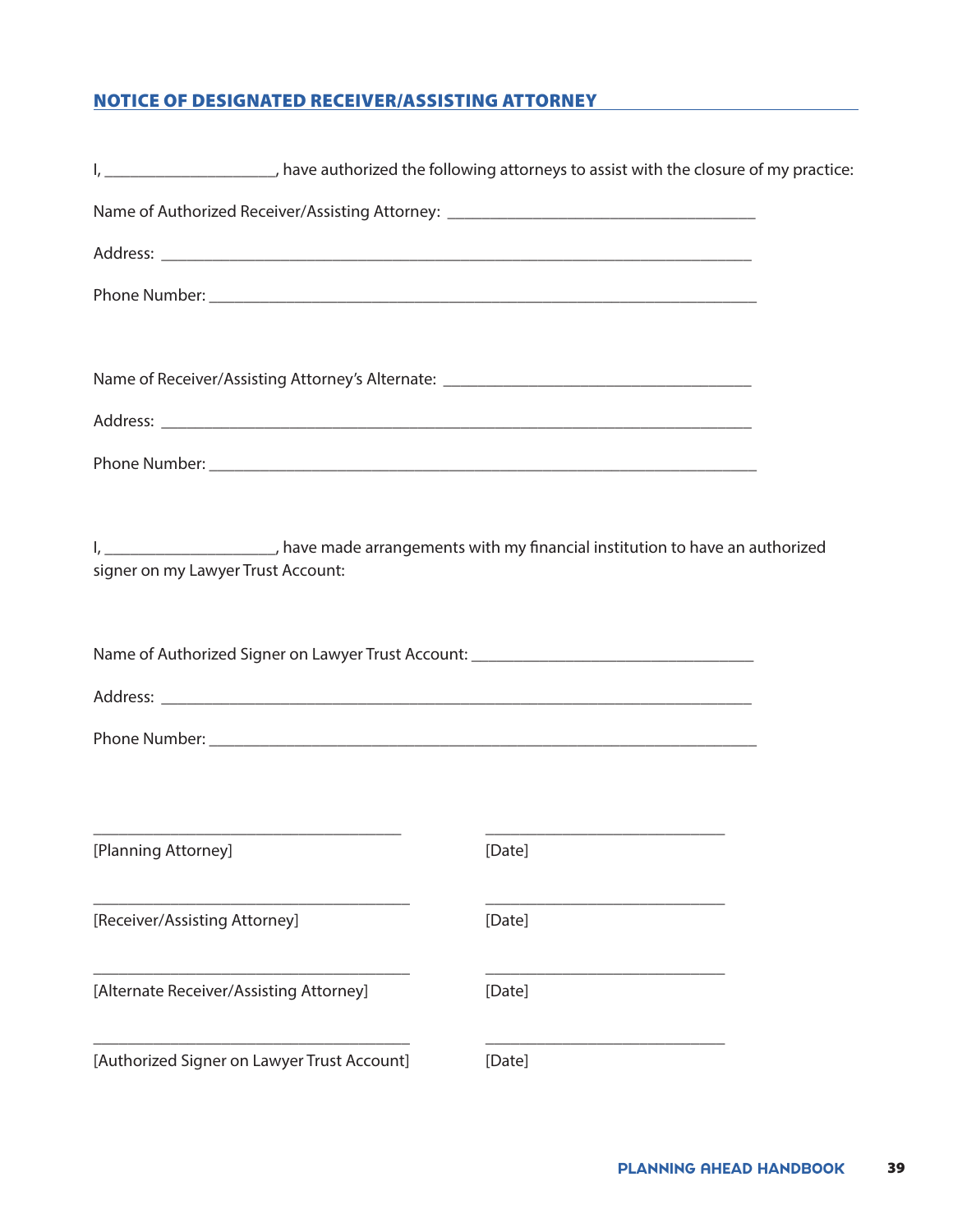# NOTICE OF DESIGNATED AUTHORIZED SIGNER

| I, _______________________, have authorized the following [attorneys] to sign on my lawyer trust account(s)<br>upon the closure of my practice:                                                                                                                       |  |
|-----------------------------------------------------------------------------------------------------------------------------------------------------------------------------------------------------------------------------------------------------------------------|--|
| Name of Authorized Signer for Trust Account(s): _________________________________                                                                                                                                                                                     |  |
|                                                                                                                                                                                                                                                                       |  |
|                                                                                                                                                                                                                                                                       |  |
|                                                                                                                                                                                                                                                                       |  |
|                                                                                                                                                                                                                                                                       |  |
|                                                                                                                                                                                                                                                                       |  |
|                                                                                                                                                                                                                                                                       |  |
|                                                                                                                                                                                                                                                                       |  |
| <u> 2000 - Andrea State Barbara, amerikan personal dan personal dan personal dan personal dan personal dan personal dan personal dan personal dan personal dan personal dan personal dan personal dan personal dan personal dan </u><br>[Planning Attorney]<br>[Date] |  |
| [Authorized Signer]<br>[Date]                                                                                                                                                                                                                                         |  |
| <u> 1989 - Johann Barbara, markazi ya mshindi ya matu ya matu ya matu ya matu ya matu ya matu ya matu ya matu ya</u><br>$\overline{\phantom{a}}$<br>[Alternate Authorized Signer] [Date]                                                                              |  |

[NOTE: This form may be used in lieu of, or in addition to, the Notice of Designated Receiver/Assisting Attorney. If you have selected a Receiver/Assisting Attorney to help in the closure of your practice and added someone as an Authorized Signer on your lawyer trust account, you should communicate your choices to your family, the Receiver/Assisting Attorney, the Authorized Signer, and any designated alternates to avoid confusion. Please provide a copy of this form to the Office of Professional Conduct and the malpractice carrier, if any, so that they will know who to contact if there are questions regarding your lawyer trust account.]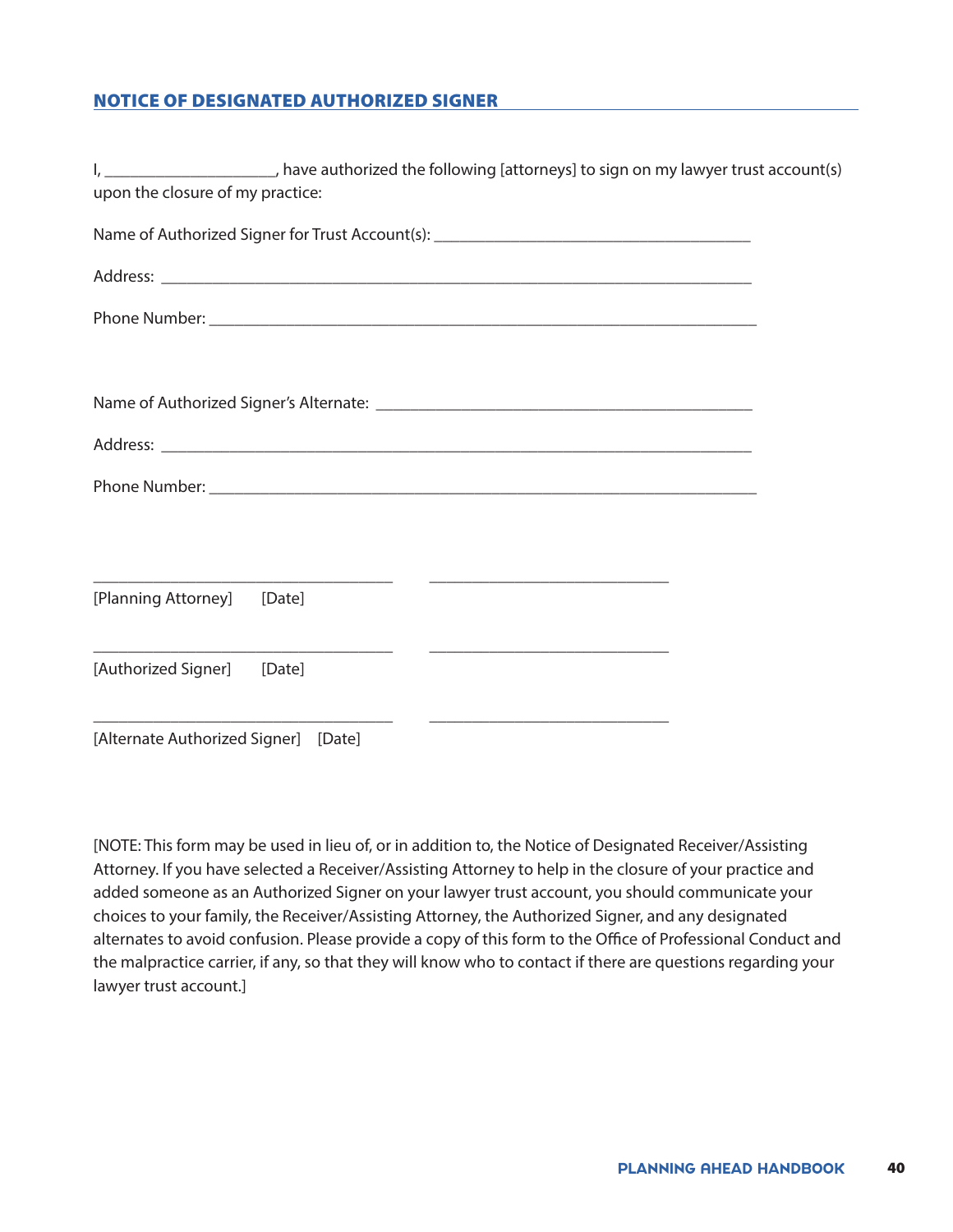### WILL PROVISIONS

### *(Sample – Modify as appropriate)*

With respect to my law practice, my personal representative is expressly authorized and directed to carry out the terms of the Agreement to Close Law Practice I have made with Receiver/Assisting Attorney on \_\_\_\_\_\_\_\_\_\_\_\_\_\_\_, [and/or with Authorized Signer on \_\_\_\_\_\_\_\_\_\_\_\_\_\_\_]; if that [these] Agreement[s] are not in effect, my personal representative is authorized to enter into [a] similar agreement[s] with other attorneys that my personal representative, in his or her sole discretion, may determine to be necessary or desirable to protect the interests of my clients and to close my practice.

### **OR**

My personal representative is expressly authorized and directed to take such steps as he or she deems necessary or desirable, in my personal representative's sole discretion, to protect the interests of the clients of my law practice and to wind down or close that practice, including, but not limited to, selling of the practice, collecting accounts receivable, paying expenses relating to the practice, reconciling my trust account(s), refunding any unused trust account balances owing to my clients, employing an attorney or attorneys to review my files, completing unfinished work, notifying my clients of my death and assisting them in finding other attorneys, and providing the malpractice carrier, if any, and the Office of Professional Conduct with the name of the person who will be responsible for the long-term storage of and access to my closed files.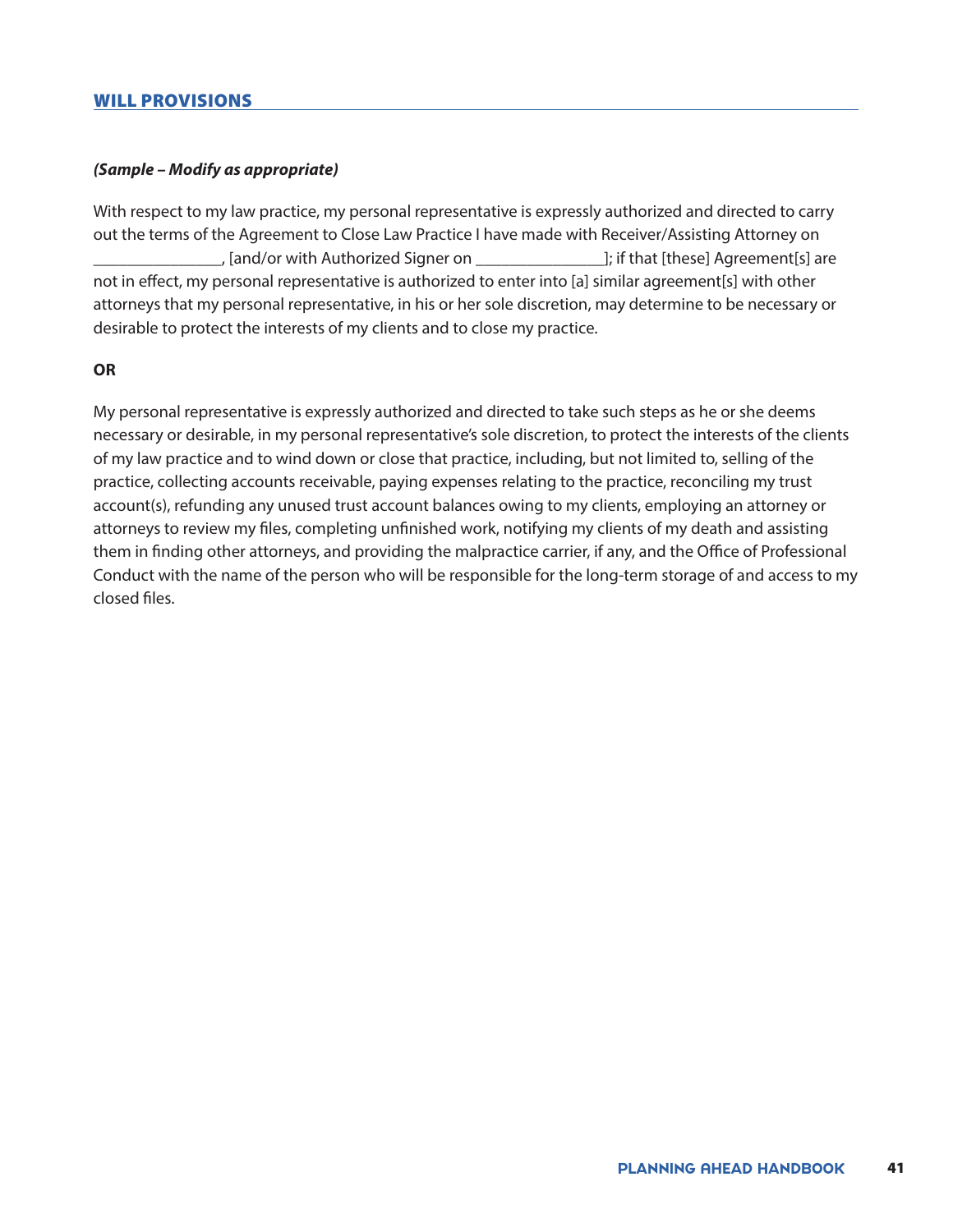# LETTER ADVISING THAT LAWYER IS UNABLE TO CONTINUE IN PRACTICE

### *(Sample – Modify as appropriate)*

Re: [*Name of Case*]

Dear [*Name*]:

Due to ill health, [*Affected Attorney*] is no longer able to continue practice. You will need to retain the services of another attorney to represent you in your legal matters. I will be assisting [*Affected Attorney*] in closing [*his/her*] practice. We recommend that you retain the services of another attorney immediately so that all your legal rights can be preserved.

You will need a copy of your legal file for use by you and your new attorney. I am enclosing a written authorization for your file to be released directly to your new attorney. You or your new attorney can forward this authorization to us, and we will release the file as instructed. If you prefer, you can come to [*address of office or location for file pick-up*] and pick up a copy of your file so that you can deliver it to your new attorney yourself.

Please make arrangements to pick up your file or have your file transferred to your new attorney by [*date*]. It is imperative that you act promptly so that all your legal rights will be preserved.

Your closed files will be stored in [*location*]. If you need a closed file, you can contact me at the following address and phone number until [*date*]:

\_\_\_\_\_\_\_\_\_\_\_\_\_\_\_\_\_\_\_\_\_\_\_\_\_ \_\_\_\_\_\_\_\_\_\_\_\_\_\_\_\_\_\_\_\_\_\_\_\_\_\_\_\_\_\_ \_\_\_\_\_\_\_\_\_\_\_\_\_

[*Name*] [*Address*] [*Phone*]

After the above date, you can contact [Affected Attorney] for your closed files at the following address and phone number:

\_\_\_\_\_\_\_\_\_\_\_\_\_\_\_\_\_\_\_\_\_\_\_\_\_ \_\_\_\_\_\_\_\_\_\_\_\_\_\_\_\_\_\_\_\_\_\_\_\_\_\_\_\_\_\_ \_\_\_\_\_\_\_\_\_\_\_\_

[*Name*] [*Address*] [*Phone*]

You will receive a final accounting from [*Affected Attorney*] in a few weeks. This will include any outstanding balances that you owe to [Affected Attorney] and an accounting of any funds in your client trust account.

On behalf of [*Affected Attorney*], I would like to thank you for giving [him/her] the opportunity to provide you with legal services. If you have any additional concerns or questions, please feel free to contact me.

Sincerely,

[*Receiver/Assisting Attorney*] [*Firm*]

\_\_\_\_\_\_\_\_\_\_\_\_\_\_\_\_\_\_\_\_\_\_\_\_\_\_\_\_\_\_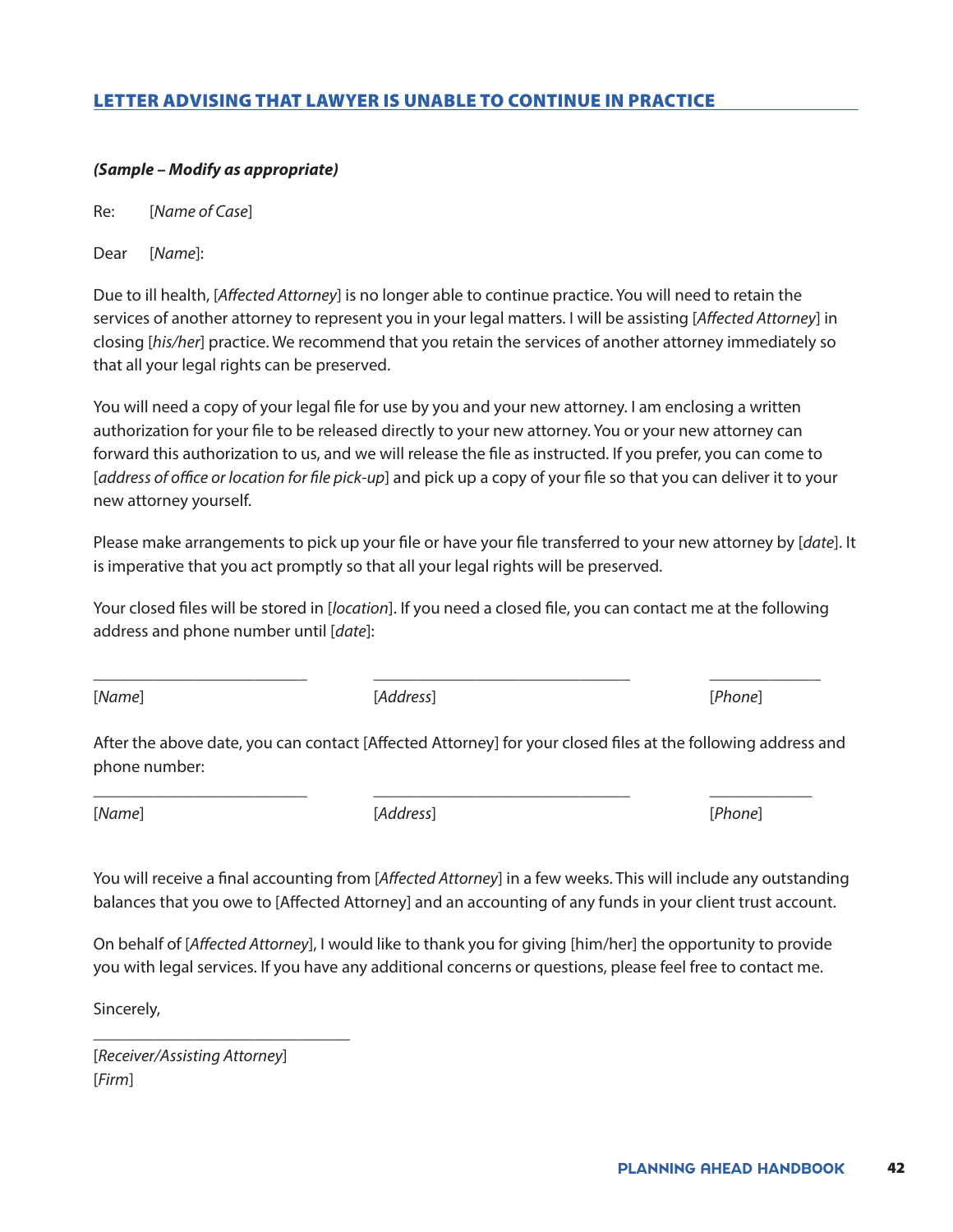# LETTER ADVISING THAT LAWYER IS CLOSING HIS/HER OFFICE

### *(Sample – Modify as appropriate)*

Re: [*Name of Case*]

Dear [*Name*]:

As of [*date*], I will be closing my law practice due to [*provide reason, if possible*]. I will be unable to continue representing you on your legal matters.

I recommend that you immediately hire another attorney to handle your case for you. You can select any attorney you wish, or I would be happy to provide you with a list of local attorneys who practice in the area of law relevant to your legal needs. In addition, the Utah Bar Association provides a Lawyer Referral Service that can be reached at [https://www.licensedlawyer.org.](https://www.licensedlawyer.org)

When you select your new attorney, please provide me with written authority to transfer your file to the new attorney. I have enclosed an Authorization for Transfer of Client File form for you to complete and return to authorize that transfer. If you prefer, you may come to our office and pick up a copy of your file and deliver it to that attorney yourself.

It is imperative that you obtain a new attorney immediately. [*Insert appropriate language regarding time limitations or other critical time lines that client should be aware of.*] Please let me know the name of your new attorney or pick up a copy of your file by [*date*].

I [*or insert name of the attorney who will store files*] will continue to store my copy of your closed file for 2 years. After that time, I [*or insert name of other attorney, if relevant*] will destroy my copy of the file unless you notify me in writing immediately that you do not want me to follow this procedure. [*If relevant, add: If you object to (insert name of attorney who will be storing files) storing my copy of your closed file, let me know immediately and I will make alternative arrangements*.]

If you or your new attorney need a copy of the closed file, please feel free to contact me. I will be happy to provide you with a copy. I have enclosed a Request for File form for you to complete and return if you would like to request a copy of a closed file.

Within the next [*fill in number*] weeks, I will be providing you with a full accounting of your funds in my trust account and fees you currently owe me.

You will be able to reach me at the address and phone number listed on this letter until [date]. After that time, you or your new attorney can reach me at the following phone number and address:

\_\_\_\_\_\_\_\_\_\_\_\_\_\_\_\_\_\_\_\_\_\_\_\_\_ \_\_\_\_\_\_\_\_\_\_\_\_\_\_\_\_\_\_\_\_\_\_\_\_\_\_\_\_\_\_ \_\_\_\_\_\_\_\_\_\_\_\_

[*Name*] [*Address*] [*Phone*]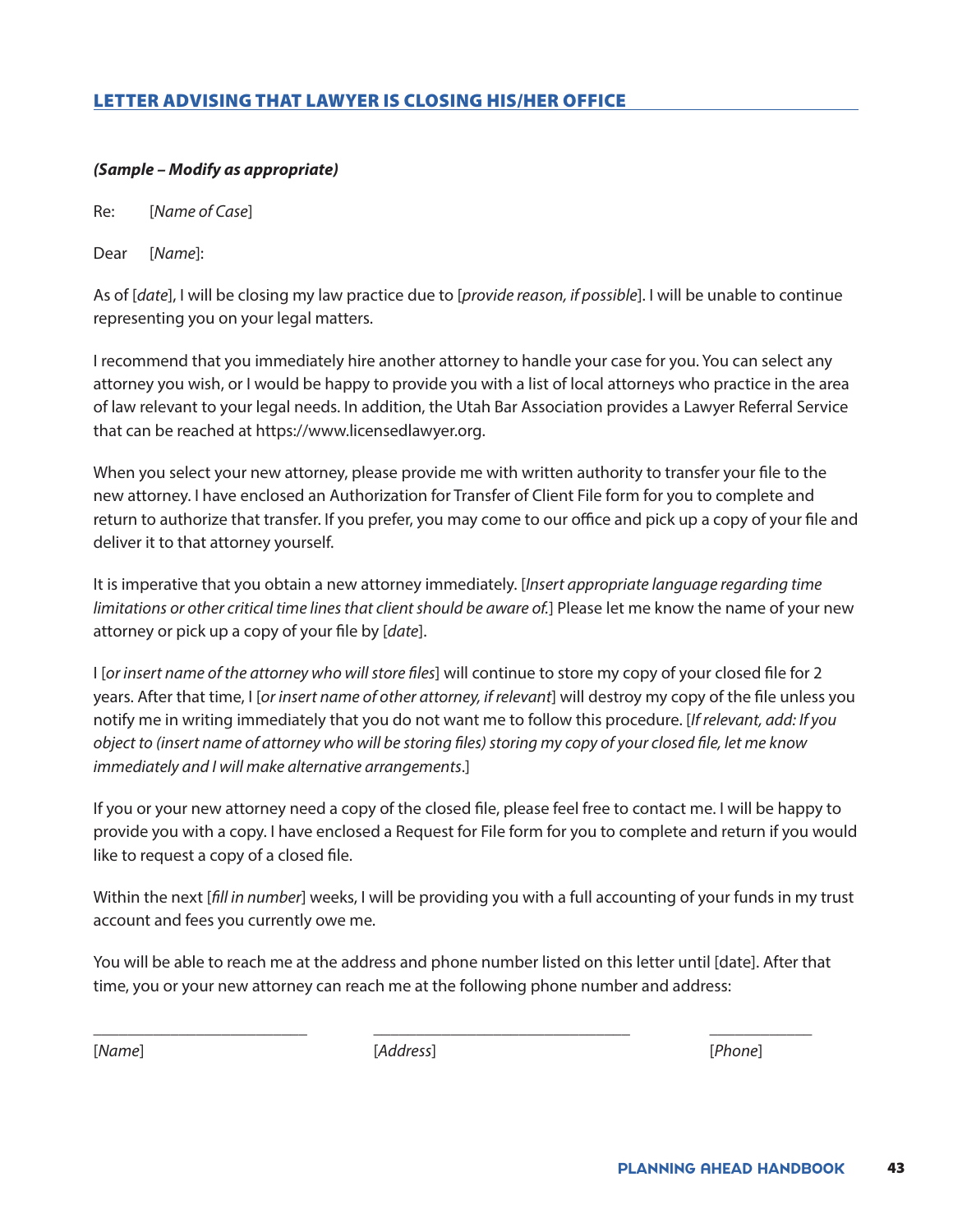Remember, it is imperative to retain a new attorney immediately. This will be the only way that time limitations applicable to your case will be protected and your other legal rights preserved.

I appreciate the opportunity to have provided you with legal services. Please do not hesitate to give me a call if you have any questions or concerns.

Sincerely,

\_\_\_\_\_\_\_\_\_\_\_\_\_\_\_\_\_\_\_\_\_\_\_\_\_\_\_\_\_

[*Attorney*] [*Firm*]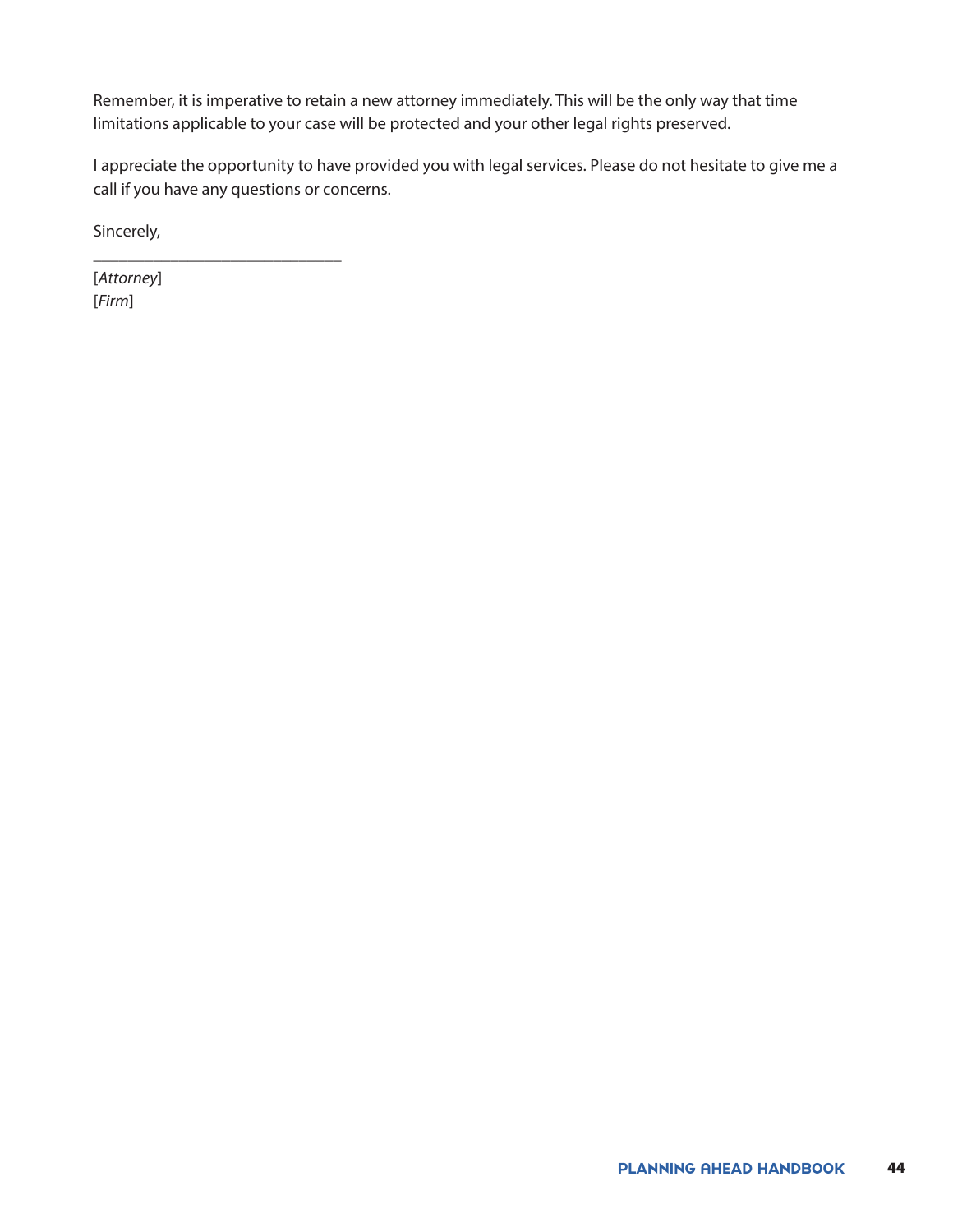# LETTER FROM FIRM OFFERING TO CONTINUE REPRESENTATION

### *(Sample – Modify as appropriate)*

Re: [*Name of Case*]

Dear [*Name*]:

Due to ill health, [*Affected Attorney*] is no longer able to continue representing you on your case(s). A member of this firm, [*Name*], is available to continue handling your case if you wish [him/her] to do so. You have the right to select the attorney of your choice to represent you in this matter.

If you wish our firm to continue handling your case, please sign the authorization at the end of this letter and return it to this office.

If you wish to retain another attorney, please give us written authority to release your file directly to your new attorney. If you prefer, you may come to our office and pick up a copy of your file and deliver it to your new attorney yourself. We have enclosed these authorizations for your convenience.

Since time deadlines may be involved in your case, it is imperative that you act immediately. Please provide authorization for us to represent you or written authority to transfer your file by [*date*].

I want to make this transition as simple and easy as possible. Please feel free to contact me with your questions.

Sincerely,

[*Receiver/Assisting Attorney*]

\_\_\_\_\_\_\_\_\_\_\_\_\_\_\_\_\_\_\_\_\_\_\_\_\_\_\_\_\_\_\_\_\_\_\_

Enclosures

I want a member of the firm of [insert law firm's name] to handle my case in place of [*insert Affected Attorney's name*].

\_\_\_\_\_\_\_\_\_\_\_\_\_\_\_\_\_\_\_\_\_\_\_\_\_\_\_\_\_\_\_\_\_\_\_ \_\_\_\_\_\_\_\_\_\_\_\_\_\_\_\_\_\_\_\_\_\_\_\_\_\_\_\_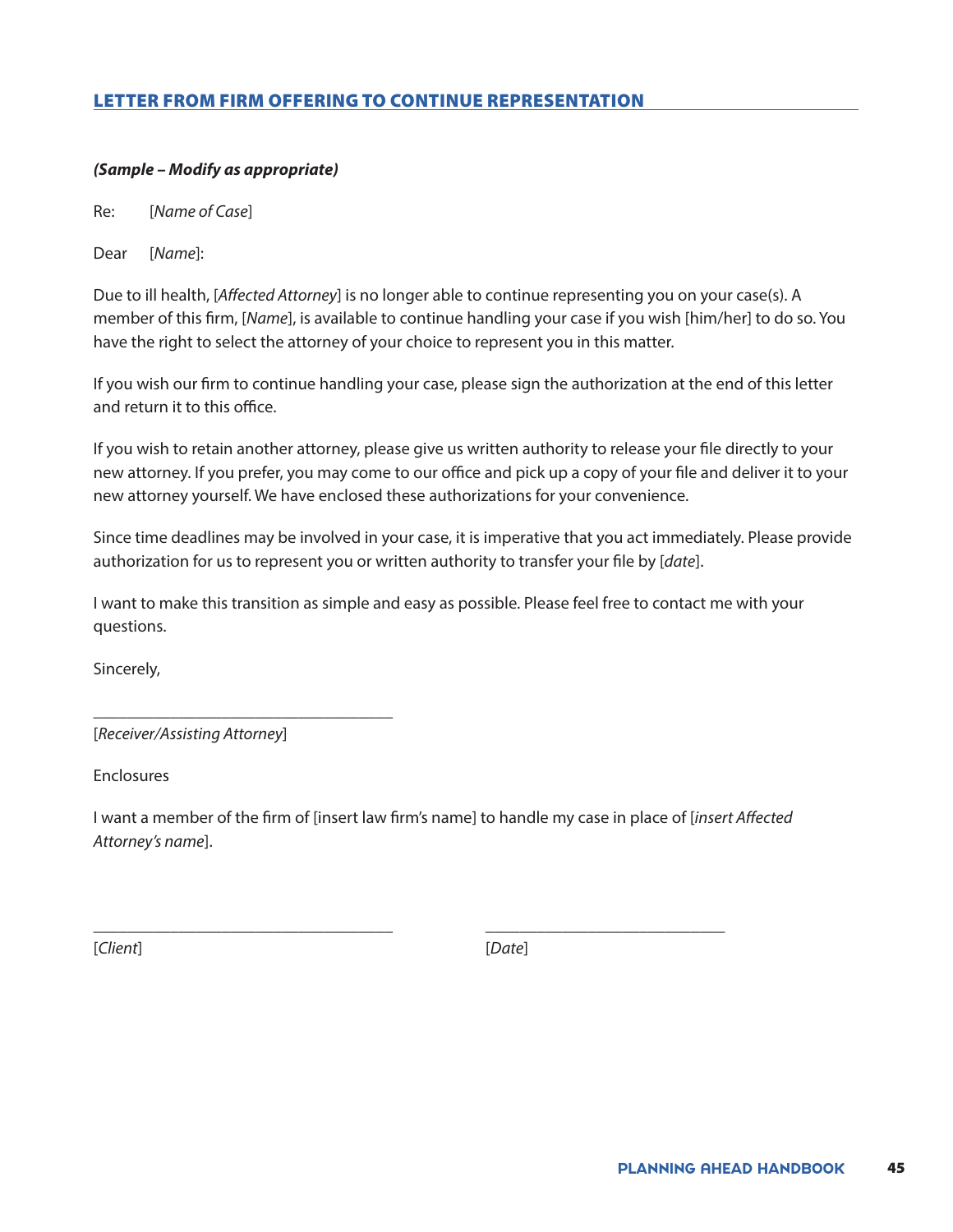# ACKNOWLEDGMENT OF RECEIPT OF FILE

I hereby acknowledge that I have received a copy of my file from the law office of [*Firm/Attorney Name*].

\_\_\_\_\_\_\_\_\_\_\_\_\_\_\_\_\_\_\_\_\_\_\_\_\_\_\_\_\_\_ \_\_\_\_\_\_\_\_\_\_\_\_\_\_\_\_\_\_\_\_\_\_\_\_\_\_\_\_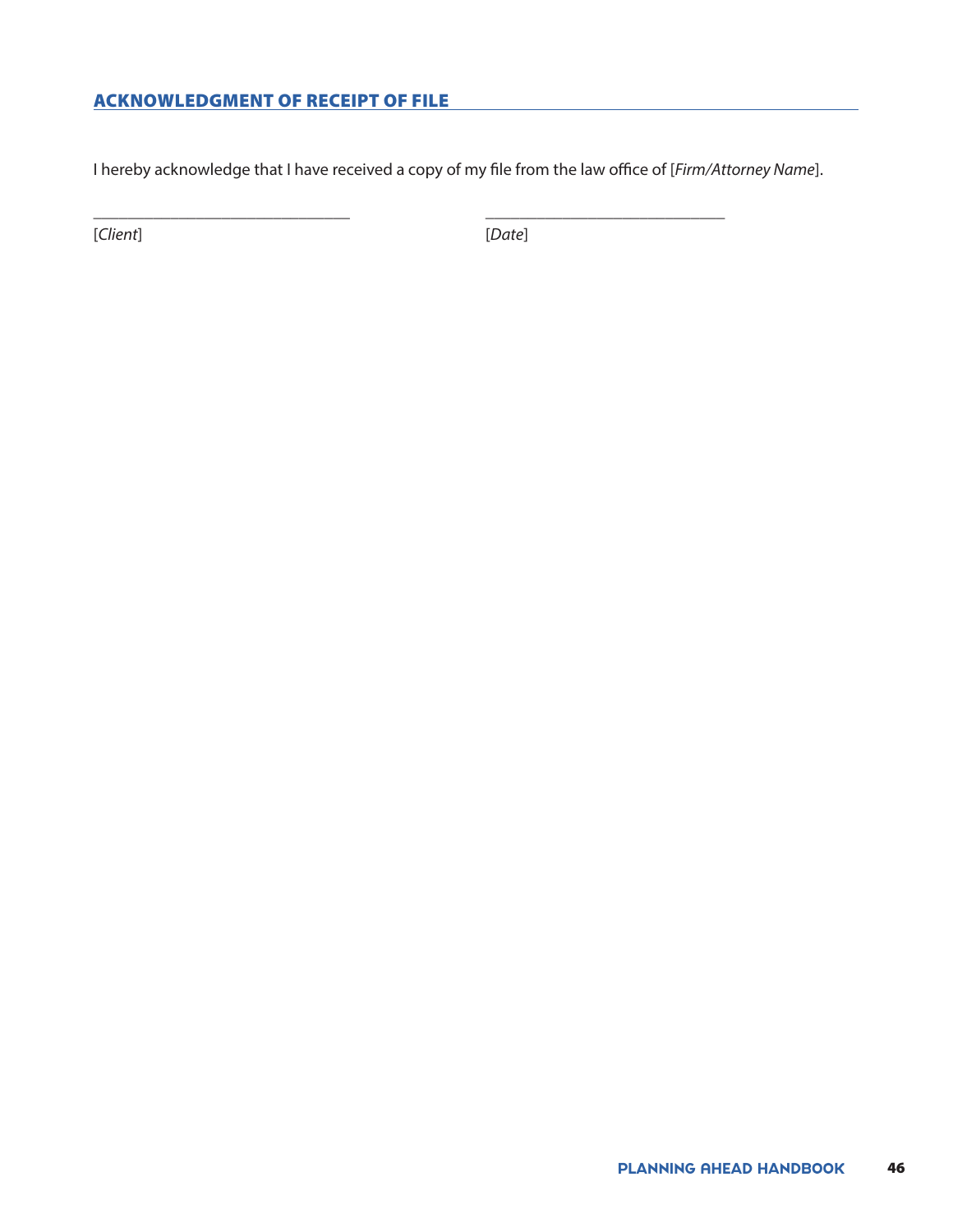Return this receipt to:

[*Name*] [*Address*] [*Address*]

# AUTHORIZATION FOR TRANSFER OF CLIENT FILE

I hereby authorize the law office of [*Firm/Attorney Name*] to deliver a copy of my file to my new attorney at the following address: \_\_\_\_\_\_\_\_\_\_\_\_\_\_\_\_\_\_\_\_\_\_\_\_\_\_\_\_\_\_\_\_\_\_\_\_\_\_\_\_\_\_\_\_\_\_\_\_\_\_\_\_\_\_\_\_\_\_\_

\_\_\_\_\_\_\_\_\_\_\_\_\_\_\_\_\_\_\_\_\_\_\_\_\_\_\_\_\_\_\_\_\_\_\_\_\_\_\_\_\_\_\_\_\_\_\_\_\_\_\_\_\_\_\_\_\_\_\_\_\_\_\_\_\_\_\_\_\_\_\_\_\_\_\_\_\_\_

\_\_\_\_\_\_\_\_\_\_\_\_\_\_\_\_\_\_\_\_\_\_\_\_\_\_\_\_\_\_\_\_\_\_\_\_\_\_\_\_\_\_\_\_\_\_\_\_\_\_\_\_\_\_\_\_\_\_\_\_\_\_\_\_\_\_\_\_\_\_\_\_\_\_\_\_\_\_

\_\_\_\_\_\_\_\_\_\_\_\_\_\_\_\_\_\_\_\_\_\_\_\_\_\_\_\_\_\_\_\_\_\_\_ \_\_\_\_\_\_\_\_\_\_\_\_\_\_\_\_\_\_\_\_\_\_\_\_\_\_\_\_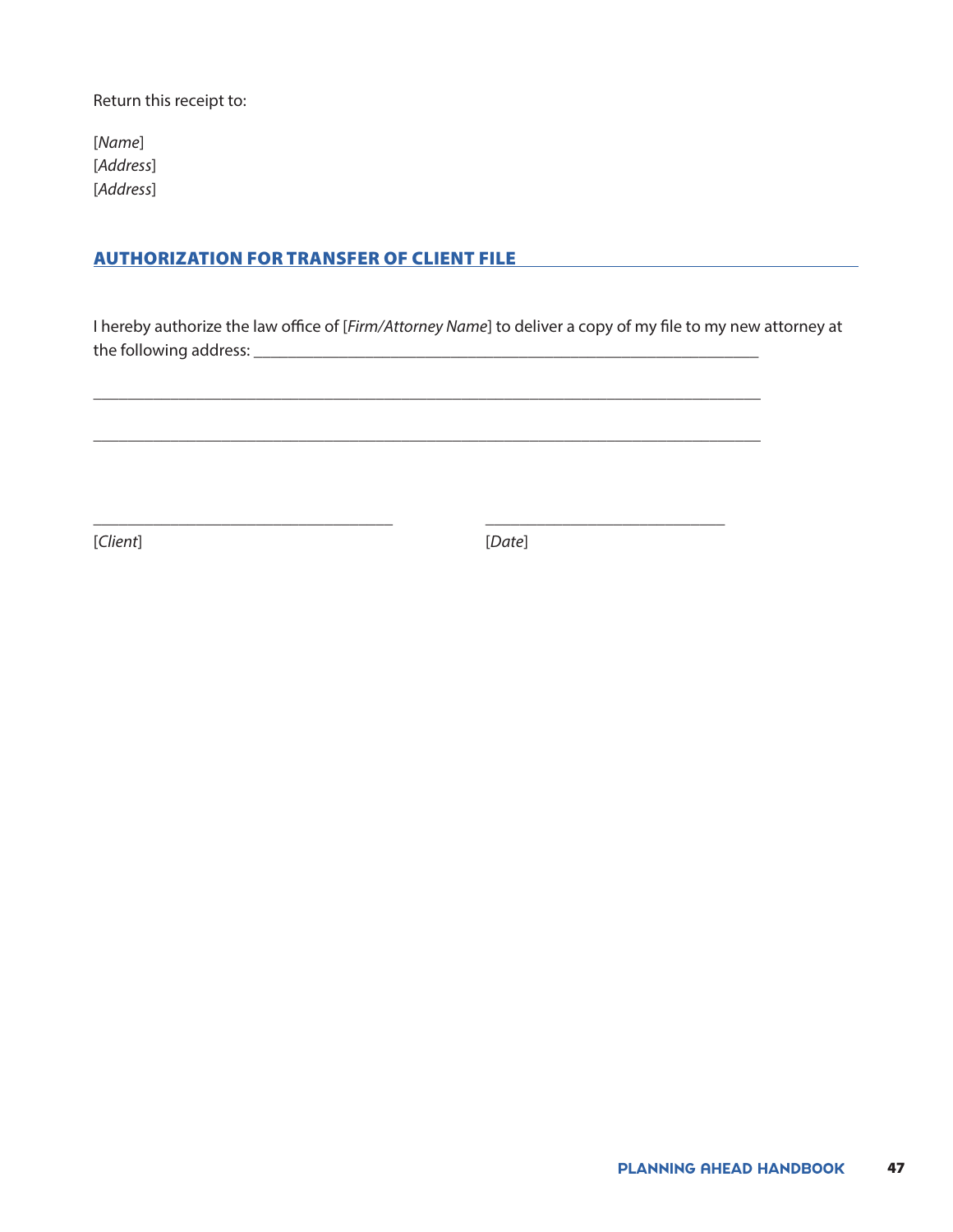Return this authorization to:

[*Name*] [*Address*] [*Address*]

### REQUEST FOR FILE

I, [*Client Name*], request that [*Firm/Attorney Name*] provide me with a copy of my file. Please send the file to the following address: \_\_\_\_\_\_\_\_\_\_\_\_\_\_\_\_\_\_\_\_\_\_\_\_\_\_\_\_\_\_\_\_\_\_\_\_\_\_\_\_\_\_\_\_\_\_\_\_\_\_\_\_\_\_\_\_\_\_\_

\_\_\_\_\_\_\_\_\_\_\_\_\_\_\_\_\_\_\_\_\_\_\_\_\_\_\_\_\_\_\_\_\_\_\_\_\_\_\_\_\_\_\_\_\_\_\_\_\_\_\_\_\_\_\_\_\_\_\_\_\_\_\_\_\_\_\_\_\_\_\_\_\_\_\_\_\_\_

\_\_\_\_\_\_\_\_\_\_\_\_\_\_\_\_\_\_\_\_\_\_\_\_\_\_\_\_\_\_\_\_\_\_\_\_\_\_\_\_\_\_\_\_\_\_\_\_\_\_\_\_\_\_\_\_\_\_\_\_\_\_\_\_\_\_\_\_\_\_\_\_\_\_\_\_\_\_

\_\_\_\_\_\_\_\_\_\_\_\_\_\_\_\_\_\_\_\_\_\_\_\_\_\_\_\_\_\_\_\_\_\_ \_\_\_\_\_\_\_\_\_\_\_\_\_\_\_\_\_\_\_\_\_\_\_\_\_\_\_\_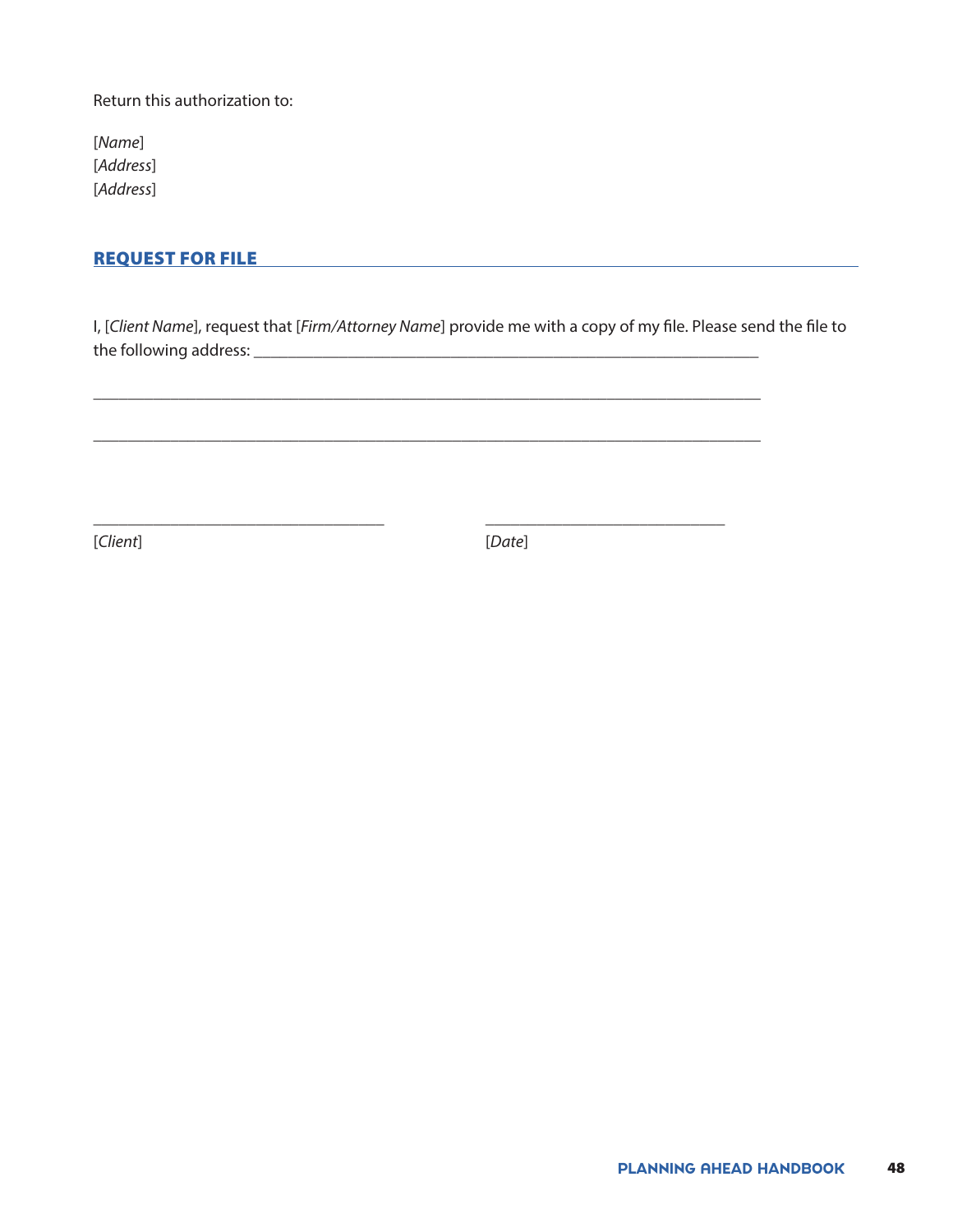| Filename | ile<br>No. | <b>Reviewed</b> | Discussed<br>w/Client | Instructions<br>Received | File<br>Copied | File to New<br>Lawyer/Client | <b>Other Action<br/>Required</b> | Receipt<br>Recd. & Filed |
|----------|------------|-----------------|-----------------------|--------------------------|----------------|------------------------------|----------------------------------|--------------------------|
|          |            |                 |                       |                          |                |                              |                                  |                          |
|          |            |                 |                       |                          |                |                              |                                  |                          |
|          |            |                 |                       |                          |                |                              |                                  |                          |
|          |            |                 |                       |                          |                |                              |                                  |                          |
|          |            |                 |                       |                          |                |                              |                                  |                          |
|          |            |                 |                       |                          |                |                              |                                  |                          |
|          |            |                 |                       |                          |                |                              |                                  |                          |
|          |            |                 |                       |                          |                |                              |                                  |                          |
|          |            |                 |                       |                          |                |                              |                                  |                          |
|          |            |                 |                       |                          |                |                              |                                  |                          |
|          |            |                 |                       |                          |                |                              |                                  |                          |
|          |            |                 |                       |                          |                |                              |                                  |                          |
|          |            |                 |                       |                          |                |                              |                                  |                          |
|          |            |                 |                       |                          |                |                              |                                  |                          |
|          |            |                 |                       |                          |                |                              |                                  |                          |
|          |            |                 |                       |                          |                |                              |                                  |                          |

# OFFICE CLOSURE FILE TRACKING CHART OFFICE CLOSURE FILE TRACKING CHART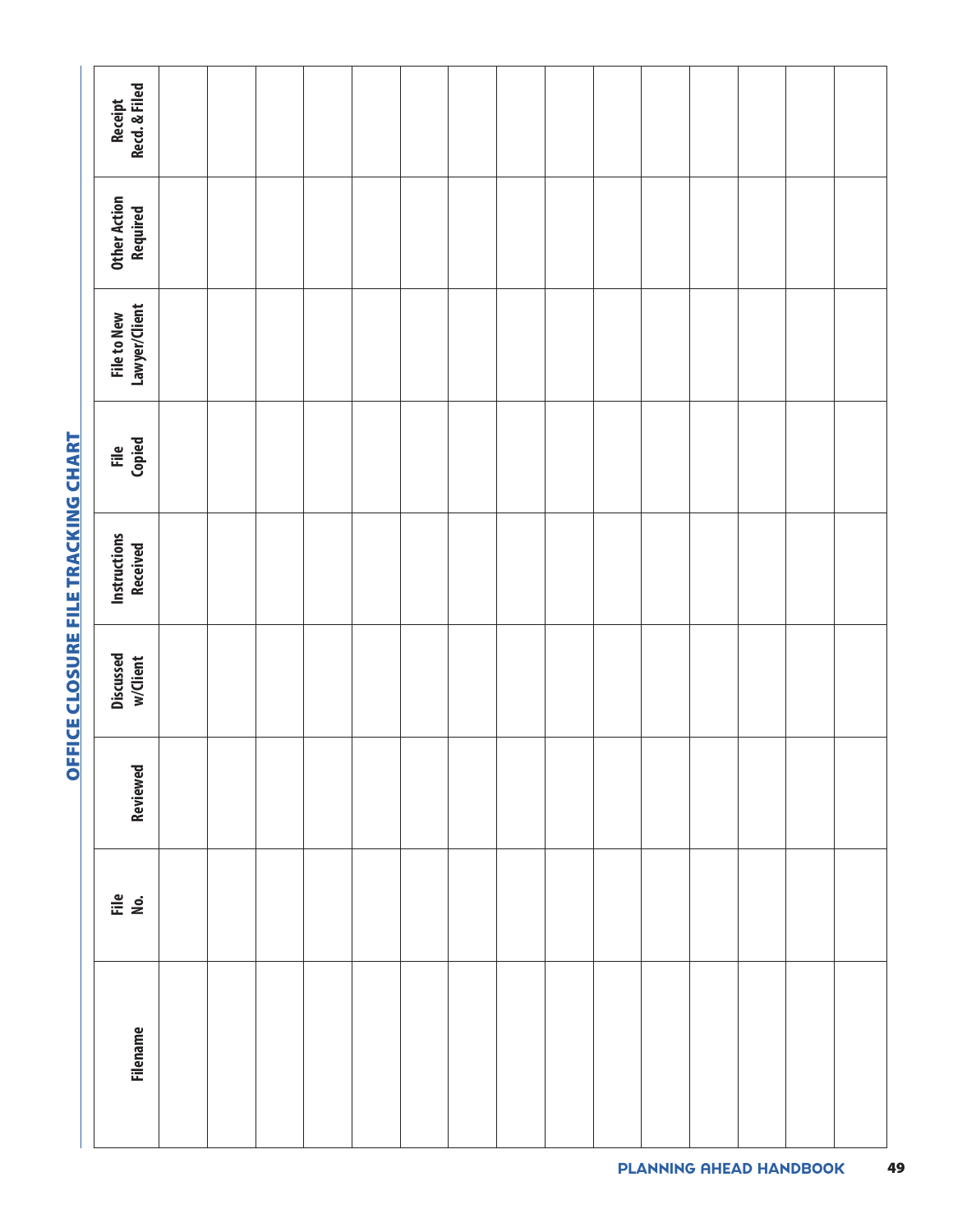# **LAW OFFICE LIST OF CONTACTS**

| Date of Birth:                 | <u> 1999 - Johann Barn, mars and de Brasilian (b. 19</u>                                                               |                                                                                                         |
|--------------------------------|------------------------------------------------------------------------------------------------------------------------|---------------------------------------------------------------------------------------------------------|
|                                |                                                                                                                        |                                                                                                         |
| Office Phone:<br>Home Address: |                                                                                                                        |                                                                                                         |
| Home Phone:                    |                                                                                                                        |                                                                                                         |
| <b>SPOUSE/PARTNER:</b>         |                                                                                                                        |                                                                                                         |
|                                |                                                                                                                        |                                                                                                         |
| Work Phone:                    |                                                                                                                        |                                                                                                         |
| Employer:                      |                                                                                                                        |                                                                                                         |
| <b>OFFICE MANAGER:</b>         |                                                                                                                        |                                                                                                         |
|                                |                                                                                                                        |                                                                                                         |
|                                |                                                                                                                        |                                                                                                         |
| Home Phone:                    | <u> 1980 - Johann Barn, mars ann an Cathair ann an Cathair ann an Cathair ann an t-Èireann an t-Èireann an t-Èirea</u> |                                                                                                         |
|                                | <b>VOICEMAIL, CELL PHONES AND OTHER TECHNOLOGY USED IN YOUR PRACTICE ):</b>                                            | PASSWORDS (FOR COMPUTER SYSTEM, SOFTWARE PROGRAMS, WEB SITES, ONLINE DATA STORAGE,                      |
|                                |                                                                                                                        | (Name of person who knows passwords or location where passwords are stored, such as a safe deposit box) |
|                                |                                                                                                                        |                                                                                                         |
| Home Address:                  |                                                                                                                        |                                                                                                         |
| Home Phone:                    |                                                                                                                        |                                                                                                         |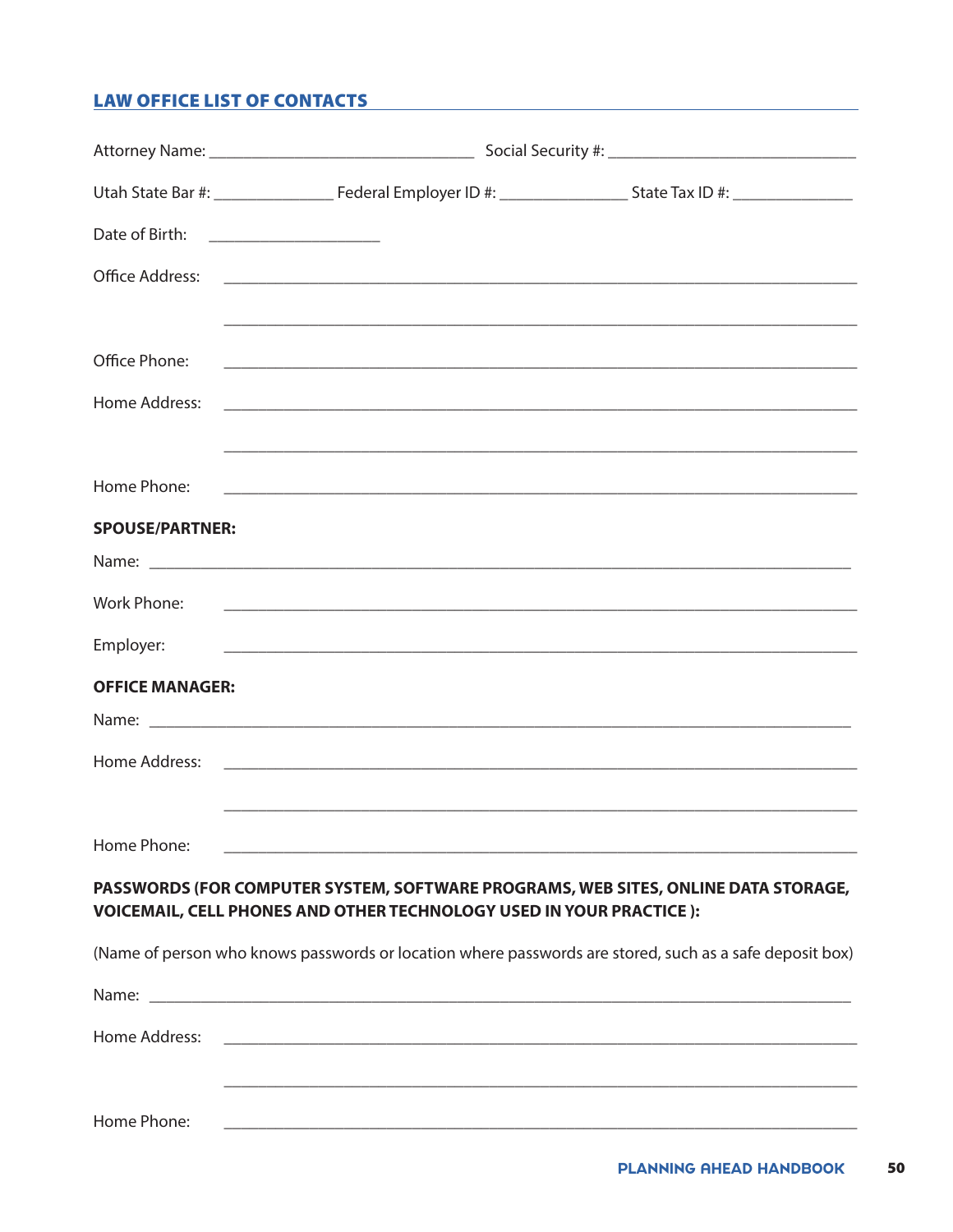### POST OFFICE OR OTHER MAIL SERVICE BOX:

| Location:                         |                                                                |
|-----------------------------------|----------------------------------------------------------------|
| Box No.:                          |                                                                |
| Obtain Key From:                  | <u> 1989 - Johann Barbara, margaret eta idazlea (h. 1989).</u> |
| Address:                          |                                                                |
|                                   |                                                                |
| Phone:                            |                                                                |
| Other Signatory:                  |                                                                |
| Address:                          |                                                                |
|                                   |                                                                |
| Phone:                            |                                                                |
| <b>LEGAL ASSISTANT/SECRETARY:</b> |                                                                |
| Name:                             |                                                                |
| Home Address:                     |                                                                |
|                                   |                                                                |
| Home Phone:                       |                                                                |
| <b>BOOKKEEPER:</b>                |                                                                |
| Name:                             |                                                                |
| Home Address:                     |                                                                |
|                                   |                                                                |
| Home Phone:                       |                                                                |
| <b>LANDLORD:</b>                  |                                                                |
| Name:                             |                                                                |
| Address:                          |                                                                |
|                                   |                                                                |
| Phone:                            |                                                                |
| PERSONAL REPRESENTATIVE:          |                                                                |
| Name:                             |                                                                |
| Address:                          |                                                                |
|                                   |                                                                |
| Phone:                            |                                                                |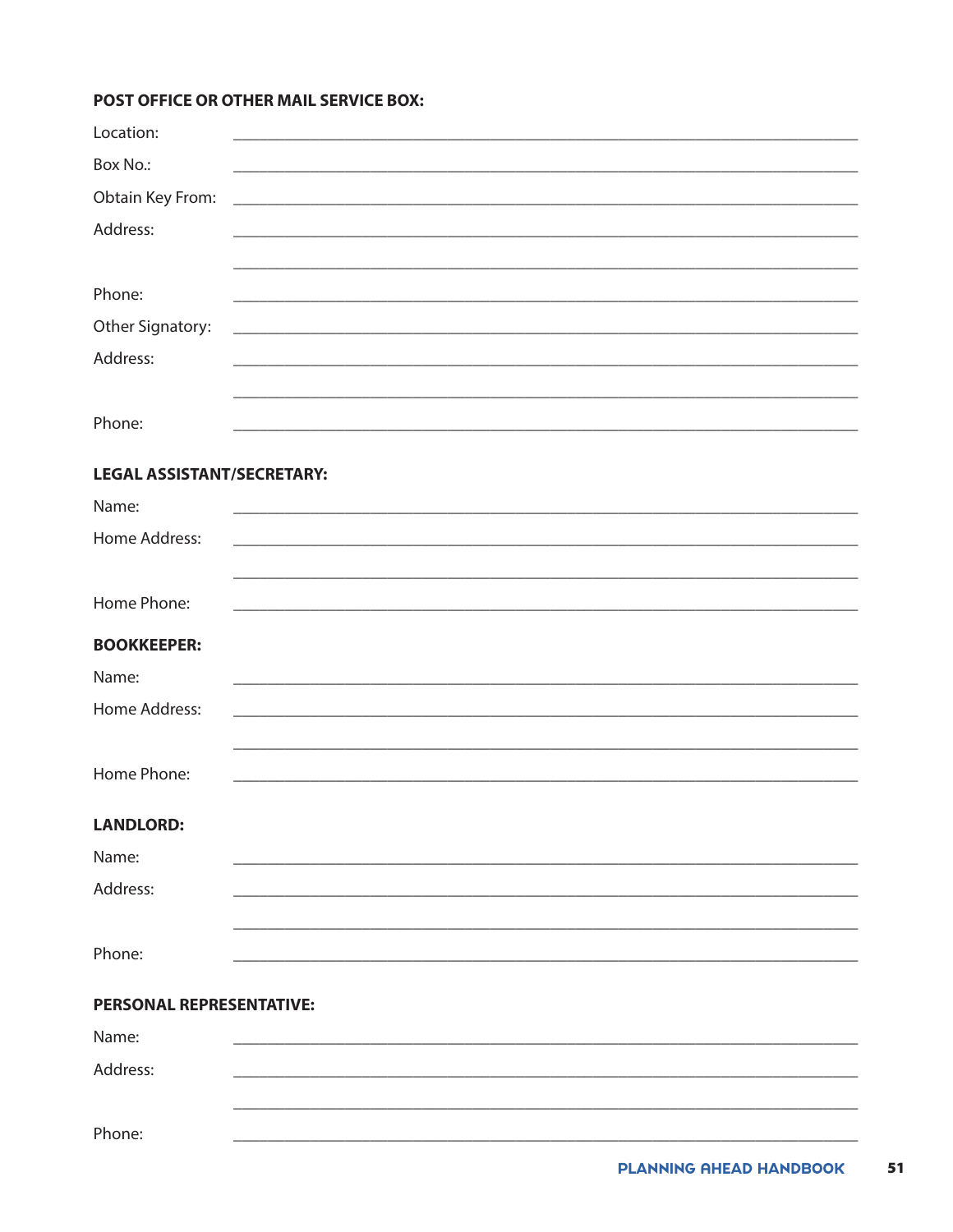### **ATTORNEY:**

| Name:              |  |
|--------------------|--|
| Address:           |  |
|                    |  |
| Phone:             |  |
|                    |  |
| <b>ACCOUNTANT:</b> |  |
| Name:              |  |
| Address:           |  |
|                    |  |
| Phone:             |  |

# **ATTORNEYS TO HELP WITH PRACTICE CLOSURE:**

| First Choice:                         |                                                                                                                       |
|---------------------------------------|-----------------------------------------------------------------------------------------------------------------------|
| Address:                              | <u> 1980 - John Stoff, deutscher Stoff, der Stoff, der Stoff, der Stoff, der Stoff, der Stoff, der Stoff, der Sto</u> |
|                                       |                                                                                                                       |
|                                       |                                                                                                                       |
| Phone:                                | ,我们也不能在这里的人,我们也不能在这里的人,我们也不能在这里的人,我们也不能在这里的人,我们也不能在这里的人,我们也不能在这里的人,我们也不能在这里的人,我们                                      |
|                                       |                                                                                                                       |
| Second Choice:                        |                                                                                                                       |
| Address:                              |                                                                                                                       |
|                                       |                                                                                                                       |
|                                       |                                                                                                                       |
| Phone:                                |                                                                                                                       |
| Third Choice:                         |                                                                                                                       |
| Address:                              |                                                                                                                       |
|                                       |                                                                                                                       |
|                                       |                                                                                                                       |
| Phone:                                |                                                                                                                       |
|                                       |                                                                                                                       |
| <b>LOCATION OF WILL AND/OR TRUST:</b> |                                                                                                                       |
|                                       |                                                                                                                       |

| Address: |  |  |
|----------|--|--|
|          |  |  |
| Phone:   |  |  |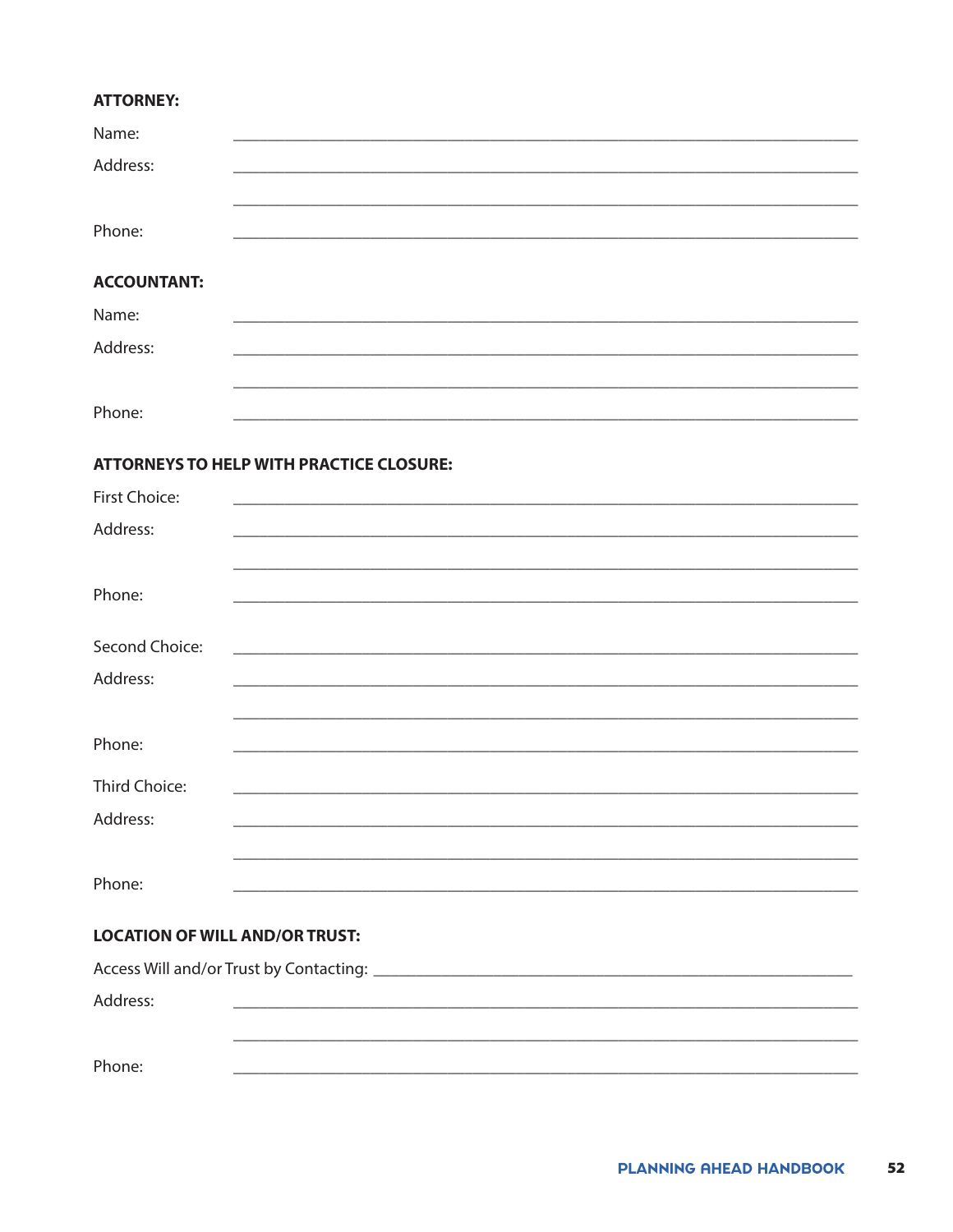### PROFESSIONAL CORPORATIONS:

| Corporate Attorney: 2008 2009 2009 2009 2009 2010 2020 2031 2040 2050 2061 2071 2080 2091 2009 2010 2011 2012 |  |  |
|---------------------------------------------------------------------------------------------------------------|--|--|
| Address:<br><u> 1989 - Johann Barbara, markazar margolaria (h. 1989).</u>                                     |  |  |
|                                                                                                               |  |  |
| Phone:                                                                                                        |  |  |
| <b>PROCESS SERVICE COMPANY:</b>                                                                               |  |  |
| Name:                                                                                                         |  |  |
| Address:                                                                                                      |  |  |
|                                                                                                               |  |  |
| Phone:                                                                                                        |  |  |
| <b>Contact Person:</b>                                                                                        |  |  |
| <b>OFFICE-SHARER OR OF COUNSEL:</b>                                                                           |  |  |

| Name:    |  |
|----------|--|
| Address: |  |
|          |  |
| Phone:   |  |
|          |  |
| Name:    |  |
| Address: |  |
|          |  |
| Phone:   |  |
|          |  |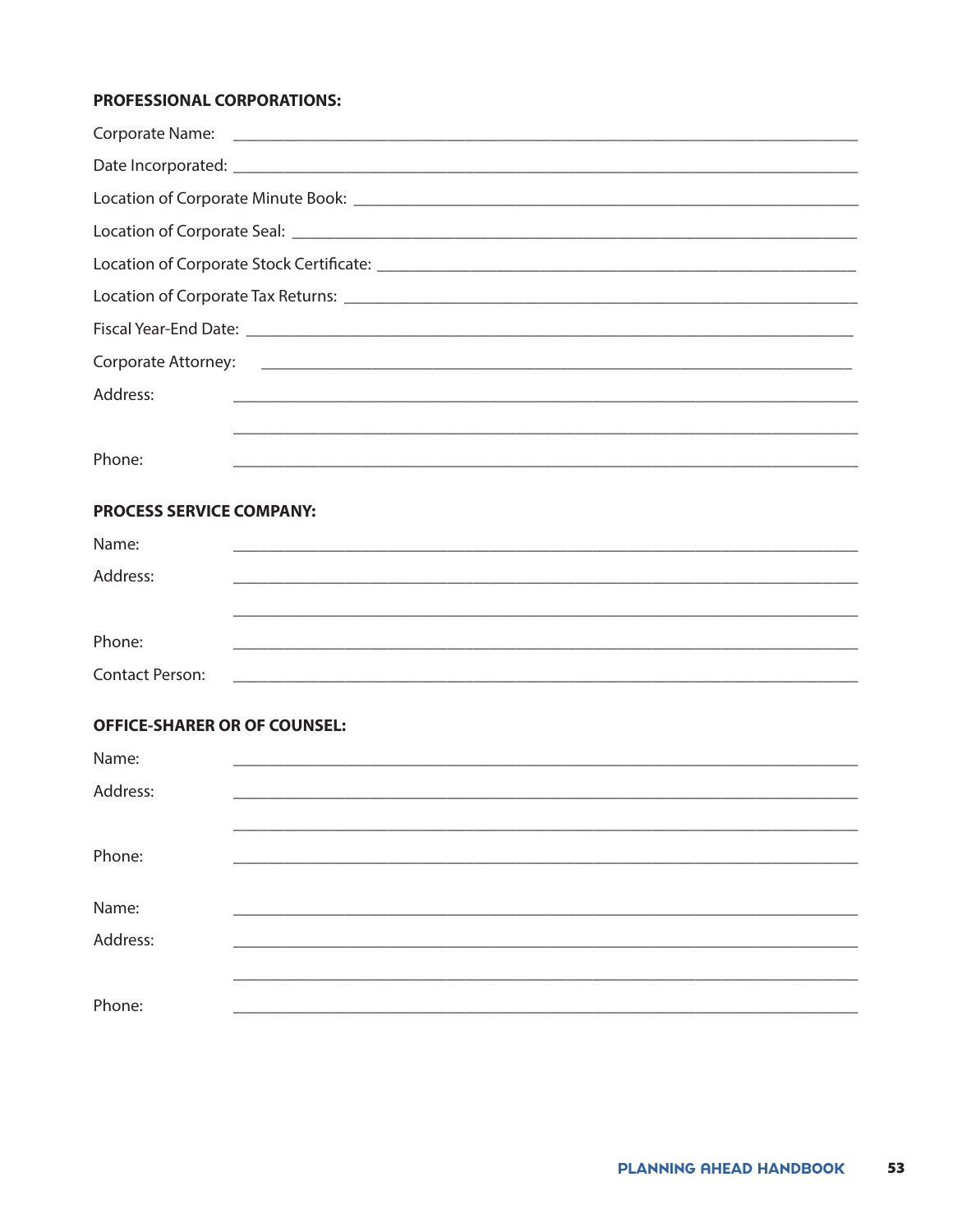### **OFFICE PROPERTY/LIABILITY COVERAGE:**

| Insurer:                           |                                                                   |
|------------------------------------|-------------------------------------------------------------------|
| Address:                           |                                                                   |
|                                    |                                                                   |
| Phone:                             |                                                                   |
| Policy No.:                        |                                                                   |
| Contact Person:                    | <u> 1989 - Johann Barbara, margaret eta idazlearia (h. 1989).</u> |
| <b>OTHER IMPORTANT CONTACTS:</b>   |                                                                   |
| Name:                              |                                                                   |
| Address:                           |                                                                   |
|                                    |                                                                   |
| Phone:                             |                                                                   |
|                                    |                                                                   |
|                                    |                                                                   |
| Name:                              |                                                                   |
| Address:                           |                                                                   |
|                                    |                                                                   |
| Phone:                             |                                                                   |
|                                    |                                                                   |
|                                    |                                                                   |
| Name:                              |                                                                   |
| Address:                           |                                                                   |
|                                    |                                                                   |
| Phone:                             |                                                                   |
|                                    |                                                                   |
| <b>GENERAL LIABILITY COVERAGE:</b> |                                                                   |
| Insurer:                           |                                                                   |
| Address:                           |                                                                   |
|                                    |                                                                   |
| Phone:                             |                                                                   |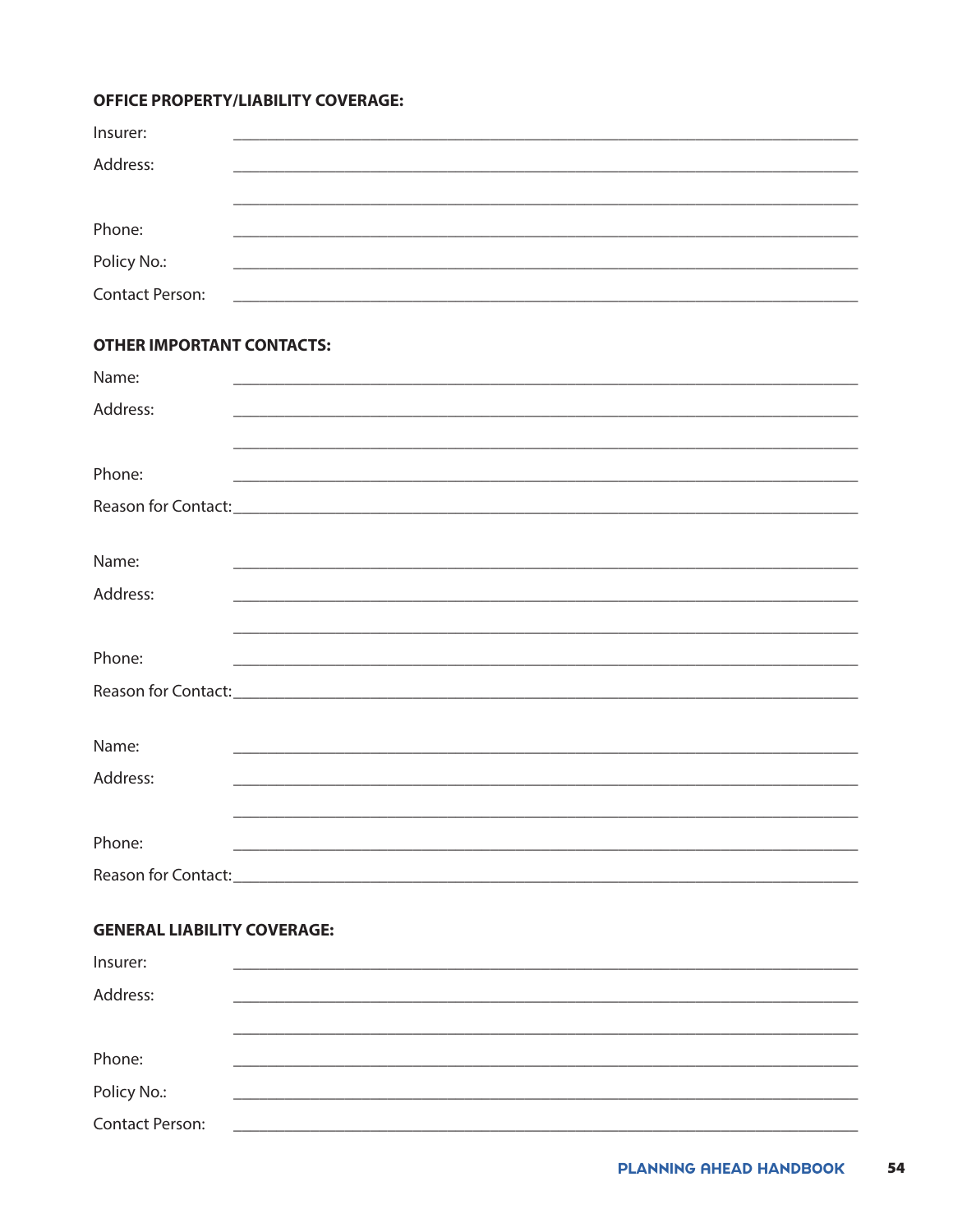### **LEGAL MALPRACTICE - PRIMARY COVERAGE:**

| Provider: |  |
|-----------|--|
| Address:  |  |
|           |  |
| Phone:    |  |

### **LEGAL MALPRACTICE - EXCESS COVERAGE:**

| Insured:        |  |
|-----------------|--|
| Address:        |  |
|                 |  |
| Phone:          |  |
| Policy No.:     |  |
| Contact Person: |  |

### **VALUABLE PAPERS COVERAGE:**

| Insurer:        |  |  |
|-----------------|--|--|
| Address:        |  |  |
|                 |  |  |
|                 |  |  |
| Phone:          |  |  |
| Policy No.:     |  |  |
| Contact Person: |  |  |

### **OFFICE OVERHEAD/DISABILITY INSURANCE:**

| Insurer:               |  |  |  |
|------------------------|--|--|--|
| Address:               |  |  |  |
|                        |  |  |  |
|                        |  |  |  |
| Phone:                 |  |  |  |
| Policy No.:            |  |  |  |
| <b>Contact Person:</b> |  |  |  |
|                        |  |  |  |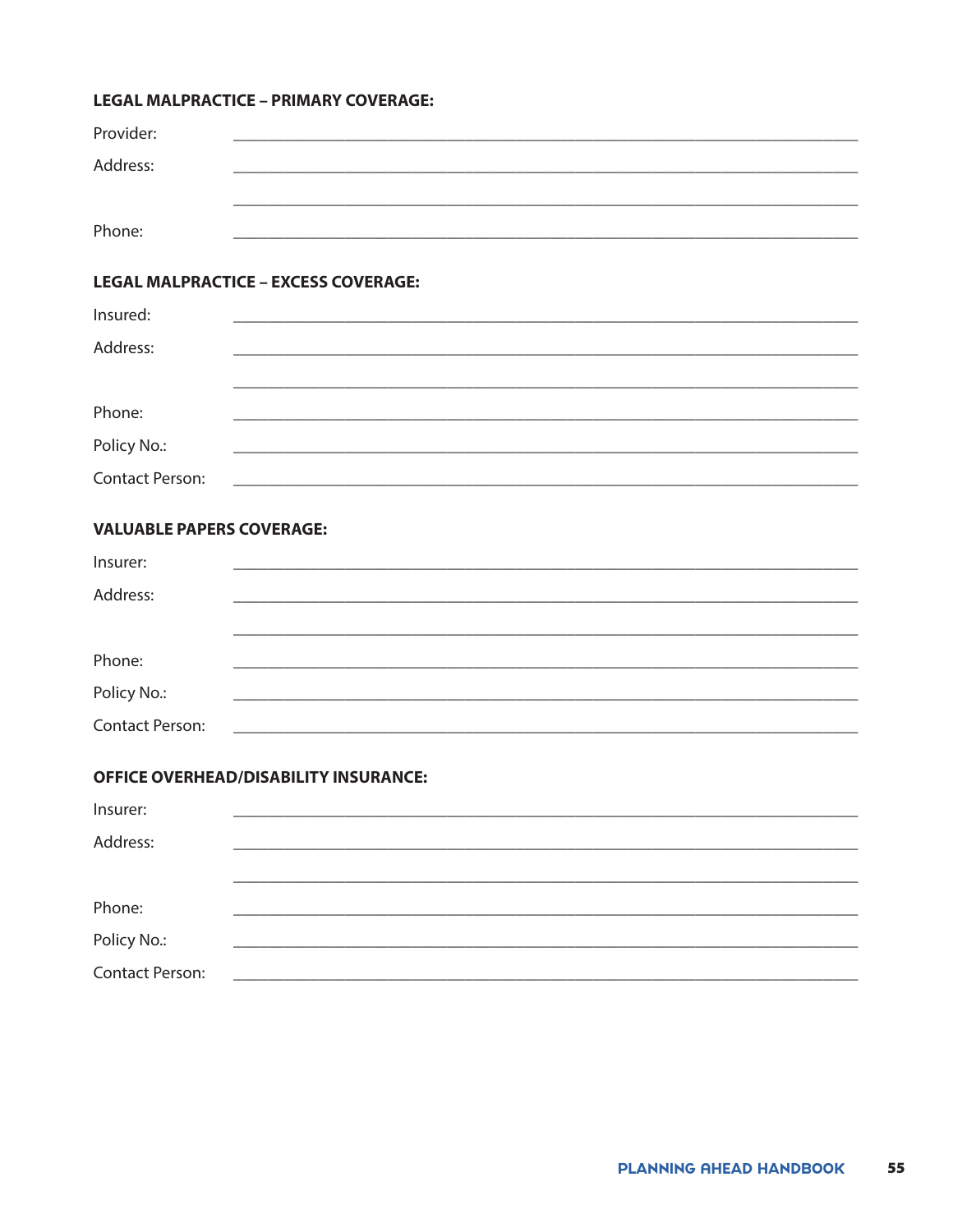### **HEALTH INSURANCE:**

| Insurer:               |                                                                                                                       |  |  |  |
|------------------------|-----------------------------------------------------------------------------------------------------------------------|--|--|--|
| Address:               |                                                                                                                       |  |  |  |
|                        |                                                                                                                       |  |  |  |
| Phone:                 |                                                                                                                       |  |  |  |
| Policy No.:            |                                                                                                                       |  |  |  |
| Persons Covered:       |                                                                                                                       |  |  |  |
| <b>Contact Person:</b> | <u> 1989 - Johann Harry Harry Harry Harry Harry Harry Harry Harry Harry Harry Harry Harry Harry Harry Harry Harry</u> |  |  |  |
|                        |                                                                                                                       |  |  |  |

# **DISABILITY INSURANCE:**

| Insurer:        |  |  |  |
|-----------------|--|--|--|
| Address:        |  |  |  |
|                 |  |  |  |
| Phone:          |  |  |  |
|                 |  |  |  |
| Policy No.:     |  |  |  |
| Contact Person: |  |  |  |

# **LIFE INSURANCE:**

| Insurer:        |  |  |  |
|-----------------|--|--|--|
| Address:        |  |  |  |
|                 |  |  |  |
| Phone:          |  |  |  |
|                 |  |  |  |
| Policy No.:     |  |  |  |
| Contact Person: |  |  |  |

# **WORKERS' COMPENSATION INSURANCE:**

|  | <u> 1980 - Jan Sterling, Amerikaansk politiker (</u> |
|--|------------------------------------------------------|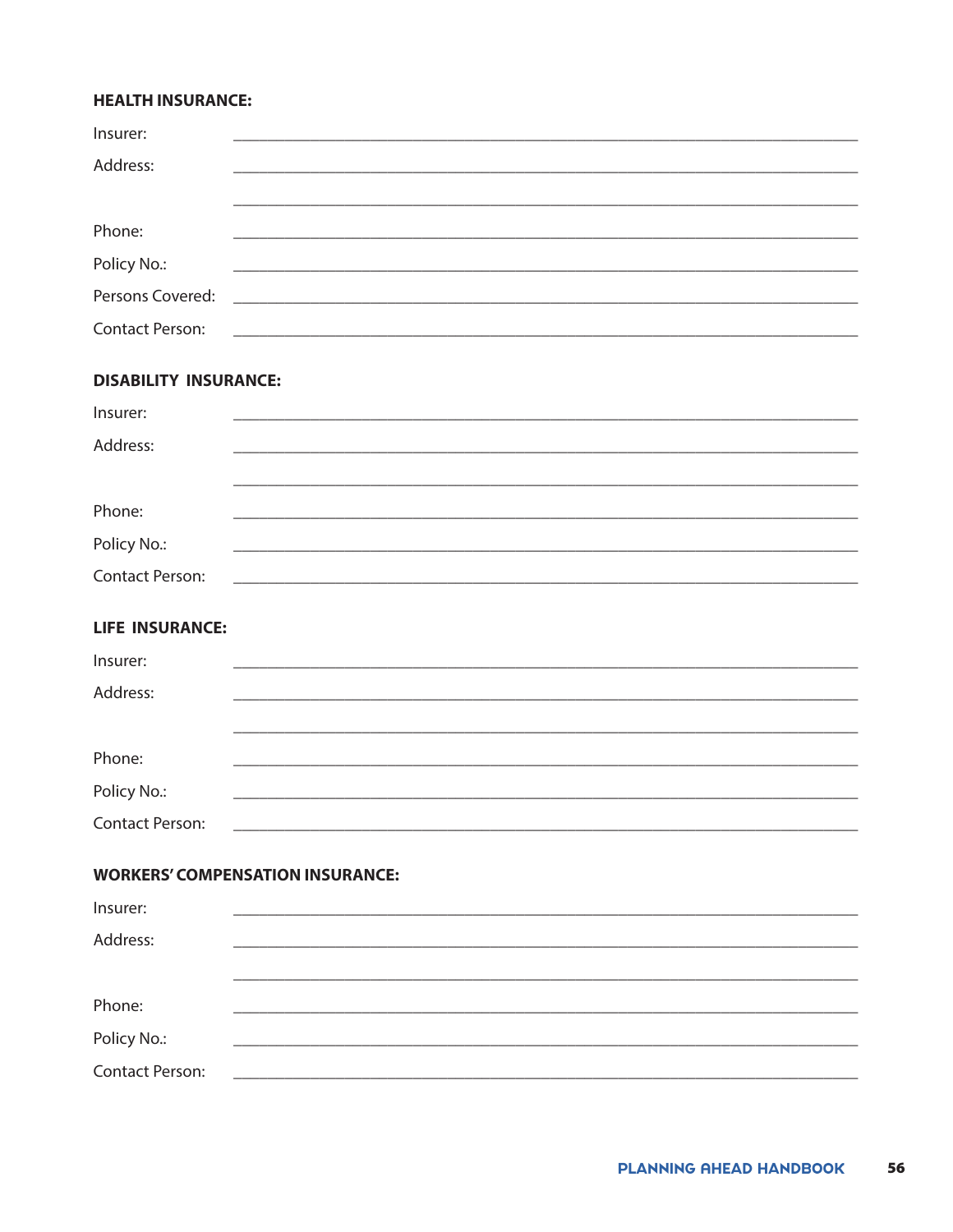### **CLOUD OR INTERNET-BASED STORAGE LOCATION:**

| Cloud Provider:<br><u> 1989 - Johann Barn, mars ann an t-Amhain Aonaich an t-Aonaich an t-Aonaich ann an t-Aonaich ann an t-Aonaich</u> | Account No.: _____________________                                                                                    |
|-----------------------------------------------------------------------------------------------------------------------------------------|-----------------------------------------------------------------------------------------------------------------------|
| Address:                                                                                                                                | <u> 1989 - Johann Stoff, deutscher Stoff, der Stoff, der Stoff, der Stoff, der Stoff, der Stoff, der Stoff, der S</u> |
|                                                                                                                                         |                                                                                                                       |
| Phone:                                                                                                                                  |                                                                                                                       |
|                                                                                                                                         |                                                                                                                       |
| Cloud Provider:                                                                                                                         |                                                                                                                       |
| Address:                                                                                                                                | ,我们也不能在这里的人,我们也不能在这里的人,我们也不能在这里的人,我们也不能在这里的人,我们也不能在这里的人,我们也不能在这里的人,我们也不能在这里的人,我们也                                     |
|                                                                                                                                         |                                                                                                                       |
| Phone:                                                                                                                                  | <u> 1999 - Jan Barnett, fransk politik (d. 1989)</u>                                                                  |
|                                                                                                                                         |                                                                                                                       |
|                                                                                                                                         |                                                                                                                       |
| <b>STORAGE LOCKER LOCATION: (cont. on following page)</b>                                                                               |                                                                                                                       |
|                                                                                                                                         |                                                                                                                       |
| Address:                                                                                                                                |                                                                                                                       |
|                                                                                                                                         |                                                                                                                       |
| Phone:                                                                                                                                  |                                                                                                                       |
| Obtain Key From:                                                                                                                        |                                                                                                                       |
| Address:                                                                                                                                |                                                                                                                       |
|                                                                                                                                         |                                                                                                                       |
| Phone:                                                                                                                                  |                                                                                                                       |
| Items Stored:                                                                                                                           |                                                                                                                       |
|                                                                                                                                         |                                                                                                                       |
|                                                                                                                                         | Locker No.: ______________________                                                                                    |
| Address:                                                                                                                                |                                                                                                                       |
|                                                                                                                                         |                                                                                                                       |
| Phone:                                                                                                                                  |                                                                                                                       |
| Obtain Key From:                                                                                                                        |                                                                                                                       |
| Address:                                                                                                                                |                                                                                                                       |
|                                                                                                                                         |                                                                                                                       |
| Phone:                                                                                                                                  |                                                                                                                       |
| Items Stored:                                                                                                                           | <u> 2001 - Jan Barbara, maso da contra de la contra de la contra de la contra de la contra de la contra de la co</u>  |
|                                                                                                                                         |                                                                                                                       |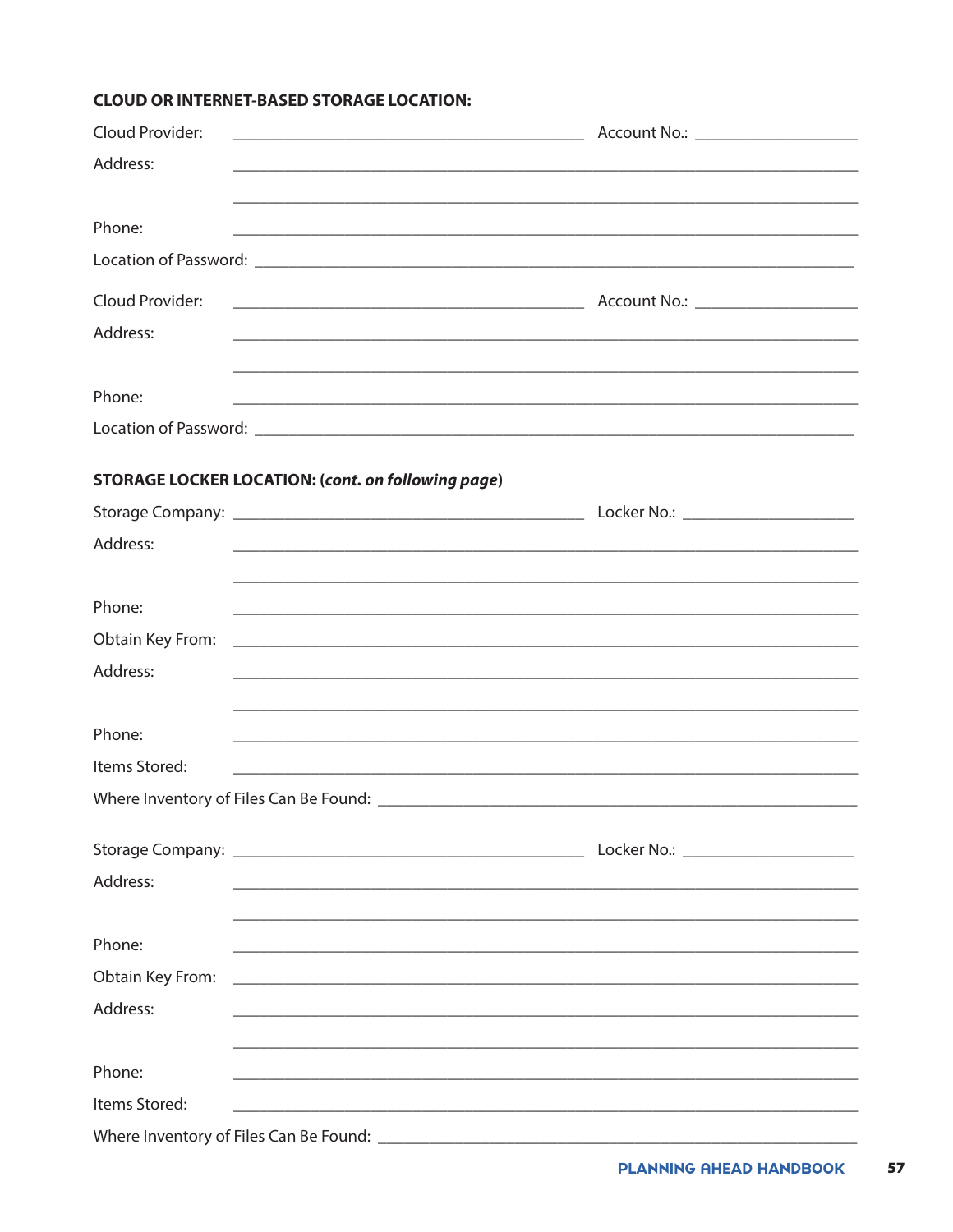|                                                                     | Locker No.: _________________________ |
|---------------------------------------------------------------------|---------------------------------------|
| Address:                                                            |                                       |
|                                                                     |                                       |
| Phone:                                                              |                                       |
|                                                                     |                                       |
| Address:                                                            |                                       |
|                                                                     |                                       |
| Phone:<br><u> 1989 - John Stone, Amerikaansk politiker († 1989)</u> |                                       |
| Items Stored:                                                       |                                       |
| Where Inventory of Files Can Be Found:                              |                                       |

# **SAFE DEPOSIT BOXES: (cont. on following page)**

| Institution:     | <u> Alexandro Alexandro Alexandro Alexandro Alexandro Alexandro Alexandro Alexandro Alexandro Alexandro Alexandro </u> |
|------------------|------------------------------------------------------------------------------------------------------------------------|
| Address:         |                                                                                                                        |
|                  |                                                                                                                        |
| Phone:           |                                                                                                                        |
| Obtain Key From: | <u> 1989 - Johann John Harry Harry Harry Harry Harry Harry Harry Harry Harry Harry Harry Harry Harry Harry Harry</u>   |
| Address:         |                                                                                                                        |
|                  |                                                                                                                        |
| Phone:           |                                                                                                                        |
|                  |                                                                                                                        |
| Other Signatory: |                                                                                                                        |
| Address:         |                                                                                                                        |
|                  |                                                                                                                        |
| Phone:           |                                                                                                                        |
| Items Stored:    |                                                                                                                        |
|                  |                                                                                                                        |
| Institution:     | <u> 1989 - Johann Barn, mars ar breithinn ar chwaraeth a bhaile ann an t-</u>                                          |
| Address:         |                                                                                                                        |
|                  |                                                                                                                        |
| Phone:           |                                                                                                                        |
| Obtain Key From: |                                                                                                                        |
| Address:         |                                                                                                                        |
|                  |                                                                                                                        |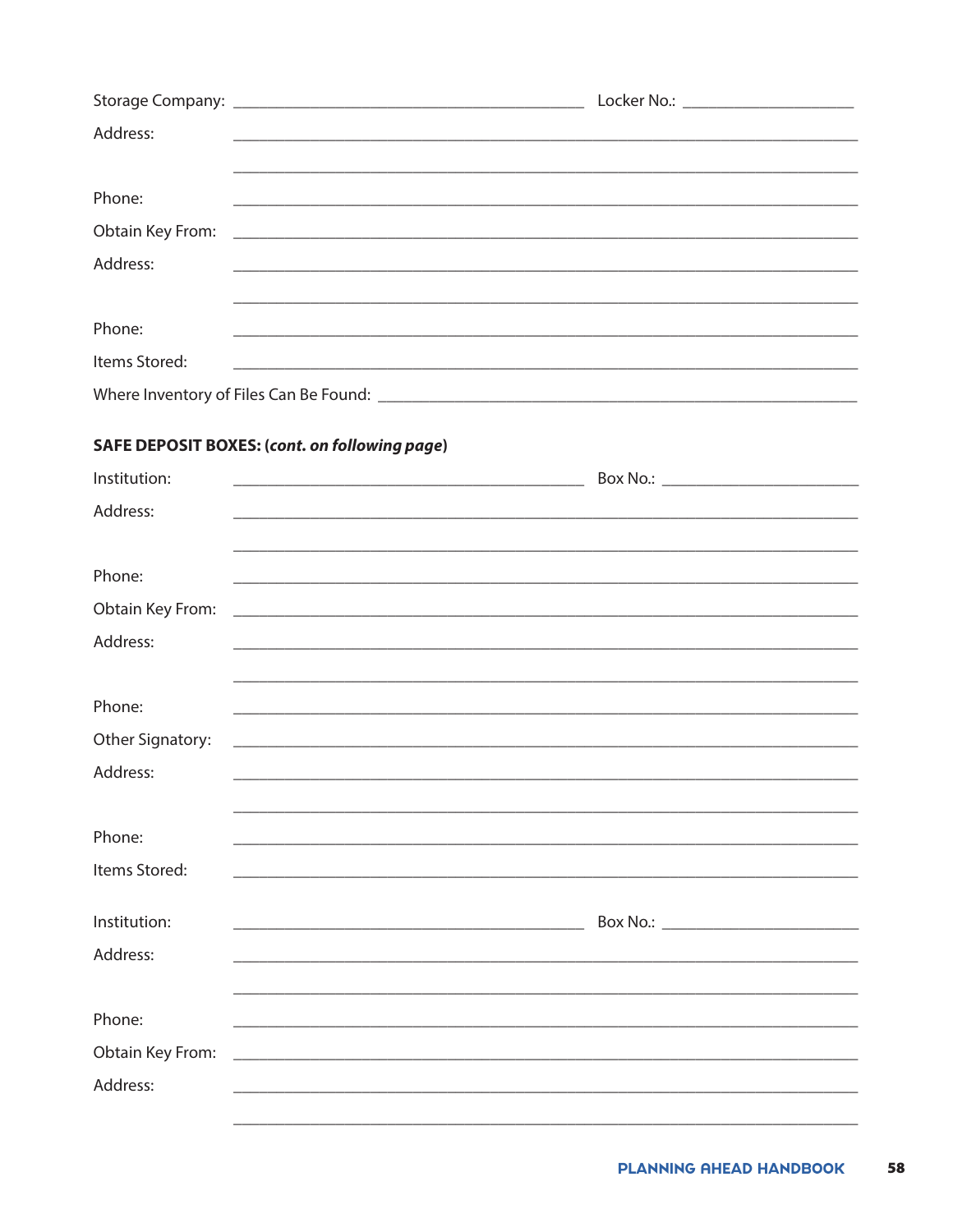| Phone:                                                                        |  |
|-------------------------------------------------------------------------------|--|
| Other Signatory:                                                              |  |
| Address:                                                                      |  |
|                                                                               |  |
| Phone:                                                                        |  |
| Items Stored:                                                                 |  |
|                                                                               |  |
| Institution:                                                                  |  |
| Address:                                                                      |  |
|                                                                               |  |
| Phone:                                                                        |  |
| Obtain Key From:<br><u> 1990 - Johann Barbara, martin amerikan personal (</u> |  |
| Address:                                                                      |  |
|                                                                               |  |
| Phone:                                                                        |  |
| Other Signatory:                                                              |  |
| Address:                                                                      |  |
|                                                                               |  |
| Phone:                                                                        |  |
| Items Stored:                                                                 |  |
|                                                                               |  |
| <b>LEASES: (cont. on following page)</b>                                      |  |
| Item Leased:                                                                  |  |
| Lessor:                                                                       |  |
| Address:                                                                      |  |
|                                                                               |  |
| Phone:                                                                        |  |
| <b>Expiration Date:</b>                                                       |  |
| Item Leased:                                                                  |  |
| Lessor:                                                                       |  |
| Address:                                                                      |  |
|                                                                               |  |
| Phone:                                                                        |  |
| <b>Expiration Date:</b>                                                       |  |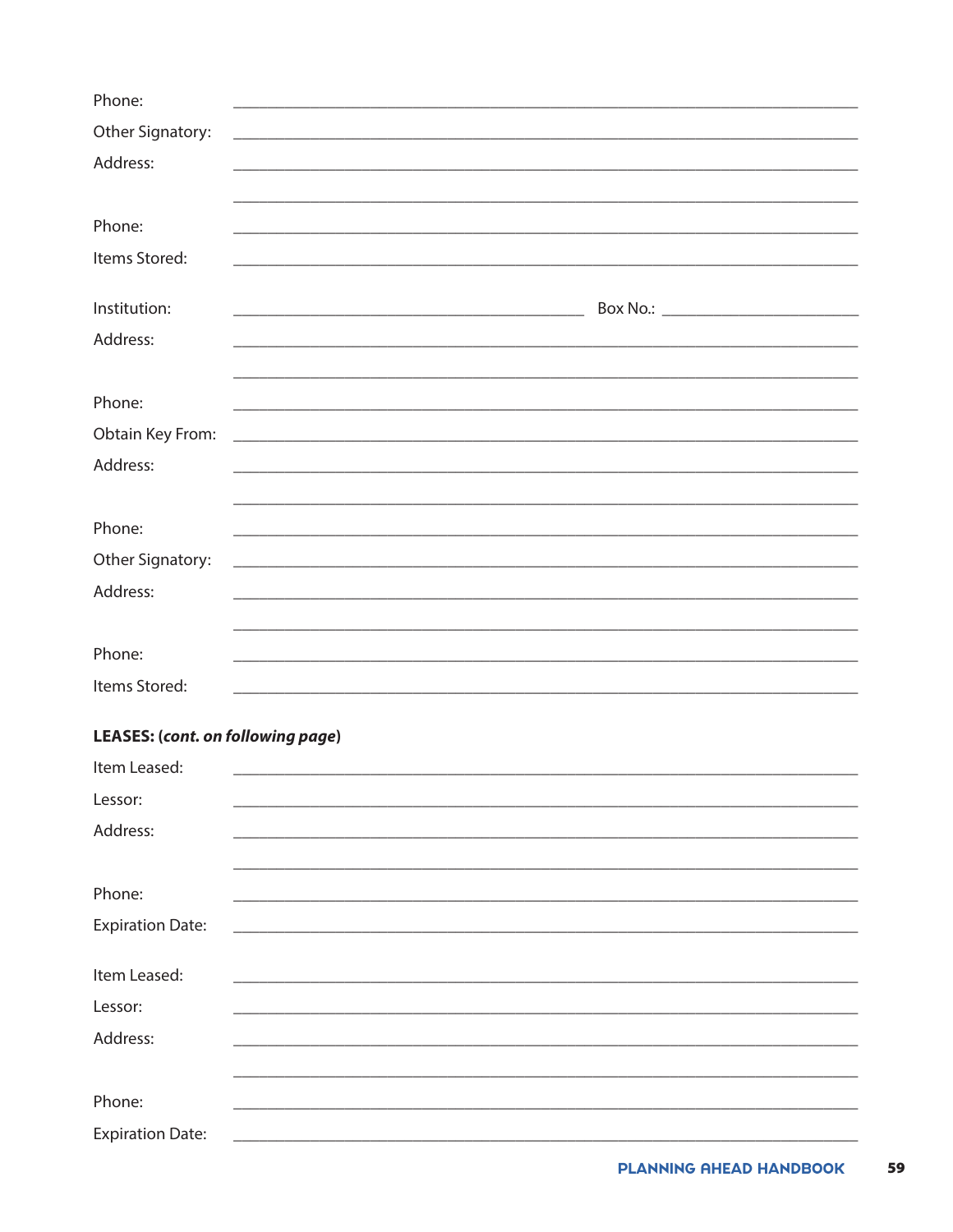| Item Leased:            |  |  |
|-------------------------|--|--|
| Lessor:                 |  |  |
| Address:                |  |  |
|                         |  |  |
| Phone:                  |  |  |
| <b>Expiration Date:</b> |  |  |

# **LAWYER TRUST ACCOUNT:**

| Institution:     |                                                                              |  |  |
|------------------|------------------------------------------------------------------------------|--|--|
| Address:         |                                                                              |  |  |
|                  |                                                                              |  |  |
| Phone:           |                                                                              |  |  |
|                  |                                                                              |  |  |
| Account No.:     | <u> 1980 - Jan Barbara, martin da kasar Amerikaan dan Barbara (j. 1980).</u> |  |  |
| Other Signatory: |                                                                              |  |  |
| Address:         |                                                                              |  |  |
|                  |                                                                              |  |  |
|                  |                                                                              |  |  |
| Phone:           |                                                                              |  |  |

# **INDIVIDUAL TRUST ACCOUNT:**

| Name of Client:  |  |                                                                                                                        |  |
|------------------|--|------------------------------------------------------------------------------------------------------------------------|--|
| Institution:     |  |                                                                                                                        |  |
| Address:         |  | <u> 1989 - Johann Barn, mars ann an t-Amhainn an t-Amhraid ann an t-Amhraid ann an t-Amhraid ann an t-Amhraid ann </u> |  |
|                  |  |                                                                                                                        |  |
| Phone:           |  |                                                                                                                        |  |
| Account No.:     |  |                                                                                                                        |  |
| Other Signatory: |  |                                                                                                                        |  |
| Address:         |  |                                                                                                                        |  |
|                  |  |                                                                                                                        |  |
| Phone:           |  |                                                                                                                        |  |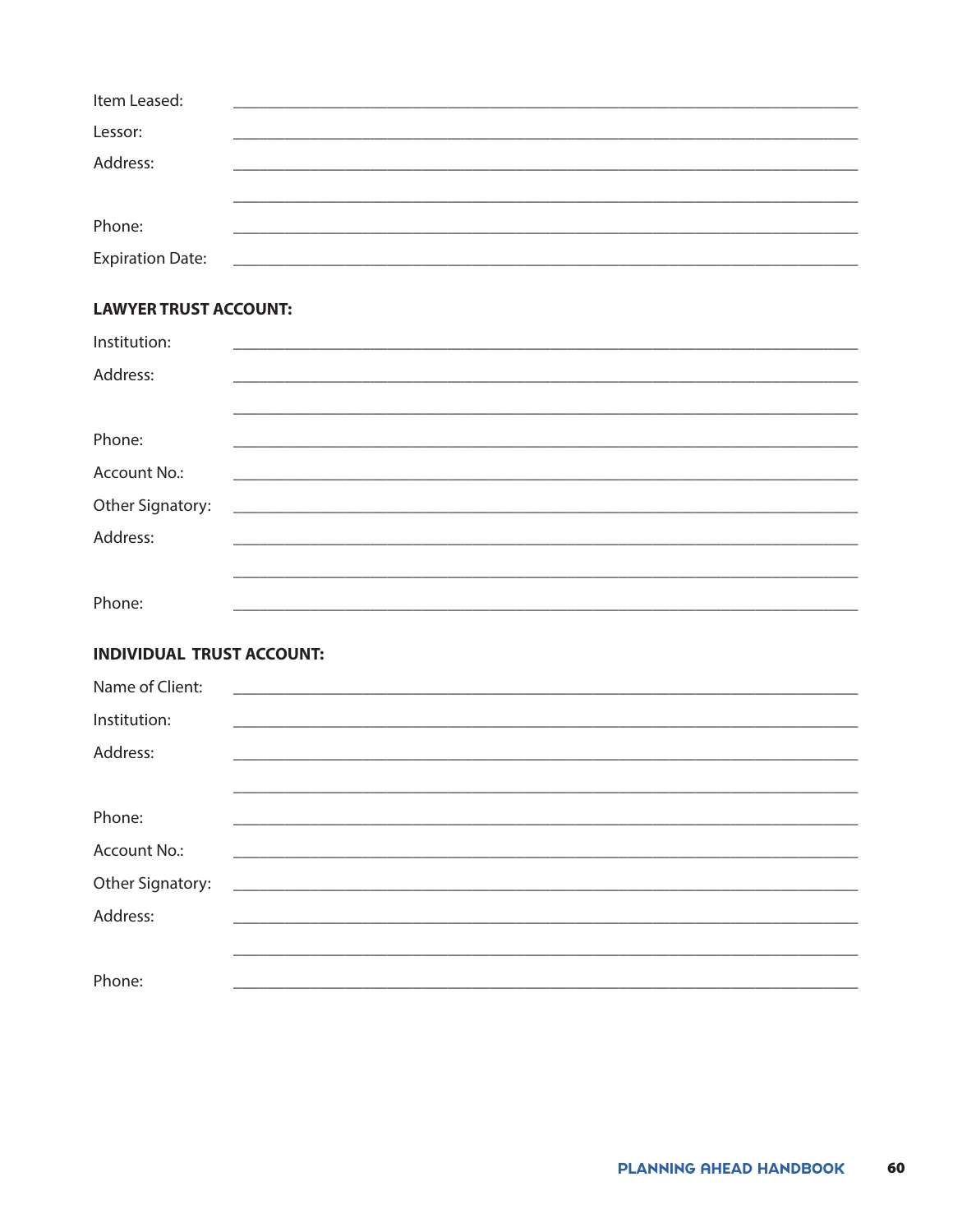### **GENERAL OPERATING ACCOUNT:**

| Institution:     |                                                                                                                       |
|------------------|-----------------------------------------------------------------------------------------------------------------------|
| Address:         |                                                                                                                       |
|                  |                                                                                                                       |
|                  |                                                                                                                       |
| Phone:           |                                                                                                                       |
| Account No.:     |                                                                                                                       |
| Other Signatory: |                                                                                                                       |
| Address:         | <u> 1989 - Johann Barn, fransk politik (f. 1989)</u>                                                                  |
|                  |                                                                                                                       |
|                  |                                                                                                                       |
| Phone:           |                                                                                                                       |
|                  |                                                                                                                       |
| Institution:     | <u> 1989 - Johann Stoff, deutscher Stoff, der Stoff, der Stoff, der Stoff, der Stoff, der Stoff, der Stoff, der S</u> |
| Address:         | <u> 1989 - Johann Harry Harry Harry Harry Harry Harry Harry Harry Harry Harry Harry Harry Harry Harry Harry Harry</u> |
|                  |                                                                                                                       |
| Phone:           |                                                                                                                       |
| Account No.:     |                                                                                                                       |
|                  |                                                                                                                       |
| Other Signatory: |                                                                                                                       |
| Address:         | <u> 1989 - Andrea Stadt Britain, amerikansk politiker (d. 1989)</u>                                                   |
|                  |                                                                                                                       |
| Phone:           |                                                                                                                       |
|                  |                                                                                                                       |

# **BUSINESS CREDIT CARD: (cont. on following page)**

| Institution:     |  |
|------------------|--|
| Address:         |  |
|                  |  |
| Phone:           |  |
| Account No.:     |  |
| Other Signatory: |  |
| Address:         |  |
|                  |  |
| Phone:           |  |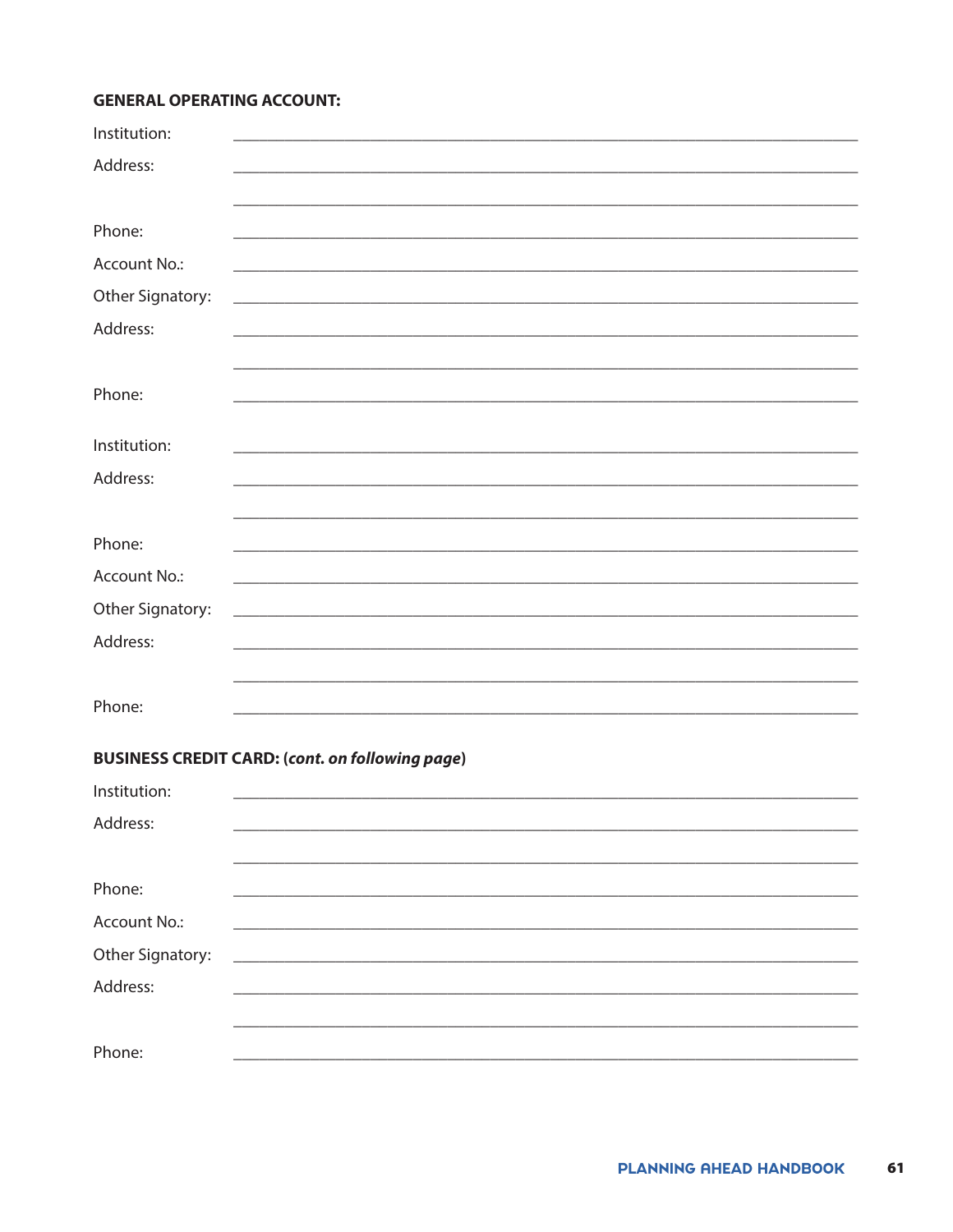| Institution:                  |                                                                                                                      |
|-------------------------------|----------------------------------------------------------------------------------------------------------------------|
| Address:                      |                                                                                                                      |
|                               |                                                                                                                      |
| Phone:                        |                                                                                                                      |
| Account No.:                  |                                                                                                                      |
| Other Signatory:              |                                                                                                                      |
| Address:                      |                                                                                                                      |
|                               |                                                                                                                      |
| Phone:                        |                                                                                                                      |
|                               |                                                                                                                      |
| <b>MAINTENANCE CONTRACTS:</b> |                                                                                                                      |
| Item Covered:                 | <u> 1989 - Johann John Stone, mars et al. 1989 - Anna anno 1989 - Anna ann an t-Anna ann an t-Anna ann an t-Anna</u> |
| Vendor:                       |                                                                                                                      |
| Address:                      |                                                                                                                      |
|                               |                                                                                                                      |
| Phone:                        |                                                                                                                      |
| Expiration:                   |                                                                                                                      |
|                               |                                                                                                                      |
| Item Covered:                 |                                                                                                                      |
| Vendor:                       |                                                                                                                      |
| Address:                      |                                                                                                                      |
|                               |                                                                                                                      |
| Phone:                        |                                                                                                                      |
| Expiration:                   |                                                                                                                      |
|                               |                                                                                                                      |
| Item Covered:                 |                                                                                                                      |
| Vendor:                       |                                                                                                                      |
| Address:                      |                                                                                                                      |
|                               |                                                                                                                      |
| Phone:                        |                                                                                                                      |
| Expiration:                   |                                                                                                                      |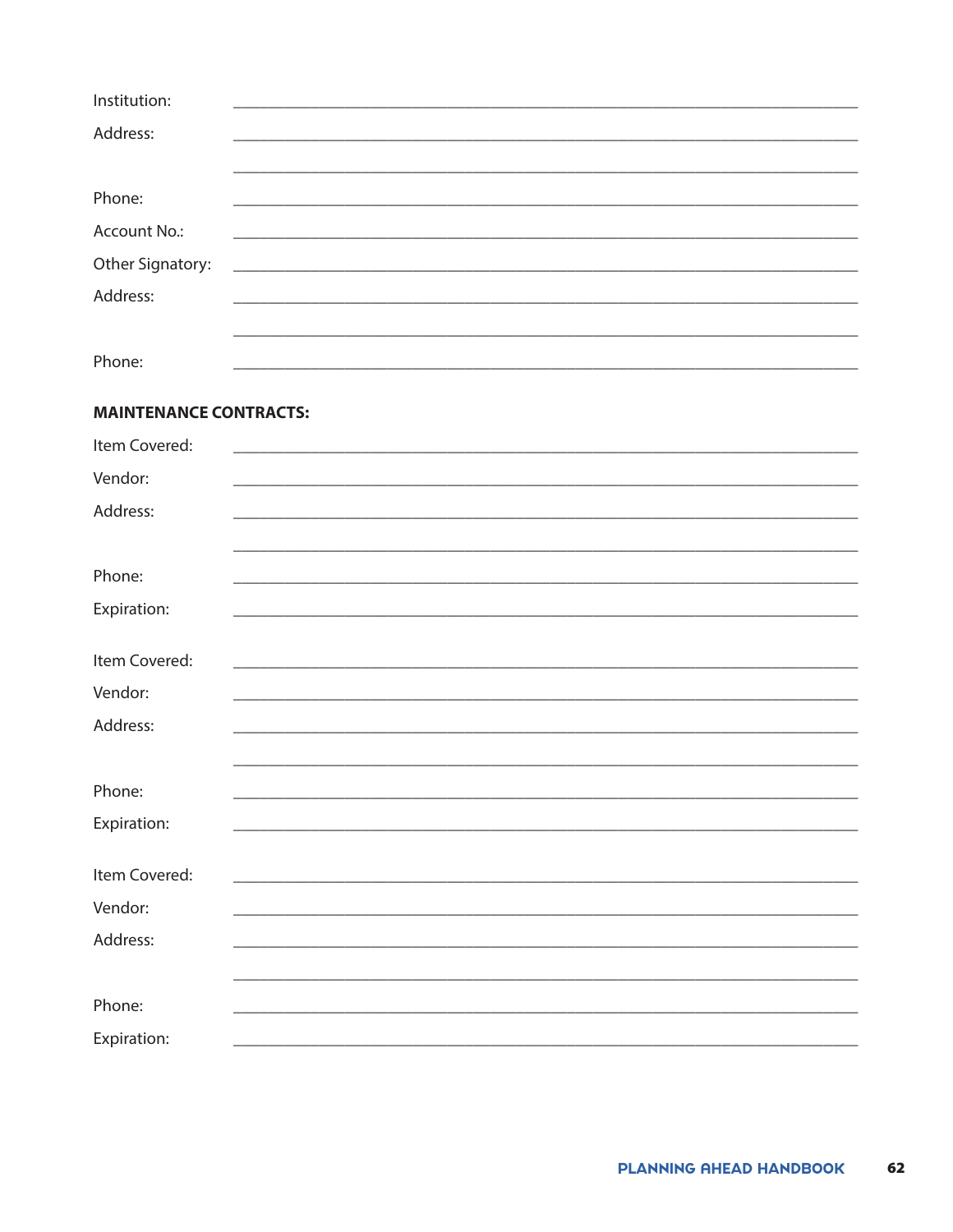### ALSO ADMITTED TO PRACTICE IN THE FOLLOWING STATES:

| State of:           |  |  |
|---------------------|--|--|
| <b>Bar Address:</b> |  |  |
|                     |  |  |
|                     |  |  |
| Phone:              |  |  |
| Bar ID No.:         |  |  |
|                     |  |  |
| State of:           |  |  |
| <b>Bar Address:</b> |  |  |
|                     |  |  |
|                     |  |  |
| Phone:              |  |  |
| Bar ID No.:         |  |  |
|                     |  |  |
| State of:           |  |  |
| <b>Bar Address:</b> |  |  |
|                     |  |  |
|                     |  |  |
| Phone:              |  |  |
| Bar ID No.:         |  |  |
|                     |  |  |

Reprinted and adapted with permission of the Knoxville Bar Association and the Colorado Supreme Court Office of Attorney Regulation Counsel, both of whom adapted their materials from an original publication by the Oregon State Bar Professional Liability Fund.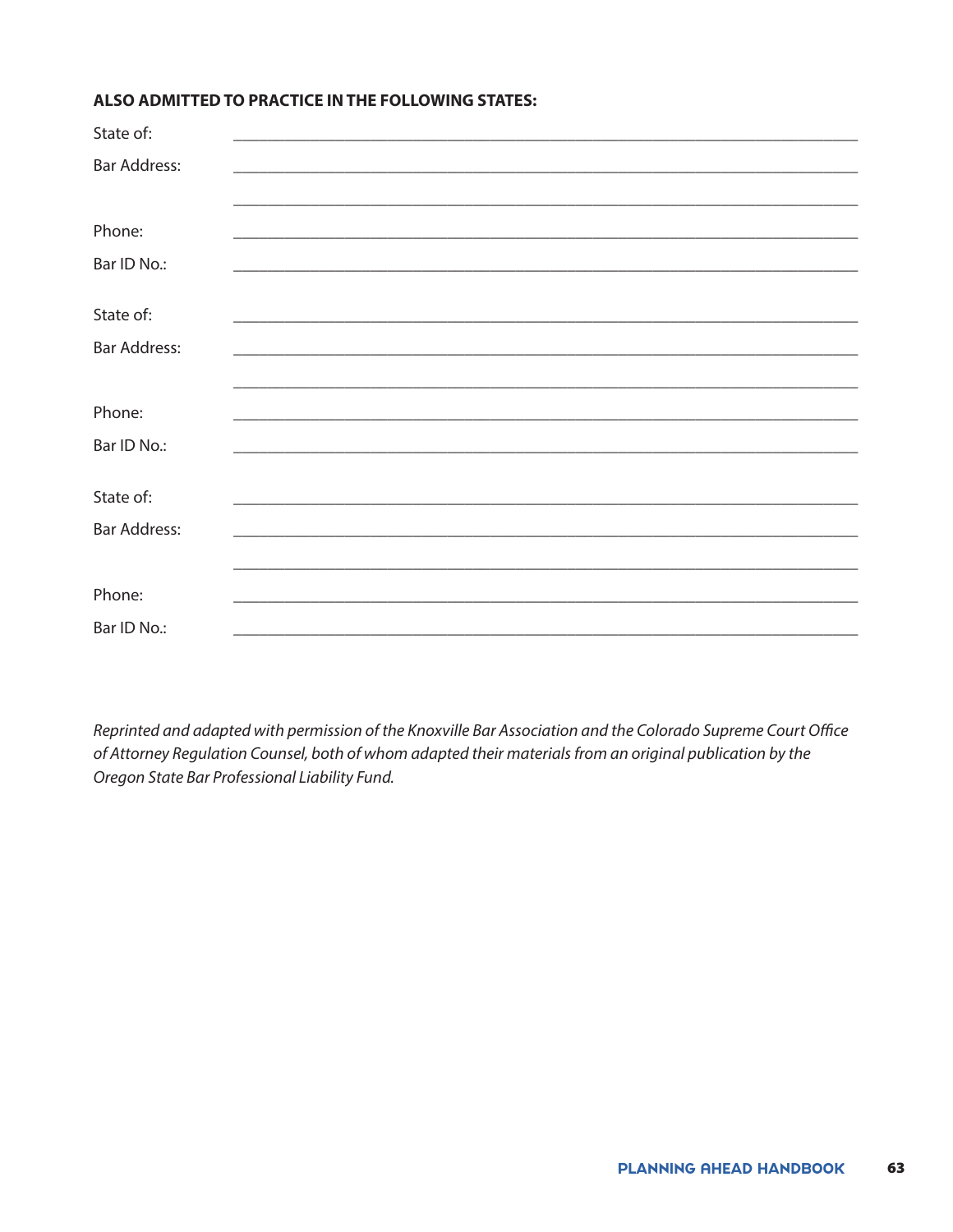### RESOURCE PHONE NUMBERS, ADDRESSES, AND CONTACTS

### LAWYER REFERRAL SERVICE (FOR CLIENTS)

Licensed Lawyer—Referral Service from the Utah State Bar <https://www.licensedlawyer.org>

# ATTORNEY OBITUARIES

Utah Law & Justice Center 645 South 200 East Salt Lake City, UT 84111 (801) 531-9077

The Salt Lake Tribune 90 South 400 West, Suite 700 Salt Lake City, UT 84101 <https://www.legacy.com/faq/how-to-submit-an-obituary-saltlaketribune/>

Deseret News 55 North 300 West Salt Lake City Utah 84101 <https://www.legacy.com/faq/how-to-submit-an-obituary-deseretnews/>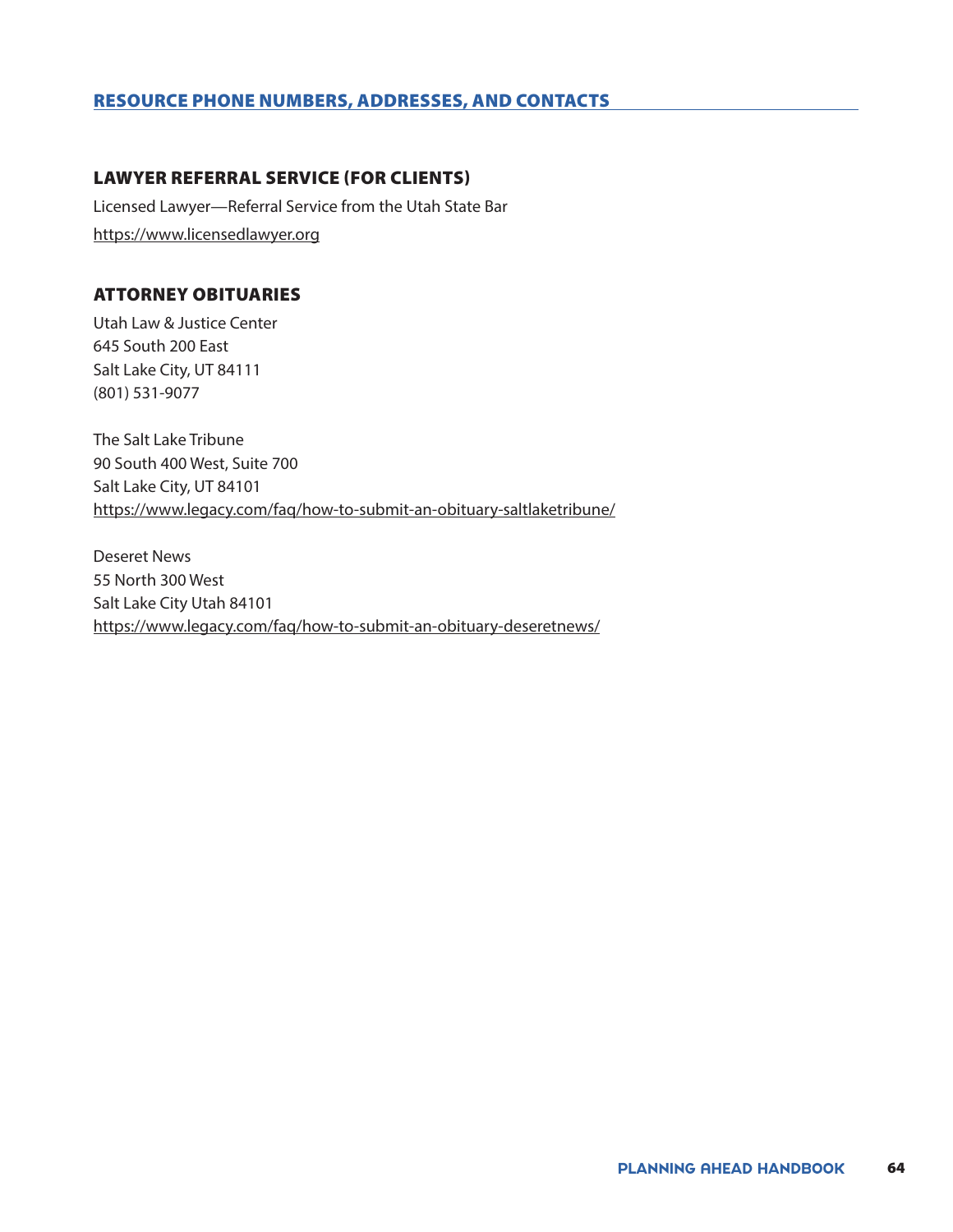# CHAPTER 5.

# **Articles, Rules Formal Opinions, Resources**

# FILE RETENTION AND DESTRUCTION

Most client files (whether paper or electronic) should either be retained or disposed of, such that all client property is returned to the owner, the client's interests are protected, and other legal and ethical requirements are met. See Utah State Bar Ethics Advisory Opinion Committee, Opinion No. 96-02. Some factors or methods that can inform an attorney of the proper way to deal with client files are:

- 1. Discussing the disposition of the Client's files with the Client or the Client's representative;
- 2. Tendering the entire file to the Client or the Client's representative;
- 3. Tendering the entire file to the Client or the Client's representative for a temporary amount of time;
- 4. Monitoring applicable statutes of limitations;
- 5. Monitoring the uses for which the case file might be put;
- 6. Monitoring the Client's or the Client's representative's case expectations;
- 7. Cases involving a minor who is still a minor;
- 8. Estate plans for a client who is still alive after the work is performed;
- 9. Contracts or other agreements that are active or are still being paid off;
- 10. Cases in which a judgment should be renewed;
- 11. Files establishing a tax basis in property;
- 12. Criminal law keep for two years after the client is released or exonerated
- 13. Support and custody files in which the children are minors or the support obligation continues;
- 14. Corporate books and records;
- 15. Adoption files;
- 16. Intellectual property files; and
- 17. Files of problem clients.

When closing your file, return original documents to clients or transfer them to their new attorneys. Be sure to get a receipt for the property and keep the receipt in your paper or electronic file.

The first step in the file retention process begins when you are retained by the client. Your fee agreement should notify the client that you will be destroying the file and should specify when that will occur. The client's signature on the fee agreement will provide consent to destroy the file. In addition, your engagement letter should remind clients that you will be destroying the file after certain conditions are met.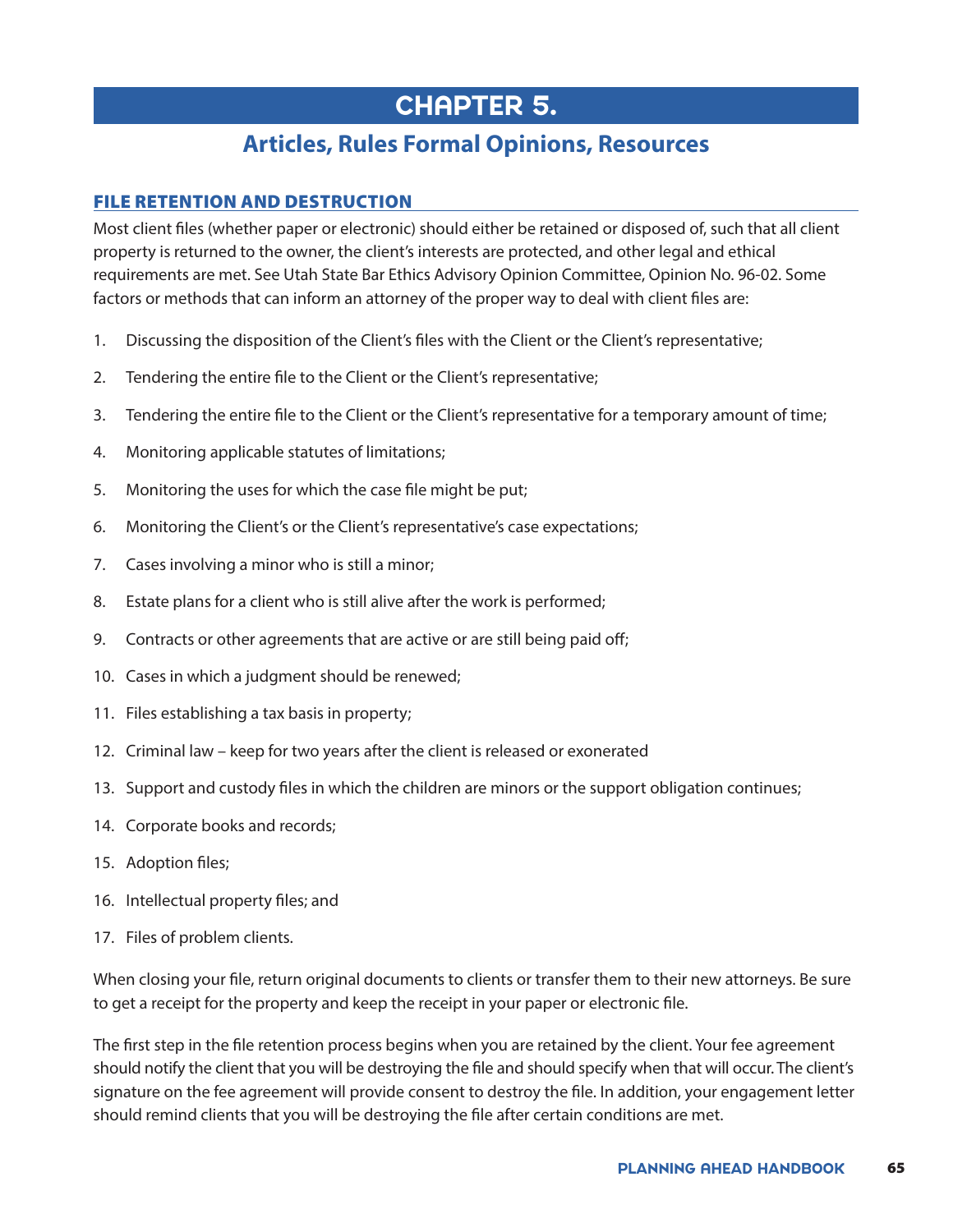The second step in the file retention process is when the file is closed. When closing the file, establish a destruction date and calendar that date. If you have not already obtained the client's permission to destroy the file (in the fee agreement or engagement letter), you can get written permission when you close the file or you can make sure that the client has a complete copy of the file. This includes all pleadings, correspondence, and other papers and documents necessary for the client to construct a file for personal use. If you choose the latter alternative, be sure to document that the client has a complete file. This means that the paper or electronic file you have in your office is yours (and can be destroyed without permission) and the file the client has is the client's copy. File closing is also a good time to advise clients of your firm's policy on retrieving and providing file material once a matter is closed.

The final step in the file retention process involves reviewing the firm's electronic records for client-related material. Electronic data may reside on network servers, Web servers, Extranets, Intranets, the Internet, local hard drives of firm PCs, laptops, home computers, zip drives, disks, portable memory sticks and flash drives, PDAs and Smartphones, or other media. Examples include e-mail communications, instant messages, electronic faxes, digitized evidence, word processing, or other documents generated during the course of the case. Review these sources to ensure that the client file is complete. If these documents exist only in electronic form, you may choose to store them electronically or print them out and place them in the appropriate location in the client's file.

If you possess personal health information of clients or others within the meaning of the Health Insurance Portability and Accountability Act (HIPAA), you are obligated to conduct a risk analysis and take proper steps to secure your records. Failure to do so can result in civil penalties.

The retention policy for electronic data should be consistent with the retention policy for paper files.

# Organization and Destruction of Closed Files

Keep a permanent inventory of files you destroy and the destruction dates. Before destroying any client file, review it carefully. Some files need to be kept longer, as noted above. Others may contain conflict information that needs to be added to your conflict database or original documents of the client, which should never be destroyed. Always retain proof of the client's consent to destroy the file. This is easily done by including the client's consent in your fee agreement or engagement letter and retaining the letters with your inventory of destroyed files. Follow the same guidelines when evaluating whether to destroy electronic records.

On June 1, 2005, a new law took effect that regulates the disposal of consumer information. The Fair and Accurate Credit Transaction Act (FACTA) Disposal Rule (the Rule) requires any person who maintains or possesses "consumer information" for a business purpose to properly dispose of such information by taking "reasonable measures" to protect against unauthorized access to or use of the information in connection with its disposal. The Rule defines "consumer information" as any information about an individual that is in or derived from a consumer report. Although the Rule doesn't specifically refer to lawyers, it may be interpreted to apply to lawyers, and the practices specified in the Rule would safeguard clients' confidential information. "Reasonable measures" for disposal under the Rule are (1) burning, pulverizing, or shredding physical documents; (2) erasing or physically destroying electronic media; and (3) entering into a contract with a document disposal service.

*See FTC Disposal Rule*, 69 Fed. Reg. 68,690.

Permanent destruction of electronic data requires special expertise.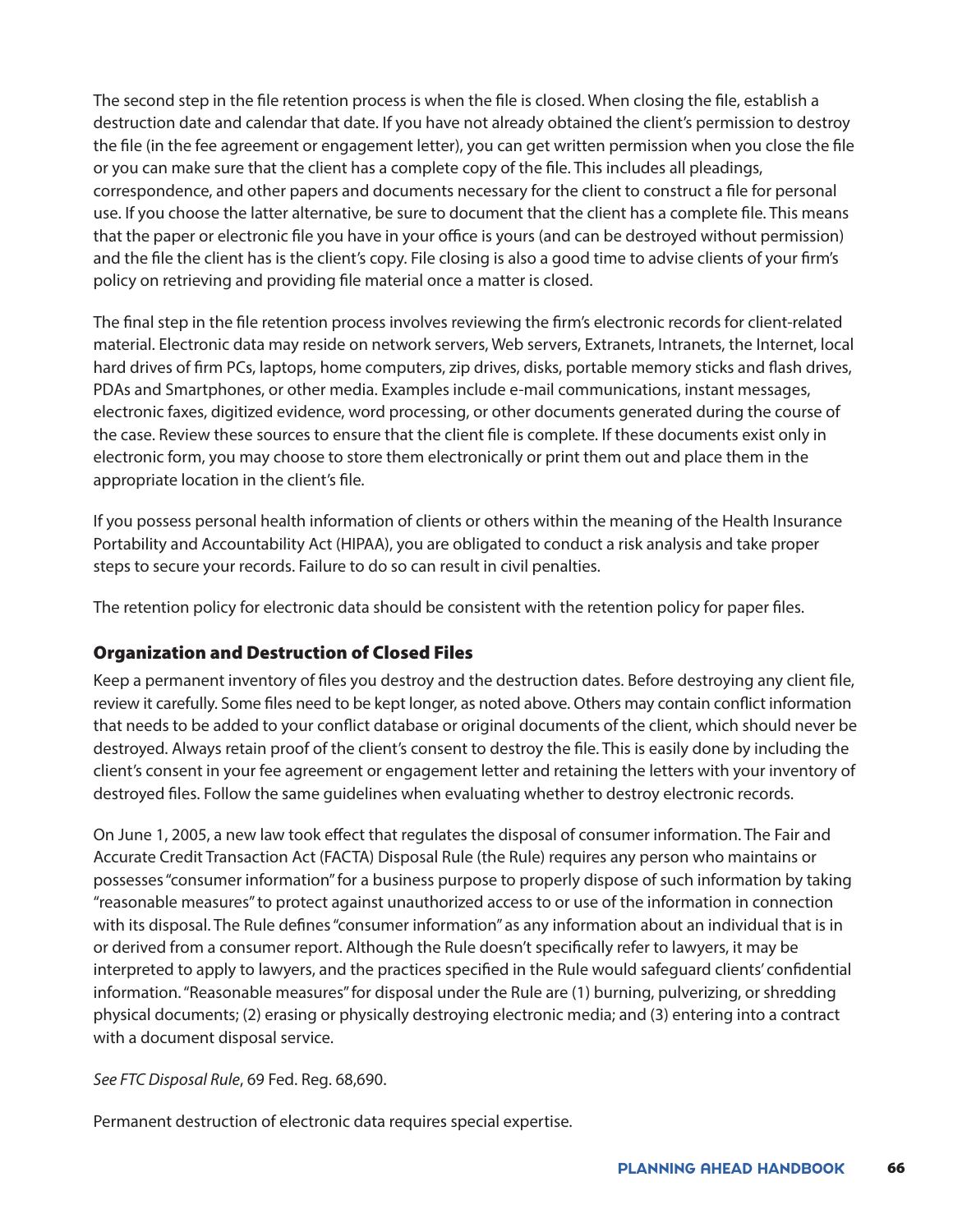# IN BRIEF ARTICLE: "WHY DID WE EVER WANT TO KEEP ORIGINAL WILLS?"

Oregon State Bar Professional Liability Fund, *Why Did We Ever Want to Keep Original Wills?*, In Brief 100 (2007).

### *(Note this article cites Idaho law. Please check Utah law for the equivalent requirements.)*

Well, it seemed like a good idea at the time. Other people were doing it. Our medium-sized firm had plenty of room in the office, and it spared clients from renting a safe deposit box of their own. The firm already had a fireproof filing cabinet, so I didn't think too much about the practice of retaining the original estate planning documents for clients. It seemed to make sense. The firm hoped that the service would be appealing to clients and that it would help us compete with similar services offered by other firms. The senior members of the firm believed that this office practice would pay off in the form of probate work.

That was the logic behind the decision to keep original wills. I did not take the time to glance into the future to examine the space that would be needed (this wasn't my job at the firm), nor did I ever consider the unthinkable – that the firm might split up. That was then. I never really gave it much thought . . . at the time.

You see, I left the medium-sized firm and started a new firm. In the spirit of tradition and mindlessness, I, too, offered the service of storing clients' original estate planning documents. I swallowed hard and purchased a fireproof filing cabinet (price approx. \$1,500 in today's dollars) and arranged to have all 800 pounds of it moved into my new office. In the beginning, it was not a problem. Time moved on, and my practice grew. I ended up moving to a nicer and larger space. This required moving my 800-pound fireproof filing cabinet. I often wondered whether using a regular filing cabinet would have been good enough, but the idea just did not seem wise, even in my weakest moments (moving day). As my practice grew, so did the problem. I had to purchase another cabinet (another \$1,500, another 800 pounds). Soon I had no room in the second fireproof filing cabinet. Soon after that, I realized I had no room in my office. Reality had set in.

I could not stomach the thought of moving again, just so I could make space for more 800-pound monsters. Move avoidance propelled me into two radical decisions. First, I would no longer keep client documents. (No surprise, this was the easy decision.) Second, I would steadfastly and determinedly return the original documents that I had previously held. The reasons I made this second, more difficult decision are described at the end of the article. It was a good decision, but, as the saying goes, "I had no idea." The fun was just about to begin.

This project took about six months, and at least \$1,500. The cost of returning the documents came in the form of copying the documents (I wanted to keep a file copy), staff (I had to hire temporary personnel), and postage (certified mail). In addition, my legal assistant spent many hours writing letters to clients announcing our new procedure, talking to clients on the phone about our new procedure, arranging for file pickup, obtaining the signature of the client (and the client's spouse when both spouses were clients), writing receipts for files, and other record keeping.

Although this task was overwhelming for a while, I am happy we did it. It completely released me from the bondage of my 800-pound Darth Vadars and freed up space for a wonderful client meeting area. Since I was forced to carefully think this problem through, I want to spare others the pain and expense of keeping original documents. Here is what I learned, and why I vehemently recommend that you do not keep original documents:

First, since my clients never had to get a safe deposit box, they never really knew that I was saving them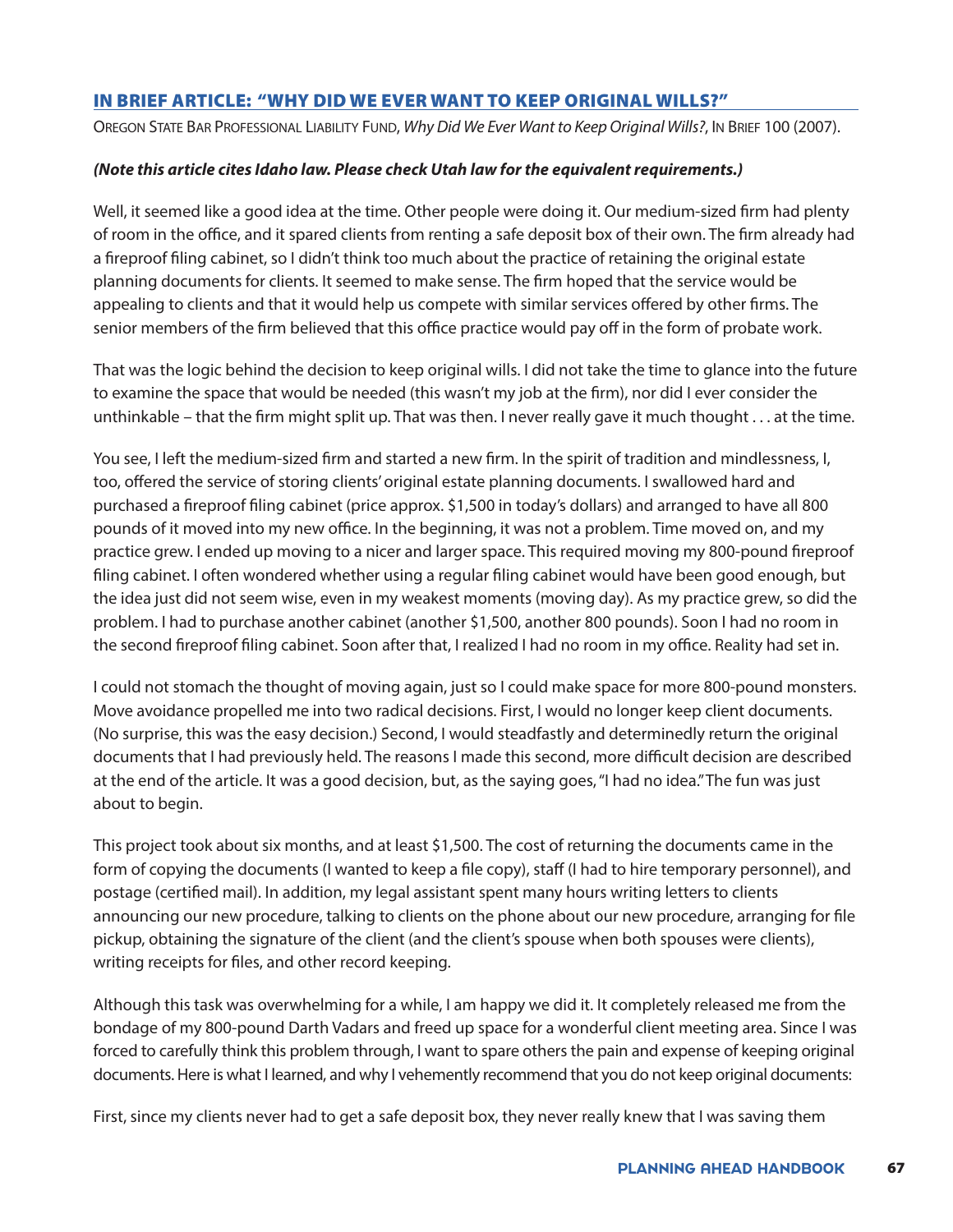money by keeping the documents. In that way, my goal of being appreciated for saving my clients the bother never materialized.

Stress to your clients the importance of safeguarding the original will. One attorney I know discovered his client's original will in the decedent's dresser drawer. Another decedent apparently had a will, but it could not be found. The decedent's brother thought that the will had been kept in the rolled-up window shade in the decedent's apartment! Since I had been told by the decedent that he had a will, I believe it was removed by a relative. Other clients have used a home safe to store their wills, which can easily be carted off by a thief. I fear that those safes are not terribly fireproof or waterproof. A safe deposit box is the best place for an original will.

If you do have an original will of a client, photocopy the entire, fully executed will and place that copy in the client's file before releasing the original will to the client. While it is possible to admit a copy of a will into probate in certain cases, it should not be relied upon. See, Idaho Code §15-3-409.

Second, I realized that times have changed. Many clients are uncomfortable about having the lawyer keep their original documents – they feel (correctly) as if the lawyer is trying to retain control of something that is theirs. This feeds the fuel of suspicion that prompted the chant: **DON'T LET LAWYERS AND PROBATE EAT UP YOUR HARD-EARNED MONEY!**

Third, it is important to maintain the integrity of the original will. I have had several clients mark up original wills. Often these original wills were admitted to probate court and became public documents. In one case, the client intended to revise her will, but died before doing so. She had written rather slanderous remarks about her "uncaring and selfish" children on the margins of her will. I was loath to provide those children with a copy of her will.

It is fairly common for clients to cross out specific bequests or add new provisions on the original will. If a new will is never made, the insertions are likely to bring into question the validity of the marked-up will. The moral: When entrusting original documents – especially wills – to the client, clearly mark the original and the copy, and stress the importance of maintaining the integrity of the original. The copy should state the location of the original. Example: "Original kept in safekeeping at US Bank, Main Branch, Boise, Idaho, Box No. . . . " I generally type "Original" on the backer, but am considering stamping the first page as well.

Fourth, more than thirteen years have passed since I started my mission, and I still have some original wills that I have been unable to return to clients for various reasons. It has been a huge time drain and a very expensive process. In addition to the expenses and difficulties already mentioned in this article, I also encountered untold nightmares with storage facilities. These nightmares included flooded storage areas, molding files, dangerous characters lurking around the storage facility, and inconvenient hours. I also had to list the storage locker location on my business insurance and provide proof of insurance to the storage facility.

Fifth, I realized that the practice of keeping original wills is an absolute nightmare for the person who ends up trying to close your practice when you die or become disabled. The person closing your practice will have to return all of the documents, and that is likely to be a difficult and expensive task. Most people move every seven years; many of those people do not think to let their lawyer/holder-of-their-original-will know their new address. As a result, your personal representative, or the person assisting with the closure of your practice, may have difficulty finding the testators.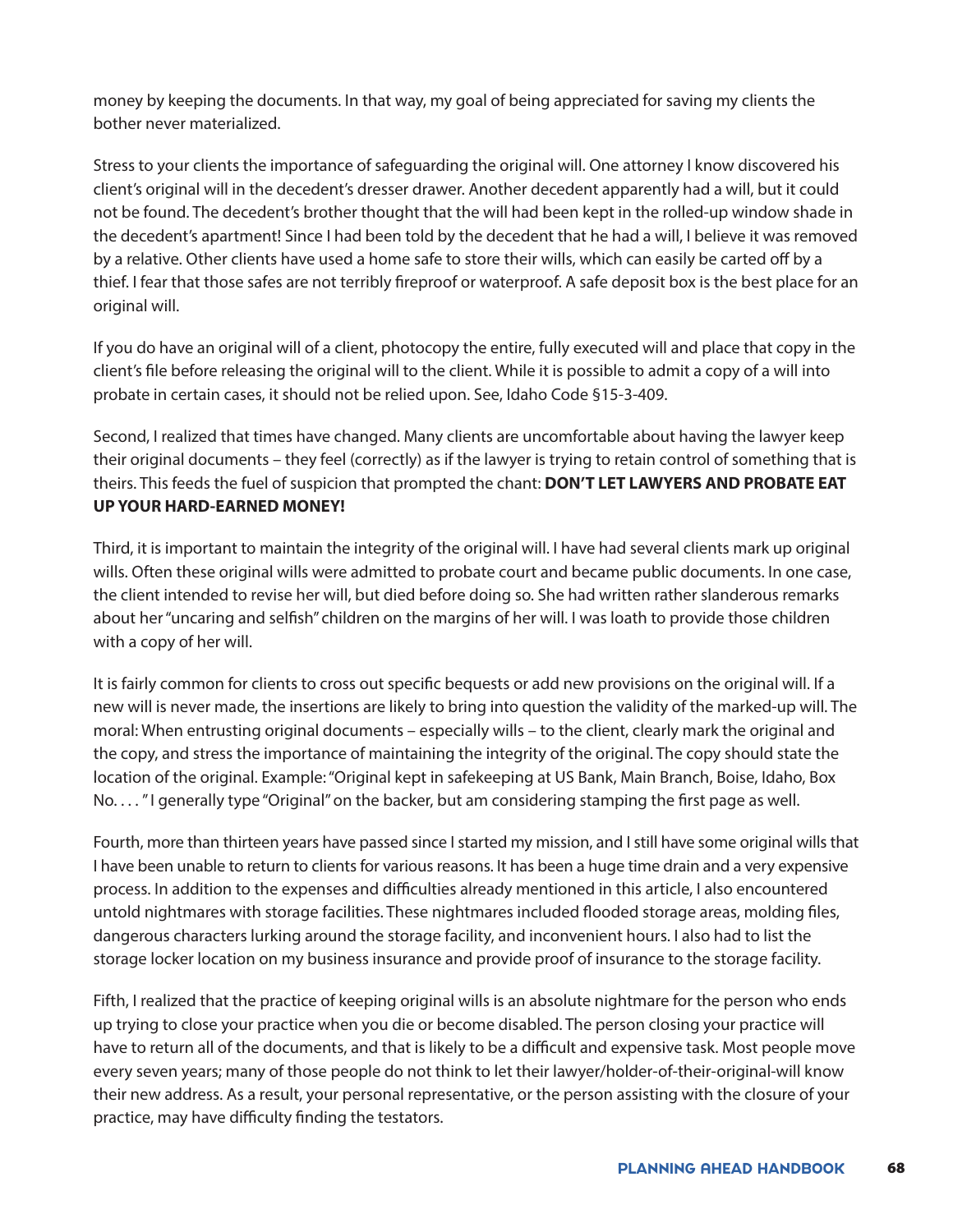**ORS 112.815 requires that 40 years elapse before a will can be destroyed.** This problem may end up being a burden for the person helping you close your practice, your personal representative, and maybe even for his or her personal representative! If you are a member of a firm and breathing a sigh of relief thinking this doesn't apply to you – think again. My former law firm eventually completely split up. Someone ended up with the albatross of dealing with all of those original wills.

Lastly, and perhaps most importantly, I discovered that even with the best intentions, keeping the original estate planning documents may actually make it difficult for your client, or the family of your client. The client may have left the area, yet the estate documents will be with you. You will have to be found, and the documents will have to be mailed. You may decide to change firms, leave the area, or stop practicing law. Any of these choices could make it difficult for your client, or your client's family members, to find you.

In short, if I had to do it over again, I would never have incurred the expense and liability of retaining original documents. I hope that this testimonial helps new lawyers get on the right track, and inspires some of you more seasoned folks to get on the bandwagon and stop keeping those documents. For those of you who decide to go for it and return the originals you have in your possession, I can assure you that it is worth it in the long run!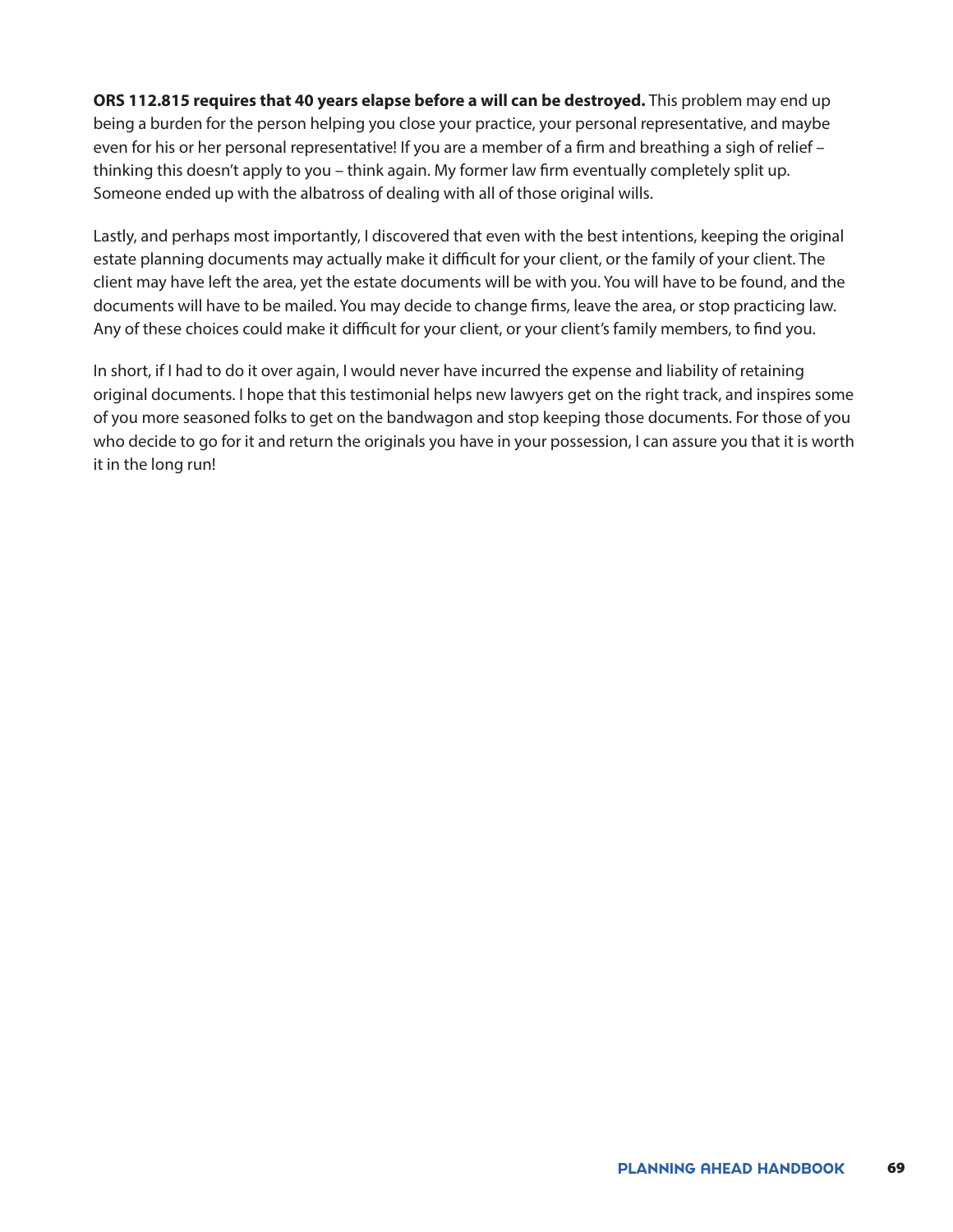# AMERICAN BAR ASSOCIATION STANDING COMMITTEE ON ETHICS AND PROFESSIONAL RESPONSIBILITY

# 541 North Fairbanks Court, 14th Floor, Chicago, Illinois 60611-3314 Telephone (312) 988-5300

CHAIR: David B. Isbell, Washington, DC • Daniel Coquillette, Newton, MA • Ralph G. Elliot, Hartford, CT Lawrence J. Fox, Philadelphia, PA • Margaret C. Love, Washington, DC • William C. McClearn, Denver, CO Richard McFarlain, Tallahassee, FL • Truman Q. McNulty, Milwaukee, WI

> CENTER FOR PROFESSIONAL RESPONSIBILITY: George A. Kuhlman, Ethics Counsel; Joanne P. Pitulla, Assistant Ethics Counsel

This opinion is based on the Model Rules of Professional Conduct and, to the extent indicated, the predecessor Model Code of Professional Responsibility of the American Bar Association. The laws, court rules, regulations, codes of professional responsibility and opinions promulgated in the individual jurisdictions are controlling.

### **Copyright 1992 by the American Bar Association. All rights reserved.**

# **Formal Opinion 92-369 December 7, 1992 Disposition of Deceased Sole Practitioners' Client Files and Property**

*To fulfill the obligation to protect client files and property, a lawyer should prepare a future plan providing for the maintenance and protection of those client interests in the event of the lawyer's death. Such a plan should, at a minimum, include the designation of another lawyer who would have the authority to review client files and make determinations as to which files need immediate* 

*attention, and who would notify the clients of their lawyer's death.*

*A lawyer who assumes responsibility for the client files and property of a deceased lawyer must review the files carefully to determine which need immediate attention. Because the reviewing lawyer does not represent the client, only as much of the file as is needed to identify the client and to make a determination as to which files need immediate attention should be reviewed. Reasonable efforts must be made to contact all clients of the deceased lawyer to notify them of the death and to request instructions in accordance with Rule 1.15.*

The committee has been asked to render an opinion based on the following circumstances. A lawyer who has a large solo practice dies. The lawyer had hundreds of client files, some of which concern probate matters, civil litigation and real estate transactions. Most of the files are inactive, but some involve ongoing matters. The lawyer kept the active files at his office; most of the inactive files he removed from the office and kept in storage at his home.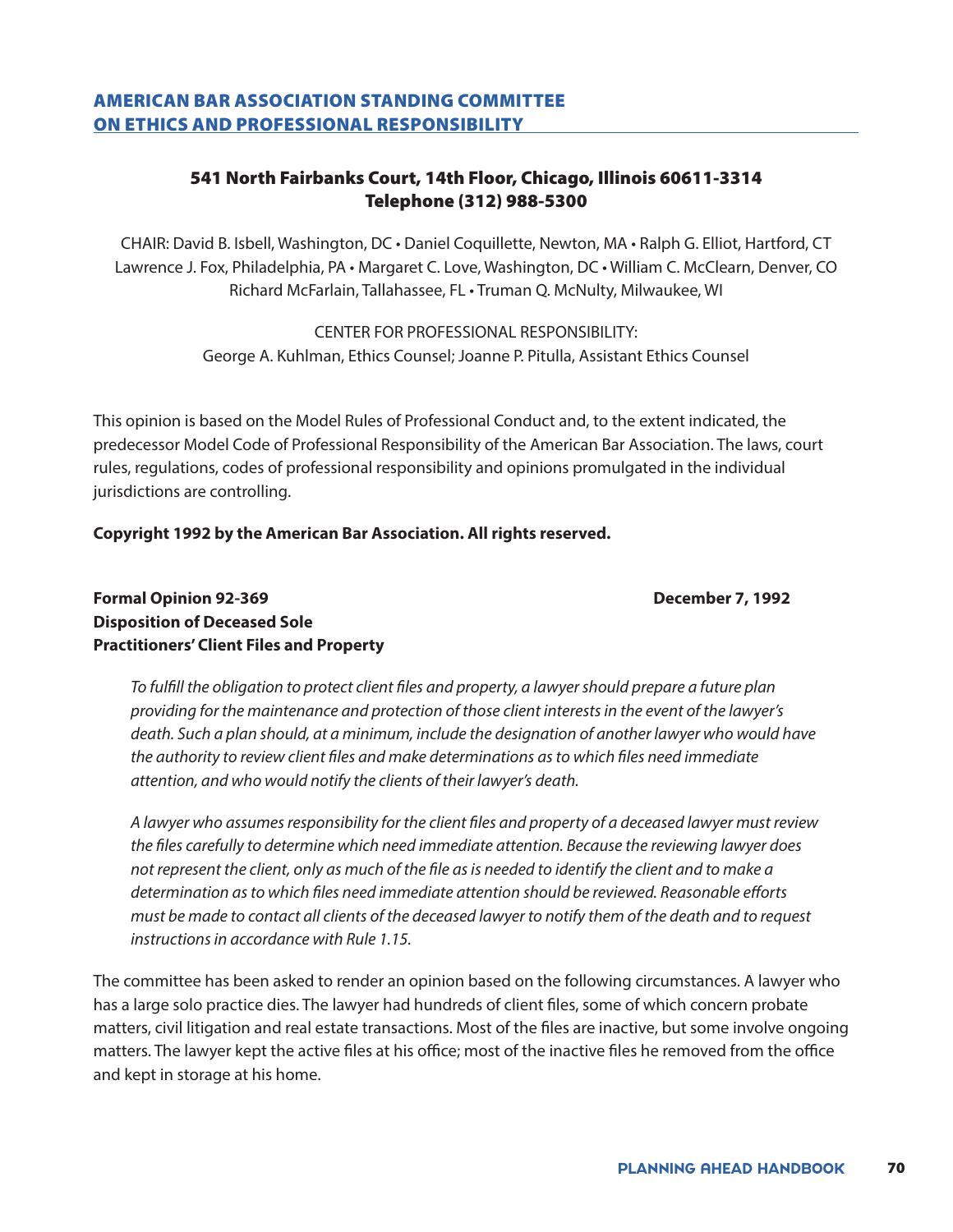The questions posed are two:

1) What steps should lawyers take to ensure that their clients' matters will not be neglected in the event of their death?

2) What obligations do lawyers representing the estates of deceased lawyers, or appointed or otherwise responsible for review of the files of a lawyer who dies intestate, have with regard to the deceased lawyer's client files and property?

# **I. Sole practitioner's obligations with regard to making plans to ensure that client matters will not be neglected in the event of the sole practitioner's death**

The death of a sole practitioner could have serious effects on the sole practitioner's clients. *See, Program: Preparing for and Dealing with the Consequences of the Death of a Sole Practitioner, prepared by the ABA* General Practice Section, Sole Practitioners and Small Law Firms Committee, August 7, 1986. Important client matters, such as court dates, statutes of limitations, or document filings, could be neglected until the clients discover that their lawyer has died. As a precaution to safeguard client interests, the sole practitioner should have a plan in place that will ensure insofar as is reasonably practicable that client matters will not be neglected in the event of the sole practitioner's death.

Model Rules of Professional Conduct 1.1 (Competence) and 1.3 (Diligence) are relevant to this issue, and read in pertinent part:

# **Rule 1.1 Competence**

A lawyer shall provide competent representation to a client. Competent representation requires the legal knowledge, skill, thoroughness and preparation reasonably necessary for the representation.

### **Rule 1.3 Diligence**

\_\_\_\_\_\_\_\_\_\_\_\_\_\_\_\_\_\_\_\_\_\_\_\_\_\_\_\_\_\_\_\_\_\_\_\_\_\_\_\_\_\_\_\_

A lawyer shall act with reasonable diligence and promptness in representing a client.

Furthermore, the Comment to Rule 1.3 states in relevant part:

A client's interests often can be adversely affected by the passage of time or the change of conditions; in extreme instances, as when a lawyer overlooks a statute of limitations, the client's legal position may be destroyed. Even when the client's interests are not affected in substance, however, unreasonable delay can cause a client needless anxiety . . . .

According to Rule 1.1, competence includes "preparation necessary for the representation," which when read in conjunction with Rule 1.3 would indicate that a lawyer should diligently prepare for the client's representation. Although representation should terminate when the attorney is no longer able to adequately represent the client.<sup>3</sup> The lawyer's fiduciary obligations of loyalty and confidentiality continue beyond the termination of the agency relationship[.4](#page-70-0)

<sup>3</sup> *See*, Model Rule of Professional Conduct 1.16 (". . . a lawyer shall not represent a client or, where representation has commenced, shall withdraw from the representation of the client if: . . . 2) the lawyer's physical or mental condition materially impairs the lawyer's ability to represent the client . . .")

<span id="page-70-0"></span><sup>4</sup> *See, Murphy v. Riggs*, 213 N.W. 110 (Mich. 1927) (fiduciary obligations of loyalty and confidentiality continue after agency relationship concluded); *Eoff v. Irvine*, 18 S.W. 907 (Mo. 1892) (same).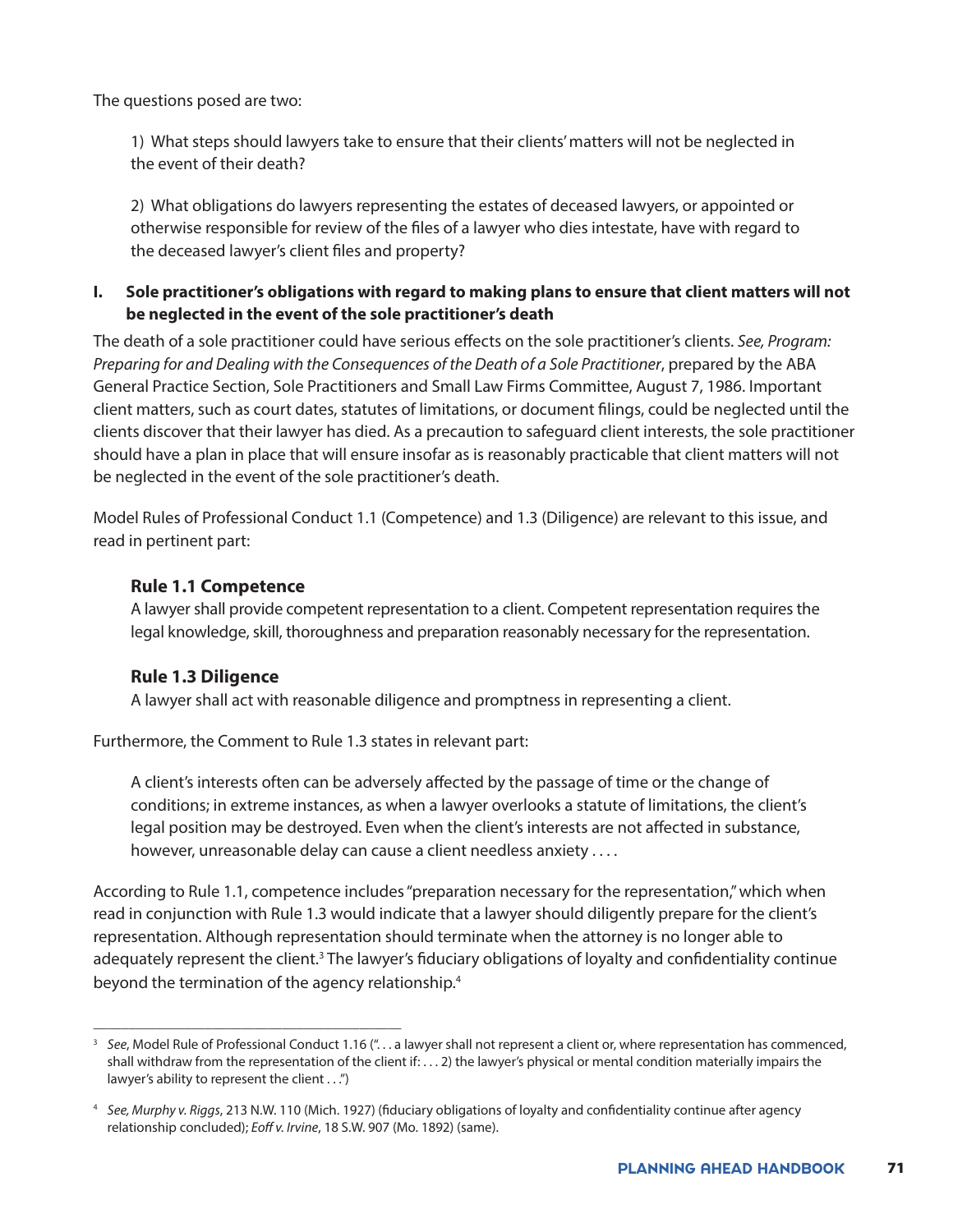Lawyers have a fiduciary duty to inform their clients in the event of their partnership's dissolution.<sup>5</sup> A sole practitioner would seem to have a similar duty to ensure that his or her clients are so informed in the event of the sole practitioner's dissolution caused by the sole practitioner's death. Because a deceased lawyer cannot very well inform anyone of his or her death, preparation of a future plan is the reasonable means to preserve these obligations. Thus, the lawyer ought to have a plan in place which would protect the clients' interests in the event of the lawyer's death.<sup>6</sup>

Some jurisdictions, operating under the Model Code of Professional Responsibility, have found lawyers to have violated DR 6-101(A)(3) when the attorneys have neglected client matters by reason of ill-health, attempted retirement, or personal problems.<sup>7</sup> The same problems are clearly presented by the attorney's death, thus suggesting that a lawyer who died without a plan for the maintenance of his or her client files would be guilty of neglect. Such a result is also consistent with two of the three justifications for lawyer discipline.<sup>[8](#page-71-3)</sup> Sanctioning of lawyers who had inadequately prepared to protect their clients in the event of their death would tend to dissuade future acts by other lawyers, and it would help to restore public confidence in the bar.[9](#page-71-4)

Although there is no specifically applicable requirement of the rules of ethics, it is fairly to be inferred from the pertinent rules that lawyers should make arrangements for their client files to be maintained in the event of their own death. Such a plan should at a minimum include the designation of another lawyer who would have the authority to look over the sole practitioner's files and make determinations as to which files needed immediate attention, and provide for notification to the sole practitioner's clients of their lawyer's death.<sup>10</sup>

<span id="page-71-1"></span><sup>6</sup> The Fla. Bar, Professional Ethics Comm., Op. 81-8(M) (Undated) discussed the obligations of a lawyer who was terminally ill with regard to client files:

After diligent attempt is made to contact all clients whose files he holds, a lawyer anticipating termination of his practice by death should dispose of all files according to his client's instructions. The files of those clients who do not respond should be individually reviewed by the lawyer and destroyed only if no important papers belonging to the clients are in the files. Important documents should be indexed and placed in storage or turned over to any lawyer who assumes control of his active files. In any event, the files may not be automatically destroyed after 90 days

- <span id="page-71-2"></span><sup>7</sup> *See, In re Jamieson*, 658 P.2d 1244 (Wash. 1983) (neglect due to ill-health and attempted retirement); *In Re Whitlock*, 441 A.2d 989 (D.C. App. 1982) (neglect due to poor health, marital difficulties and heavy caseload); *Committee on Legal Ethics of West Virginia State Bar v. Smith*, 194 S.E.2d 665 (W. Va. 1973) (neglect due to illness and personal problems).
- <span id="page-71-3"></span><sup>8</sup> *See, In Re Moynihan*, 643 P.2d 439 (Wash. 1982) (three objectives of lawyer disciplinary action are to prevent recurrence, to discourage similar conduct on the part of other lawyers, and to restore public confidence in the bar).
- <span id="page-71-4"></span><sup>9</sup> Obviously, sanctions would have no deterrent effect on deceased lawyers.

\_\_\_\_\_\_\_\_\_\_\_\_\_\_\_\_\_\_\_\_\_\_\_\_\_\_\_\_\_\_\_\_\_\_\_\_\_\_\_\_\_\_\_\_

<sup>10</sup> Although the designation of another lawyer to assume responsibility for a deceased lawyer's client files would seem to raise issues of client confidentiality, in that a lawyer outside the lawyer-client relationship would have access to confidential client information, it is reasonable to read Rule 1.6 as authorizing such disclosure. Model Rule of Professional Conduct 1.6(a) ("A lawyer shall not reveal information relating to representation of a client . . . except for disclosures that are impliedly authorized in order to carry out the representation.") Reasonable clients would likely not object to, but rather approve of, efforts to ensure that their interests are safeguarded.

<span id="page-71-0"></span><sup>5</sup> *See*, Vollgraff v. Block, 458 N.Y.S. 2d 437 (Sup. Ct. 1982) (breach of fiduciary duty if partnership's clients not advised of dissolution of partnership). A state bar association is considering creating an "archive form" – indicating the location of client files – which lawyers would complete and file with the state bar association in the event they terminate or merge their practice, thus enabling clients to locate their files. *See, ABA ETHICSearch*, September 1992 Report. Such a form would be consistent with the duty discussed in Vollgraff, as simply informing a client of a firm's dissolution without telling the client where the client's files are located would be tantamount to saying "your files are no longer here."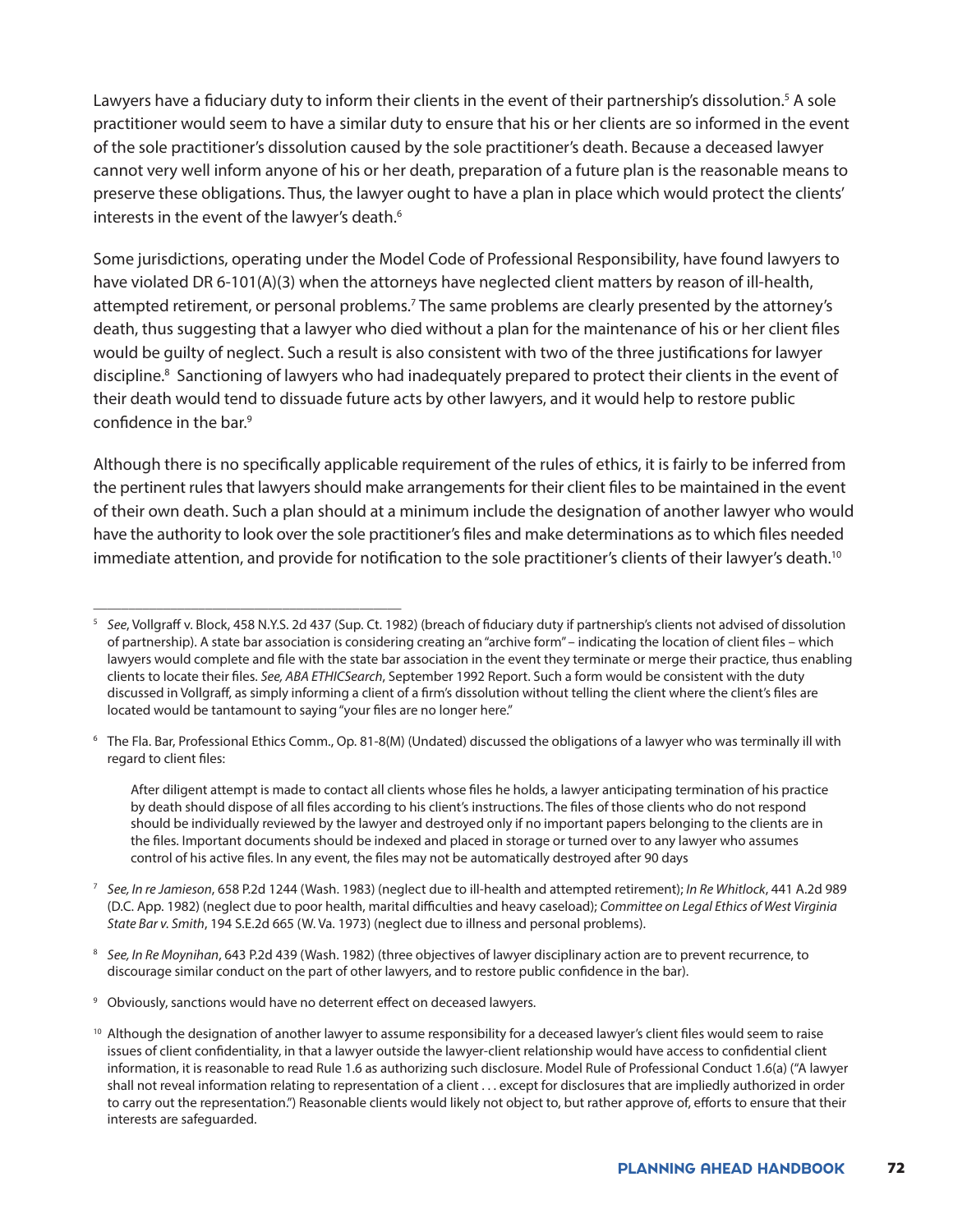## **II. Duties of lawyer who assumes responsibility for deceased lawyer's client files**

This brings us to the second question, namely the ethical obligations of the lawyer who assumes responsibility for the client files and property of the deceased lawyer. Issues commonly confronting the lawyer in this situation involve the nature of the lawyer's duty to inspect client files, the need to protect client confidences and the length of time the lawyer should keep the client files in the event that the lawyer is unable to locate certain clients of the deceased lawyer.

At the outset, the Committee notes that several states' rules of civil procedure make provision for court appointment of lawyers to take responsibility for a deceased lawyer's client files and property.<sup>[11](#page-72-0)</sup> Since the lawyer's duties under these statutes constitute questions of law, the Committee cannot offer guidance as to how to interpret them.<sup>[12](#page-72-1)</sup>

## **A. Duty to inspect files**

\_\_\_\_\_\_\_\_\_\_\_\_\_\_\_\_\_\_\_\_\_\_\_\_\_\_\_\_\_\_\_\_\_\_\_\_\_\_\_\_\_\_\_\_

Many state and local bar associations have explored the issues presented when a lawyer assumes responsibility for a deceased lawyer's client files.13 The ABA Model Rules for Lawyer Disciplinary Enforcement also address some aspects of the question.<sup>14</sup> A lawyer who assumes such responsibility must review the client files carefully to determine which files need immediate attention; failure to do so would leave the clients in the same position as if their attorney

<span id="page-72-1"></span> $12$  Lawyers who act as administrators of estates have fiduciary duties to all those who have an interest in it, such as beneficiaries and creditors. Questions involving the lawyer's fiduciary responsibility to the estate of a deceased lawyer are also questions of law that this Committee cannot address. *See, e.g., In Re Estate of Halas*, 512 N.E.2d 1276 (Ill. 1987); *Aksomitas v. Aksomitas,* 529 A.2d 1314 (Conn. 1987).

<sup>13</sup> *See, e.g*., Md. State Bar Ass'n, Inc., Comm. on Ethics, Op. 89-58 (1989); State Bar of Wis., Comm. on Professional Ethics, Op. E-87-9 (1987); Miss. State Bar, Ethics Comm., Op. 114 (1986); N.C. State Bar Ass'n, Ethics Comm., Op. 16 (1986); Ala. State Bar, Disciplinary Comm'n., Op. 83-155 (1983); Bar Ass'n of Nassau County (N.Y.), Comm. on Professional Ethics, Ops. 89-43 and 89-23 (1989); Ore. State Bar, Ethics Comm., Op. 1991-129 (1991).

<span id="page-72-2"></span><sup>14</sup> ABA Model Rules for Lawyer Disciplinary Enforcement (1989), Rule 28 states in relevant part:

APPOINTMENT OF COUNSEL TO PROTECT CLIENTS' INTERESTS WHEN RESPONDENT IS TRANSFERRED TO DISABILITY INACTIVE STATUS, SUSPENDED, DISBARRED, DISAPPEARS, OR DIES.

A. Inventory of Lawyer Files. If a respondent has been transferred to disability inactive status, or has disappeared or died, or has been suspended or disbarred and there is evidence that he or she has not complied with Rule 27, and no partner, executor or other responsible party capable of conducting the respondent's affairs is known to exist, the presiding judge in the judicial district in which the respondent maintained a practice, upon proper proof of fact, shall appoint a lawyer or lawyers to inventory the files of the respondent, and to take such action as seems indicated to protect the interests of the respondent and his or her clients.

B. Protection for Records Subject to Inventory. Any lawyer so appointed shall not be permitted to disclose any information contained in any files inventoried without the consent of the client to whom the file relates, except as necessary to carry out the order of the court which appointed the lawyer to make the inventory.

<span id="page-72-0"></span><sup>&</sup>lt;sup>11</sup> See, e.g., Illinois Supreme Court Rule 776, Appointment of Receiver in Certain Cases:

Appointment of Receiver. When it comes to the attention of the circuit court in any judicial circuit from any source that a lawyer in the circuit is unable properly to discharge his responsibilities to his clients due to disability, disappearance or death, and that no partner, associate, executor or other responsible party capable of conducting that lawyer's affairs is known to exist, then, upon such showing of the presiding judge in the judicial circuit in which the lawyer maintained his practice, or the supreme court, may appoint an attorney from the same judicial circuit to perform certain duties hereafter enumerated Duties of Receiver. As expeditiously as possible, the receiver shall take custody of and make an inventory of the lawyer's files, notify the lawyer's clients in all pending cases as to the lawyer's disability, or inability to continue legal representation, and recommend prompt substitution of attorneys, take appropriate steps to sequester client funds of the lawyer, and to take whatever other action is indicated to protect the interests of the attorney, his clients or other affected parties.